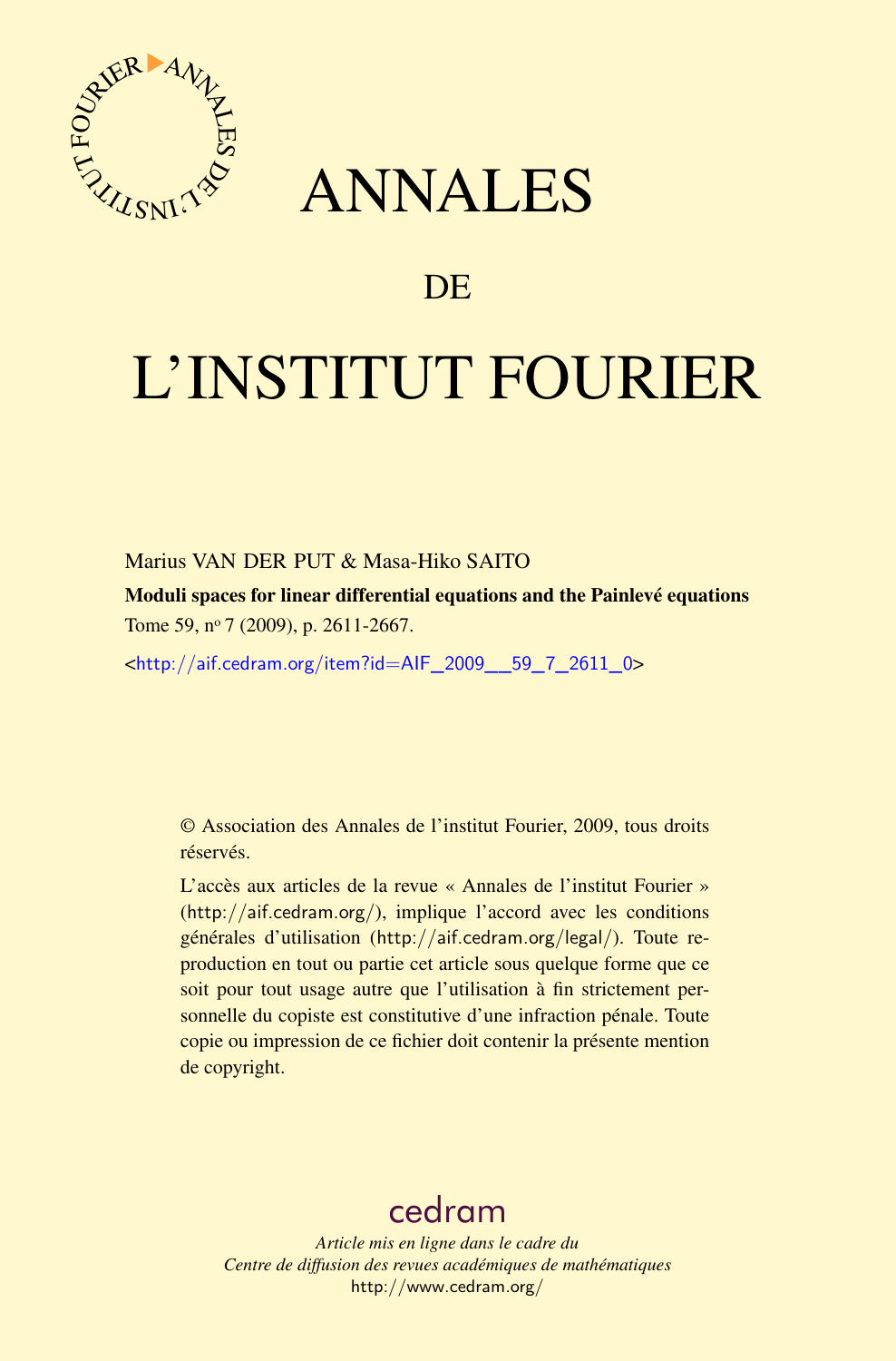## MODULI SPACES FOR LINEAR DIFFERENTIAL EQUATIONS AND THE PAINLEVÉ EQUATIONS

#### **by Marius VAN DER PUT & Masa-Hiko SAITO (\*)**

ABSTRACT. — A systematic construction of isomonodromic families of connections of rank two on the Riemann sphere is obtained by considering the analytic Riemann–Hilbert map  $RH : \mathcal{M} \to \mathcal{R}$ , where  $\mathcal M$  is a moduli space of connections and  $R$ , the monodromy space, is a moduli space for analytic data (i.e., ordinary monodromy, Stokes matrices and links). The assumption that the fibres of *RH* (*i.e.*, the isomonodromic families) have dimension one, leads to ten moduli spaces *M*. The induced Painlevé equations are computed explicitly. Except for the Painlevé VI case, these families have irregular singularities. The analytic classification of irregular singularities yields explicit spaces  $R$ , which are families of affine cubic surfaces, related to Okamoto–Painlevé pairs. A weak and a strong form of the Riemann–Hilbert problem is treated. Our paper extends the fundamental work of Jimbo–Miwa–Ueno and is related to recent work on Painlevé equations.

Résumé. — Une construction systématique des familles isomonodromiques de connections de rang 2 sur la sphère de Riemann est obtenue de l'application analytique de Riemann–Hilbert *RH* : *M → R*, où *M* est un espace de modules de connections et  $R$  est un espace de modules pour les données analytiques (*i.e.*, la monodromie usuelle, les matrices de Stokes et les "links"). La condition que les fibres de *RH* (i.e., les familles isomonodromiques) sont de dimension un mène à dix espaces de modules *M*. L'équation induite de Painlevé est calculée explicitement. À l'exception du cas Painlevé VI, les familles ont des singularités irrégulières. Utilisant la classification des singularités irrégulières, on obtient les espaces *R* comme familles explicites de surfaces affines cubiques liées aux pairs de Okamoto–Painlevé. Une forme faible et une forme forte du problème de Riemann–Hilbert sont démontrées. Notre article est une extension du travail fondamental de Jimbo-Miwa-Ueno et est en relation avec des travaux récents sur les équations de Painlevé.

Keywords: Moduli space for linear connections, irregular singularities, Stokes matrices, monodromy spaces, isomonodromic deformations, Painlevé equations.

Math. classification: 14D20, 14D25, 34M55, 58F05.

<sup>(\*)</sup> Partly supported by Grant-in Aid for Scientific Research (S-19104002) the Ministry of Education, Science and Culture, Japan.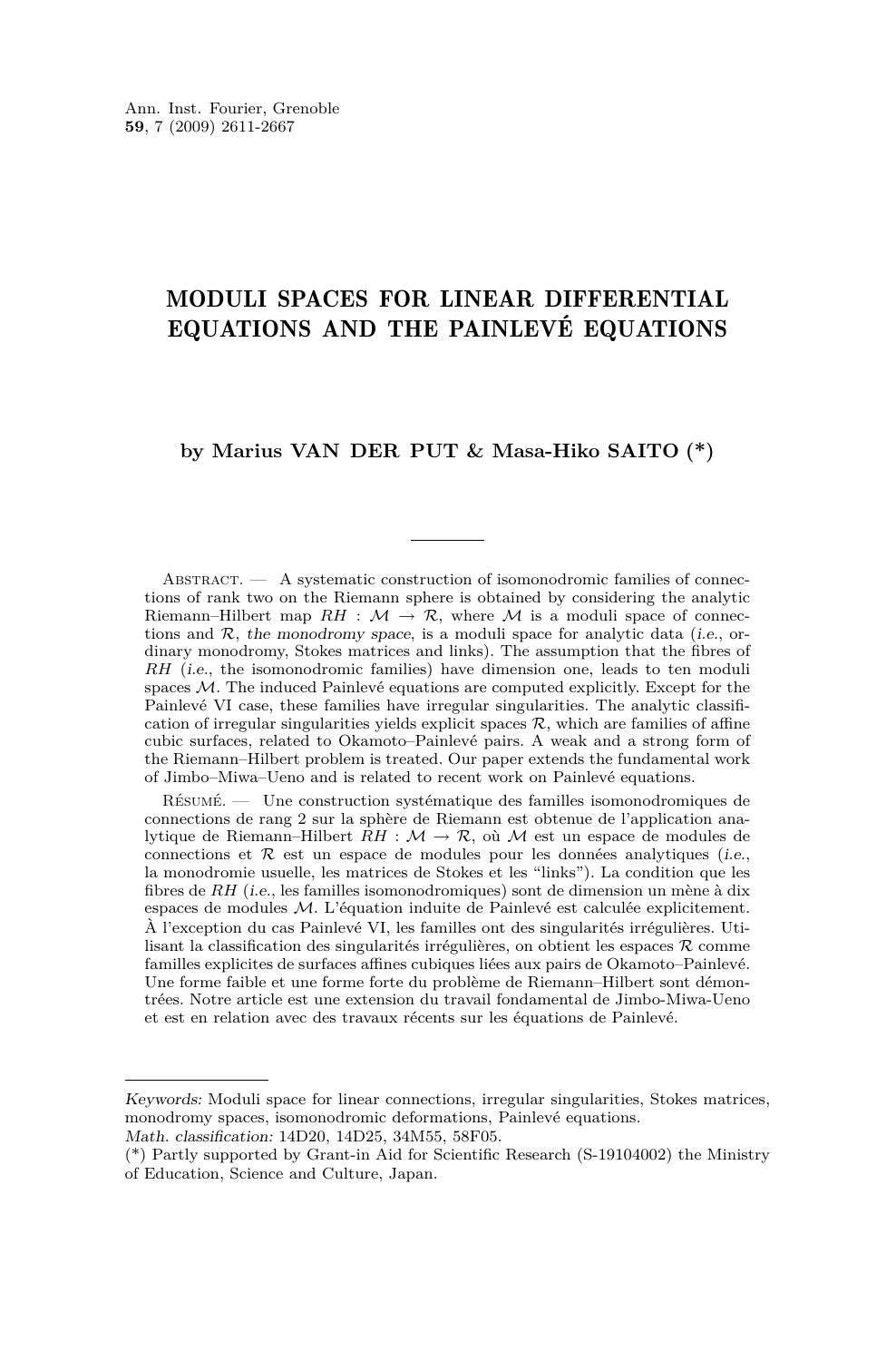#### **Introduction**

The theme of this paper is a systematic construction of the ten isomonodromic families of connections of rank two on  $\mathbb{P}^1$  inducing Painlevé equations. They are obtained by considering the complex analytic Riemann– Hilbert morphism  $RH : \mathcal{M} \to \mathcal{R}$  from a moduli space  $\mathcal M$  of connections to a categorical moduli space of analytic data (i.e., ordinary monodromy, Stokes matrices and links)  $R$ , here called the monodromy space. The fibres of *RH* are the isomonodromic families. One requires that an isomonodromic family has dimension 1, since it is then (locally) parametrized by one variable  $t$  and some combination  $q(t)$  of the entries of the connection is a potential solution of some second order Painlevé equation. This condition leads to the ten families. Our method extends the work of Jimbo, Miwa and Ueno [\[17,](#page-56-0) [16\]](#page-56-0), since we allow all possible irregular singularities including ramification and resonance.

There is a natural morphism  $\mathcal{R} \to \mathcal{P}$ , where  $\mathcal{P}$  is a parameter space build from traces of matrices. For each of the ten families, the morphism  $\mathcal{R} \to \mathcal{P}$ turns out to be a family of affine cubic surfaces with three lines at infinity. We will give explicit equations of  $R$  for these ten families in § [2](#page-19-0) and § [3.](#page-27-0) The equation for Painlevé VI is classical [\[5,](#page-55-0) [14\]](#page-56-0), and the equations for the other nine families seem to be new.

Since many aspects of the well known family with four regular singularities leading to Painlevé VI, has been studied in great detail ([\[2,](#page-55-0) [12,](#page-56-0) [13,](#page-56-0) [11,](#page-56-0) [14\]](#page-56-0)), our emphasis will be on families with irregular singularities. Of the nine families with irregular singularities, six are again classical [\[16,](#page-56-0) [4\]](#page-55-0). The three remaining ones were also recently discovered in [\[21,](#page-56-0) [20\]](#page-56-0). The corresponding Painlevé equations appear already in [\[27\]](#page-57-0) from the viewpoint of the Okamoto–Painlevé pairs.

The moduli spaces of connections *M* are strongly related to the Okamoto–Painlevé pairs  $(S, Y)$  of non fibre type [\[27,](#page-57-0) [25\]](#page-57-0). The latter determine uniquely each type of Painlevé equation [\[25\]](#page-57-0). We will give a brief description of this relation.

The surface *S* is the blow up of nine points (allowing for infinitely near points) in  $\mathbb{P}^2$  (or equivalently eight points in the Hirzebruch surface  $\Sigma_2$ ) which lie on an effective anti-canonical divisor of  $\mathbb{P}^2$  or  $\Sigma_2$ . Let *Y* be the unique effective anti-canonical divisor of *S*. The Okamoto–Painlevé condition on *Y* implies that *Y* has the same configuration as a degenerate elliptic curve in the classification by Kodaira–Néron [\[22,](#page-56-0) [27,](#page-57-0) [25\]](#page-57-0).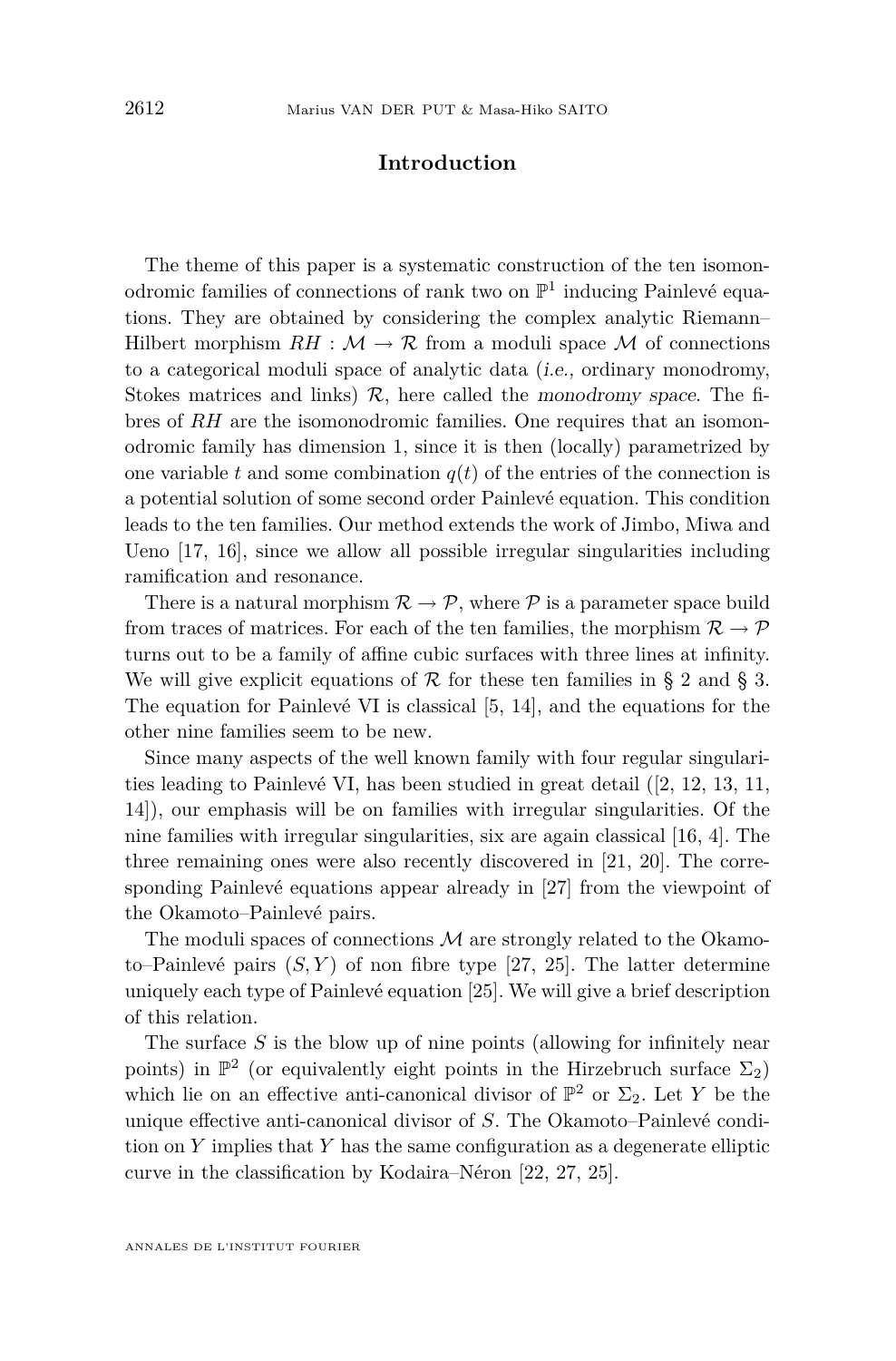The configuration of the irreducible components of *Y* for the Okamoto– Painlevé pairs are given by the eight extended Dynkin diagrams

$$
\tilde{D}_4, \tilde{D}_5, \tilde{D}_6, \tilde{D}_7, \tilde{D}_8, \ \tilde{E}_6, \ \tilde{E}_7, \ \tilde{E}_8.
$$

Each Dynkin diagram gives rise to a (uni)versal global family provided with a unique vector field which induces a Painlevé equation [\[25\]](#page-57-0).

One conjectures that a relative compactification of each of the ten families of connections  $\pi : \mathcal{M} \to T \times \Lambda$  with parameter space  $T \times \Lambda$ , is isomorphic to one of the above global (uni)versal families. As a consequence of this conjecture, the fibres of  $\pi$  are the complement  $S\ Y$  for a certain Okamoto– Painlevé pair (*S, Y* ) of the given type. The conjecture has been proven for Okamoto–Painlevé pairs of type  $\tilde{D}_4$ , which corresponds to Painlevé VI. (For the construction of the moduli spaces of linear connections with only regular singularities and the Riemann-Hilbert correspondence for these, see  $[12, 13, 10]$  $[12, 13, 10]$  $[12, 13, 10]$  $[12, 13, 10]$  $[12, 13, 10]$ .

There is an explicit analytic morphism  $\Lambda \to \mathcal{P}$ , given by exponentials, which is compatible with the Riemann–Hilbert morphism  $RH : \mathcal{M} \to \mathcal{R}$ . The monodromy space  $\mathcal{R} \to \mathcal{P}$  can have, as fibre, a singular (affine) cubic surface  $\mathcal{R}_p$ . As is conjectured and proved for the PVI case, the Riemann– Hilbert morphism yields an analytic resolution  $(S \ Y) \to \mathcal{R}_p$ . The singular points of type  $A_1, A_2, A_3, D_4$  on the cubic surface yield 1, 2, 3 and 4 exceptional curves on  $S\ Y$  which are called Riccati curves. The latter are related to Riccati solutions of the corresponding Painlevé equation. Since the Riccati curves on the Okamoto–Painlevé pairs are known ([\[26\]](#page-57-0)), one can now link each of the ten monodromy spaces *R* to an Okamoto–Painlevé pair and an extended Dynkin diagram (see Table [2.1\)](#page-25-0). We remark, as done in [\[21\]](#page-56-0), that for the case  $\tilde{D}_6$  there are two types of isomonodromic families corresponding to  $PV_{\text{deg}}$  and  $PIII(D_6)$ . The same holds for  $\tilde{E}_7$ .

In Section [4,](#page-40-0) a Zariski open set of the moduli space *M* of connections is described for each of the ten families. The corresponding isomonodromic equation produces an explicit Painlevé equation, confirming the statements of Table [2.1.](#page-25-0)

The contents of this paper is the following. The first section deals with the formal and analytic data attached to a differential module M over  $\mathbb{C}(z)$ . The connections on  $\mathbb{P}^1$  inducing given formal and analytic data are studied. A weak and a strong form of the Riemann-Hilbert problem is treated. This result is also obtained by [\[3\]](#page-55-0) in a slightly different setting.

In Section [2,](#page-19-0) "good" families of connections on  $\mathbb{P}^1$  are described and studied. The monodromy space  $R$  is defined as a categorical quotient of the analytic data.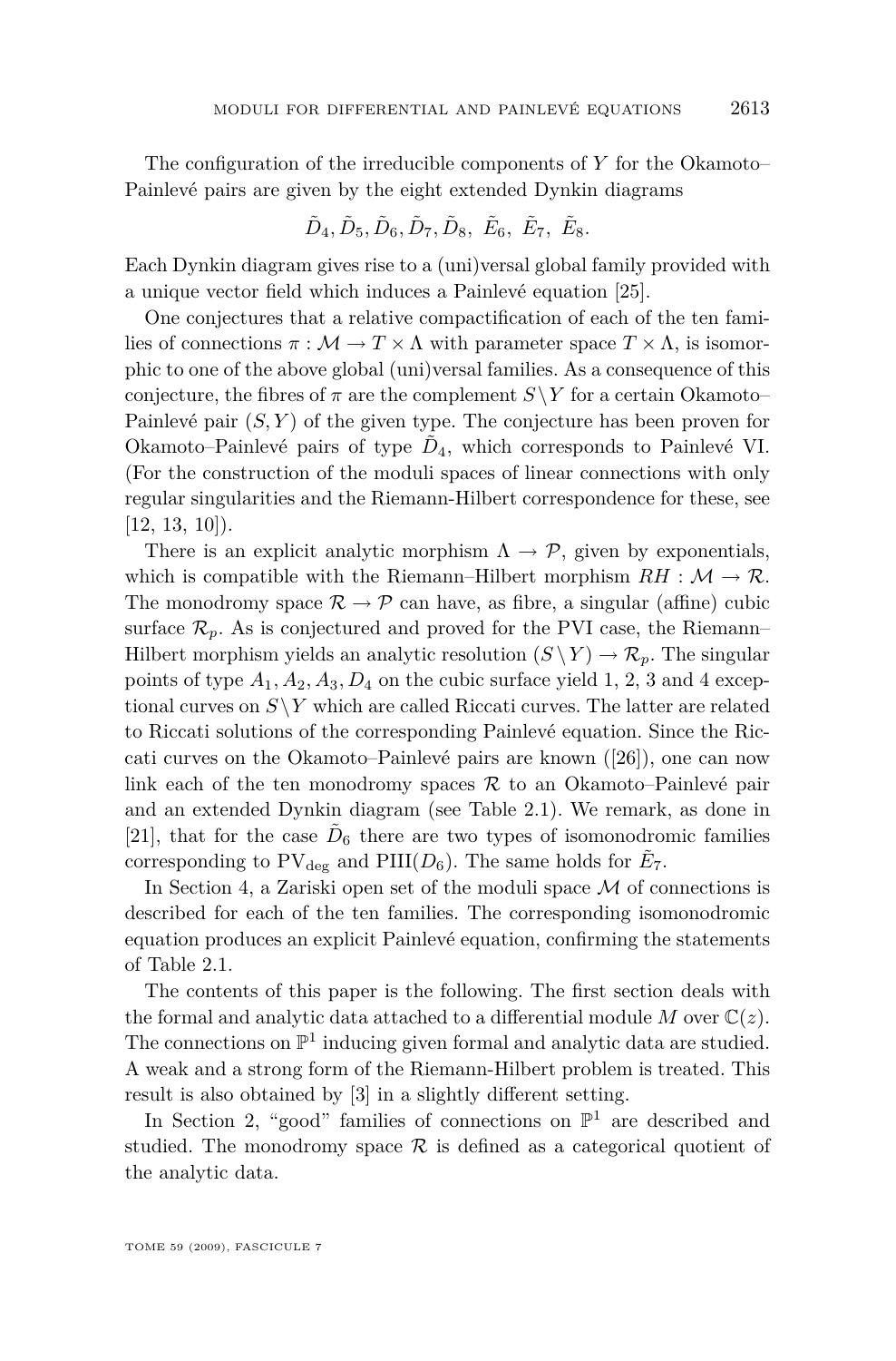<span id="page-4-0"></span>Then the ten families where the fibres of  $RH : \mathcal{M} \to \mathcal{R}$  have dimension 1 are computed. The third Section contains the computation of the ten monodromy spaces  $\mathcal{R} \to \mathcal{P}$  and the singularities of the fibres.

A theory of apparent singularities *q* is developed in Section [4.](#page-40-0) This is essential for the computation of the second order equation  $q'' = R(q, q', t)$ (where *R* is a rational function of  $q'$ ,  $q$ ,  $t$ ) of the Painlevé type and of a corresponding symplectic structure with canonical coordinates  $p, q$  and a Hamiltonian equation. We obtain explicit Hamiltonian systems and explicit Painlevé equations for the nine families (see Subsections [4.3](#page-44-0)[–4.11\)](#page-54-0) which are natural from the view point of the Okamoto–Painlevé pairs. The explicit forms of equations depend on the choice of a cyclic vector, the choice of the parameter *t* and choices for the constants in the monodromy space. Though we will not tune up these data such that our explicit forms coincide with the classical Painlevé equations as in [\[7,](#page-56-0) [23,](#page-56-0) [16\]](#page-56-0), one can transform one to the other by some birational transformation of coordinates. Most of these computations in Section [4](#page-40-0) were made using Mathematica.

#### **1. Singularities of a differential module**

#### **1.1. Summary**

Let *M* be a differential module over  $K = \mathbb{C}(z)$ . The formal data (generalized local exponents, formal monodromy), and the analytic data (monodromy, Stokes matrices, links) of *M* are described. The weak form of the Riemann-Hilbert problem for arbitrary singularities has the positive answer:

THEOREM  $1.1.$  — For given formal and analytic data, there exists a unique (up to isomorphism) differential module *M* inducing these data.

A strong form of the Riemann–Hilbert problem is:

THEOREM  $1.2.$  — Suppose that *M* is irreducible and has at least one (regular or irregular) singular point which is unramified. Then there is a connection  $(V, \nabla)$  on  $\mathbb{P}^1$  representing *M*, such that *V* is free (i.e., a direct sum of copies of  $\mathcal{O}_{\mathbb{P}^1}$  and the poles of the connection  $\nabla$  have the minimal order derived from the Katz invariant.

Results concerning invariant lattices are developed for the proof of Theorem 1.2. That the strong Riemann–Hilbert problem has a negative answer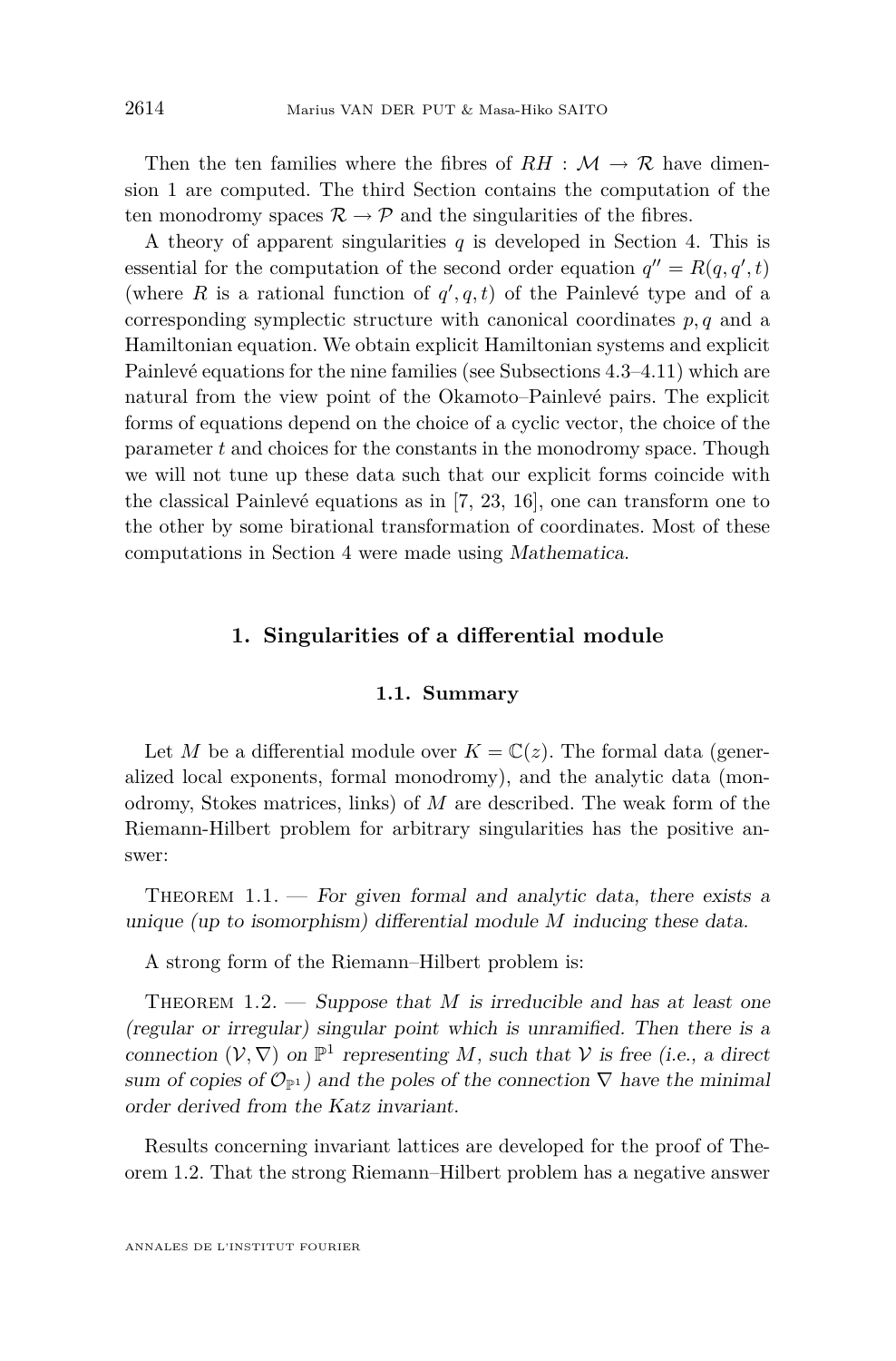<span id="page-5-0"></span>if all the singularities of *M* are ramified, is shown by families of examples related to Painlevé equations.

Bolibruch's work [\[1\]](#page-55-0) on the strong form of the Riemann–Hilbert problem is extended in the paper [\[3\]](#page-55-0) to the case of irregular singularities. Our Theorems [1.1](#page-4-0) and [1.2](#page-4-0) clarify and supplement [\[3\]](#page-55-0), by introducing links.

For the convenience of the reader, the useful compact way to describe the formal and the analytic singularities of differential modules (see [\[24\]](#page-57-0) for more details) is explained in the next subsections. Explicit examples are given which will be used in the calculations for the monodromy spaces and the Painlevé equations.

#### **1.2. The formal classification**

This is the classification of differential modules  $M = (M, \delta)$  over the differential field of the formal Laurent series  $\mathbb{C}((t))$  (here *t* is the local parameter) , due to M. Hukuhara [\[9\]](#page-56-0) and H. Turrittin [\[30\]](#page-57-0). For notational convenience we will use the derivation  $t \frac{d}{dt}$  on  $\mathbb{C}((t))$ . The C-linear map  $\delta$  :  $M \to M$  has, by definition, the property  $\delta(fm) = t \frac{df}{dt} \cdot m + f \cdot \delta(m)$  for  $f \in \mathbb{C}((t)), m \in M$ .

The module M is called regular singular (this includes regular) if there is an invariant lattice  $\Lambda \subset M$ , i.e.,  $\Lambda \subset M$  is a free  $\mathbb{C}[[t]]$ -submodule containing a basis of M such that  $\delta(\Lambda) \subset \Lambda$ . A regular singular M has a basis  $e_1, \ldots, e_d$  such that the vector space  $W := \bigoplus_{i=1}^d \mathbb{C} e_i$  is invariant under *δ* and such that the distinct eigenvalues  $\lambda_1, \ldots, \lambda_s$  (with  $1 \le s \le d$ ) of *δ* acting on *W* satisfy  $\lambda_i - \lambda_j \notin \mathbb{Z}$  for  $i \neq j$ . Using this basis the operator *δ* on *M* obtains the form  $t\frac{d}{dt} + A$ , where *A* is the matrix of *δ* operating on *W*. The  $\lambda_i$  are called the local exponents. These are only unique up to integers. The *(formal)* monodromy matrix is (up to conjugation)  $e^{2\pi i A}$ .

Clearly  $\Lambda := \bigoplus_{i=1}^d \mathbb{C}[[t]]e_i$  is an invariant lattice. The non resonant case is defined by  $s = d$ , *i.e.*, the matrix *A* is diagonalizable and its eigenvalues  $\lambda_1, \ldots, \lambda_d$  satisfy  $\lambda_i - \lambda_j \notin \mathbb{Z}$  for  $i \neq j$ . In the non resonant case the collection of all invariant lattices is  $\{\oplus_{i=1}^d \mathbb{C}[[t]] t^{n_i} e_i \mid n_1, \ldots, n_d \in \mathbb{Z}\}\$  and the formal monodromy has *d* distinct eigenvalues.

The solutions of a regular singular module *M*, say, represented in matrix form  $t\frac{d}{dt} + A$ , are vectors *v* with  $(t\frac{d}{dt} + A)v = 0$ . One needs the following differential ring extension  $\text{Univ}_{rs} := \mathbb{C}((t))[\{t^a\}_{a\in\mathbb{C}}, \ell]$  of  $\mathbb{C}((t))$  to obtain the vector space  $V$  of all solutions. The symbols  $t^a$ ,  $\ell$  are defined by the rules  $t^a \cdot t^b = t^{a+b}, t^1$  coincides with  $t \in \mathbb{C}((t))$ . Further  $t \frac{d}{dt} t^a = at^a, t \frac{d}{dt} t^a = 1$ . The intuitive meaning of these symbols is rather clear:  $t^a$  stands for  $e^{a \log t}$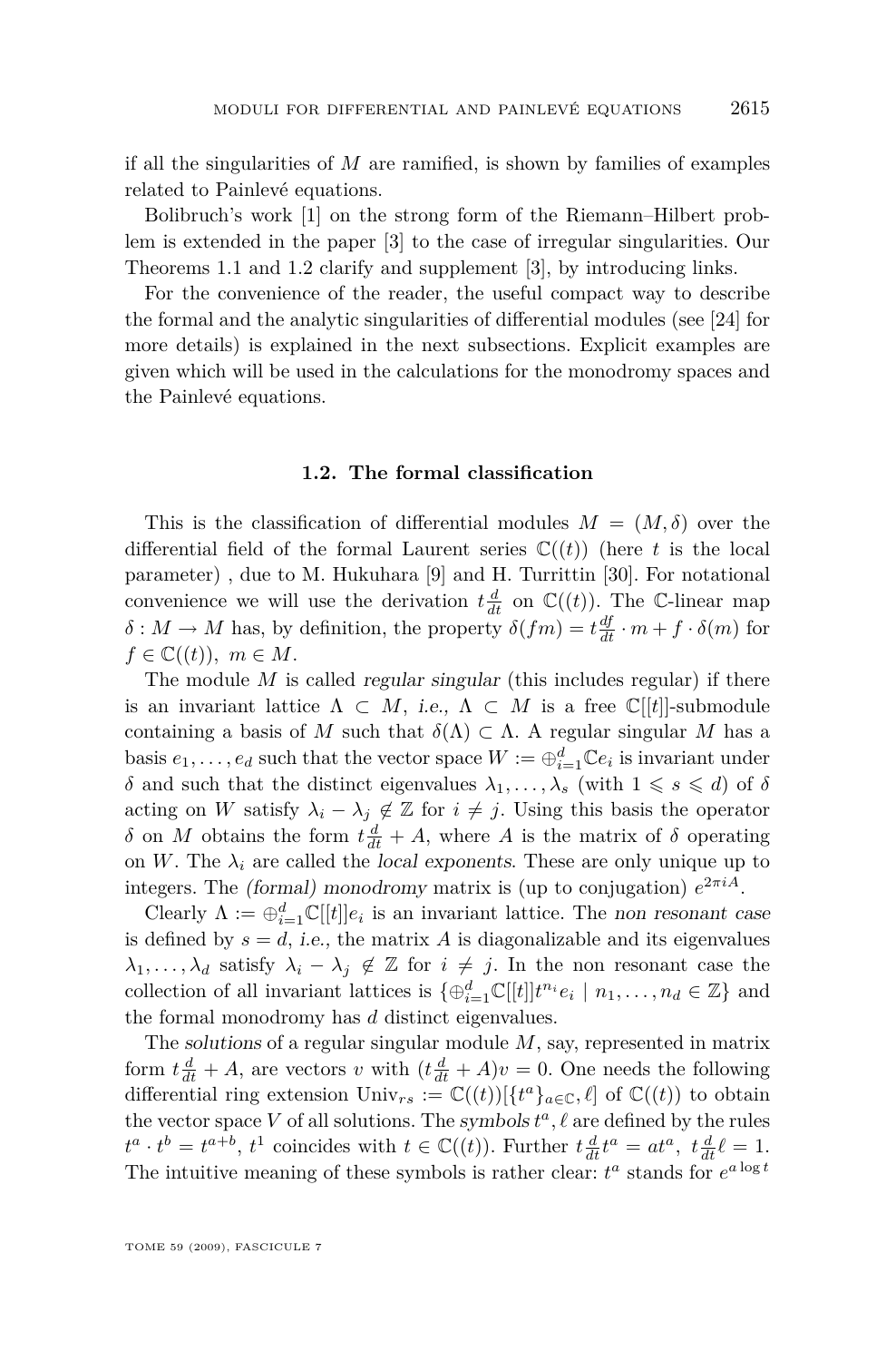and  $\ell$  for log  $t$ . Because these functions are multivalued, they are replaced by symbols.

Then *V* consists of the vectors *v* with coordinates in  $\text{Univ}_{rs}$  satisfying  $(t\frac{d}{dt} + A)v = 0$ . In other words,  $V = \{v \in \text{Univ}_{rs} \otimes_{\mathbb{C}((t))} M \mid \delta(v) = 0\}.$ The ring Univ<sub>rs</sub> has a  $\mathbb{C}((t))$ -linear differential automorphism  $\gamma$ , defined by  $\gamma t^a = e^{2\pi i a} t^a$ ,  $\gamma \ell = \ell + 2\pi i$ . Now  $\gamma$  induces on automorphism  $\gamma \otimes id$ on Univ<sub>rs</sub>  $\otimes M$ , commuting with  $\delta$ . Then *V* is invariant under  $\gamma$  and the restriction of  $\gamma$  to *V*, again written as  $\gamma$  or  $\gamma_V$ , is the formal monodromy. From the pair  $(V, \gamma_V)$  one recovers the differential module  $(M, \delta_M)$  as the  $\mathbb{C}((t))$ -vector space of the *γ*-invariant elements of Univ<sub>rs</sub>  $\otimes_{\mathbb{C}} V$ . On the last space the operator  $\delta$  is defined by  $\delta(u \otimes v) = \delta(u) \otimes v$  for  $u \in \text{Univ}_{rs}, v \in V$ . The restriction of this  $\delta$  to *M* is the  $\delta_M$ . The above describes an equivalence between the category of the regular singular differential modules and the category of the pairs  $(V, \gamma)$  consisting of a finite dimensional vector space *V* and an  $\gamma \in GL(V)$ . This equivalence respects all constructions of linear algebra, in particular tensor products.

This maybe somewhat abstract way to deal with regular singular differential modules extends to the case of irregular singular differential modules. It greatly simplifies the various classical classification results.

A typical example of an irregular singular module is the one-dimensional module  $M = \mathbb{C}((z))e$  with  $\delta e = (a + q)e$  with  $q \in t^{-1}\mathbb{C}[t^{-1}], q \neq 0, a \in \mathbb{C}.$ We call  $a + q$  the (generalized) local exponent and q the eigenvalue. One observes that *q* is unique and *a* is unique up to a shift over an integer.

A more complicated example is the following. For any integer  $n \geq 1$ we consider the field extension  $\mathbb{C}((t^{1/n}))$  of degree *n* and an element  $a +$  $q \in \mathbb{C} + (t^{-1/n} \mathbb{C}[t^{-1/n}])$ . Then we define the differential module  $\mathbb{C}((t^{1/n}))e$ of rank one over  $\mathbb{C}((t^{1/n}))$  by  $\delta(e) = (a + q)e$ . Now M is equal to this object, seen as a differential module over the field  $\mathbb{C}((t))$ . This module has dimension *n*. From these examples and the regular singular differential modules one can build, by constructions of linear algebra, all differential modules. In order to have solutions for all differential modules over  $\mathbb{C}((t))$ we have to introduce new symbols  $e(q)$  for  $q \in \mathcal{Q} := \bigcup_{n \geq 1} t^{-1/n} \mathbb{C}[t^{-1/n}]$ . The rules are  $t \frac{d}{dt} e(q) = q \cdot e(q)$  and  $e(q_1)e(q_2) = e(q_1 + q_2)$ . One obtains the differential ring extension Univ :=  $\bigoplus_{q \in \mathcal{Q}}$  Univ<sub>rs</sub>  $\cdot e(q)$ , equipped with the differential automorphism  $\gamma$ , extending the  $\gamma$  on Univ<sub>rs</sub> by  $\gamma e(q) = e(\gamma q)$ . The meaning of  $\gamma(q)$  is already defined since  $\gamma(t^a) = e^{2\pi i a} t^a$  for any  $a \in \mathbb{C}$ . The intuitive meaning of  $e(q)$  is rather evident, namely  $e^{\int q \frac{dt}{t}}$ . Since the latter is a multivalued function we avoid its use and use the symbol  $e(q)$ instead.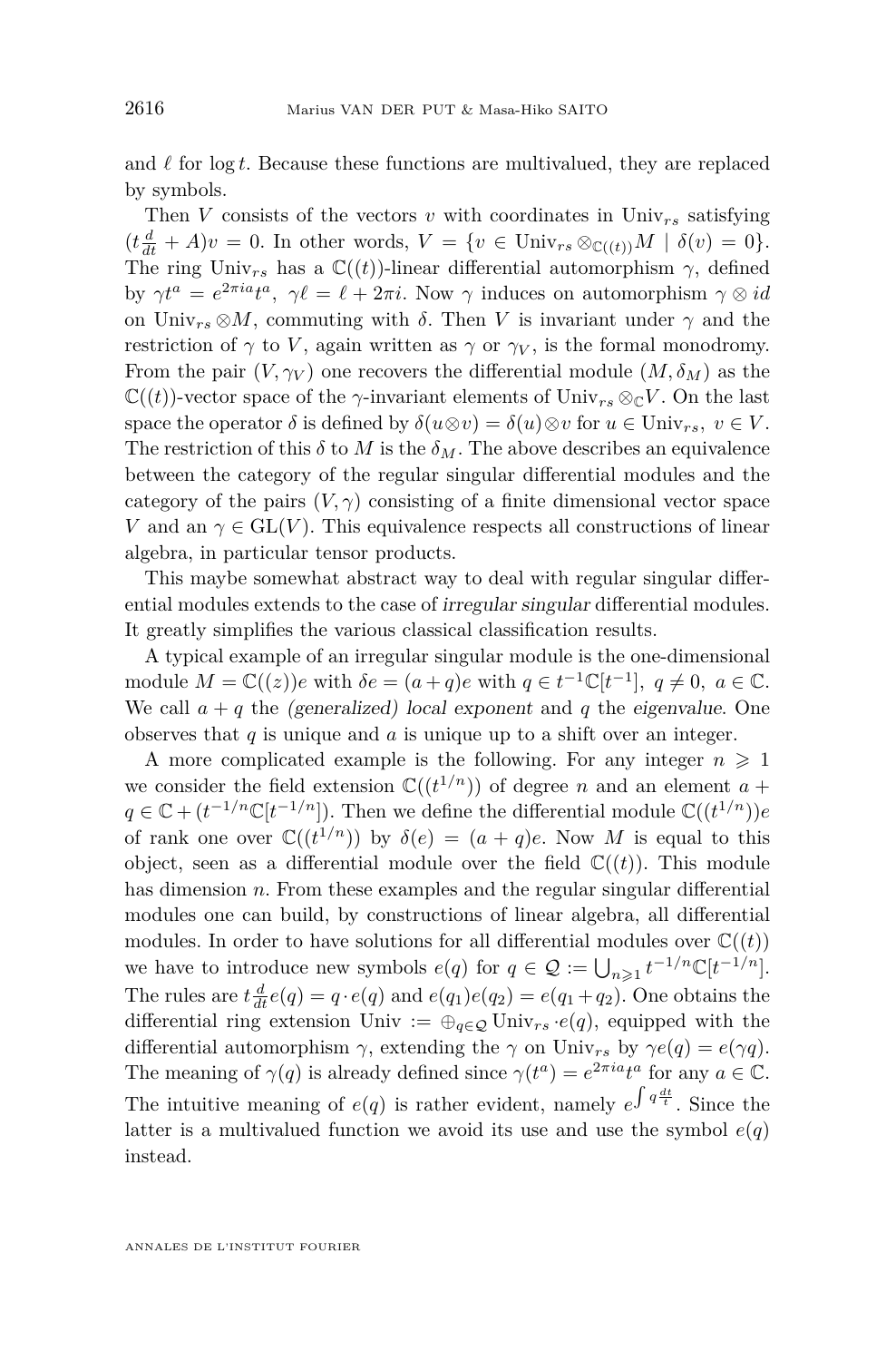<span id="page-7-0"></span>The solution space *V* of a differential module *M*, say, represented by the matrix equation  $t \frac{d}{dt} + A$  where *A* is a  $d \times d$ -matrix with coefficients in  $\mathbb{C}((t))$ , is defined as  $V = \{v \in (\text{Univ})^d \mid (t\frac{d}{dt} + A)(v) = 0\}$ . In other words  $V = \{v \in \text{Univ } \otimes_{\mathbb{C}((t))} M \mid \delta(v) = 0\}$ . As before, there is an action of *γ* on *V*. Moreover *V* has a direct sum decomposition  $V = \bigoplus_{q \in \mathcal{Q}} V_q$  where  $V_q := \{v \in \text{Univ}_{rs} \cdot e(q) \otimes_{\mathbb{C}((t))} M \mid \delta(v) = 0\}.$  As the dimension of *V* is finite (equal to dim<sub>C((t)</sub>) *M*), almost all  $V_q$  are 0. Clearly  $\gamma(V_q) = V_{\gamma(q)}$ . Thus we have attached to *M* a tuple  $(V, \{V_q\}, \gamma)$  consisting of a finite dimensional vector space *V* over  $\mathbb C$  and subspaces  $V_q$  with  $V = \bigoplus_{q \in \mathcal{Q}} V_q$  and an element  $\gamma \in \mathrm{GL}(V)$  such that  $\gamma(V_q) = V_{\gamma(q)}$  for all *q*. From this tuple one can recover  $(M, \delta_M)$  as the  $\mathbb{C}((t))$ -vector space of the *γ*-invariant elements of  $\bigoplus_{q \in \mathcal{Q}}$  Univ<sub>rs</sub>  $\cdot e(-q) \otimes_{\mathbb{C}} V_q$ . By definition  $\delta$  acts as zero on V and thus induces  $\delta_M$ . In fact,  $M \mapsto (V, \{V_q\}, \gamma)$  defines an equivalence of categories commuting with all operations of linear algebra, and in particular with tensor product. Our formal classification is that of the tuples  $(V, \{V_q\}, \gamma)$ .

The elements *q* with  $V_q \neq 0$  are called the eigenvalues and  $\gamma$ , acting on *V*, is called the formal monodromy. The Katz invariant  $r(M)$  of M is the maximum of the degrees in  $t^{-1}$  of the eigenvalues  $q$ .

Example  $1.3$  — We illustrate the above by classifying all differential modules M of dimension 2 such that  $\Lambda^2 M$  is isomorphic to the trivial module  $\mathbf{1} := \mathbb{C}((t))e$  with  $\delta e = 0$ . The possibilities for the tuple  $(V, \{V_a\}, \gamma)$ are:

- (i)  $V = V_0$  and  $\gamma \in SL(V)$ . This is the regular singular case. By taking a logarithm  $2\pi iA$  of  $\gamma$  one obtains the matrix equation  $t\frac{d}{dt} + A$ .
- (ii)  $V = V_q \oplus V_{-q}$  with  $q = a_1 t^{-r} + \cdots + a_r t^{-1}$  and  $a_1 \neq 0$ . This is the unramified irregular case with eigenvalues  $\pm q$  and Katz invariant *r*. Give the spaces  $V_q$ ,  $V_{-q}$  a basis  $e_1$  and  $e_2$ . Then the matrix of  $\gamma$  has the form  $\begin{pmatrix} \alpha & 0 \\ 0 & \alpha^{-1} \end{pmatrix}$ . A corresponding matrix differential equation can be written as  $t\frac{d}{dt} + \begin{pmatrix} q+a & 0 \\ 0 & -q \end{pmatrix}$ 0 *−q − a* with  $e^{2\pi i a} = \alpha$ .
- (iii) For the ramified irregular case  $V = V_q \oplus V_{-q}$  with Katz invariant *r*, one must have  $r = \frac{1}{2} + m$ ,  $m \in \mathbb{Z}$ ,  $m \geq 0$  and  $q = t^{1/2} (a_1 t^{-r-1/2} +$  $\dots + a_* t^{-1}$ ,  $a_1 \neq 0$ . This follows from  $\gamma(q) = -q$ . Consider a basis *b*<sub>1</sub> and *b*<sub>2</sub> for *V<sub>q</sub>* and *V<sub>−q</sub>* such that  $\gamma(b_1) = b_2$ . Then  $\gamma(b_2) = -b_1$ since  $\gamma \in SL(V)$ . For the computation of the corresponding differential module, it is easier to compute first the invariants under  $\gamma^2$ . This yields a differential module  $N = \bigoplus_{i=1}^2 \mathbb{C}((t^{1/2}))e_i$  over  $\mathbb{C}((t^{1/2}))$  with  $\delta(e_1) = qe_1, \ \delta(e_2) = -qe_2.$  The element  $\gamma$  acts on *N*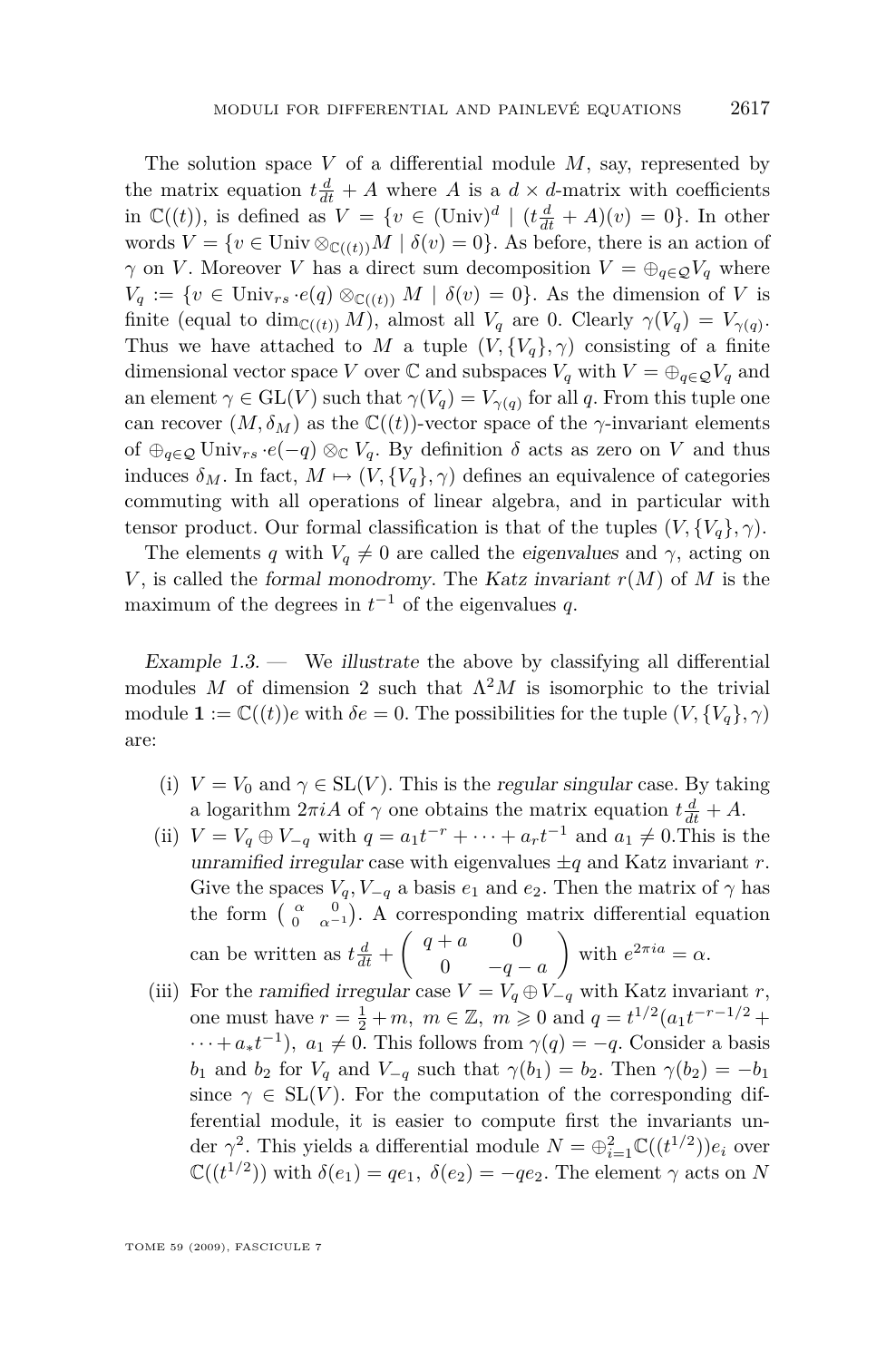<span id="page-8-0"></span>by  $\gamma e_1 = e_2$ ,  $\gamma e_2 = e_1$  and  $\gamma t^{1/2} = -t^{1/2}$ . The module *M* of the invariants under  $\gamma$  has the basis  $f_1 = e_1 + e_2$ ,  $f_2 = t^{1/2}(e_1 - e_2)$ . Write  $q = t^{1/2}h$ . Then  $\delta$  on the basis  $f_1, f_2$  yields the matrix differential equation  $t \frac{d}{dt} + \begin{pmatrix} 0 & th \\ h & \frac{1}{t} \end{pmatrix}$  $h \frac{1}{2}$ .

DEFINITION AND EXAMPLES  $1.4.$  — Invariant lattices.

Let the differential module  $M = (M, \delta)$  have Katz invariant r and let *r*<sup>+</sup> denote the smallest integer  $\geq r$ . A free submodule  $\Lambda \subset M$  over  $\mathbb{C}[[t]]$ , containing a basis of  $M$  is usually called a *lattice*. We say that  $\Lambda$  is an *invariant lattice* if, moreover  $t^{r^+} \delta \Lambda \subset \Lambda$ . There exists an invariant lattice, in fact the standard lattice defined in [\[24\]](#page-57-0), p. 307 and p. 311, is an invariant lattice. For later use we will compute all invariant lattices for the items of Example [1.3.](#page-7-0)

(i) If the regular singular module *M* is non resonant, then *M* has a basis  $e_1, e_2$  with  $\delta e_1 = \frac{\theta}{2} e_1, \ \delta e_2 = -\frac{\theta}{2} e_2$  and  $\theta \notin \mathbb{Z}$ . The notation  $\frac{\theta}{2}$  is chosen for historical reasons. The invariant lattices are  $\mathbb{C}[[t]]t^{n_1}e_1 +$  $\mathbb{C}[[t]]t^{n_2}e_2$  for any  $n_1, n_2 \in \mathbb{Z}$ .

A typical resonant case is  $M = \mathbb{C}((t))e_1 + \mathbb{C}((t))e_2$  with  $\delta e_1 =$  $e_2$ ,  $\delta e_2 = 0$ . The invariant lattices are  $\mathbb{C}[[t]]t^{n_1}e_1 + \mathbb{C}[[t]]t^{n_2}e_2$  with  $n_1, n_2 \in \mathbb{Z}$  and  $n_1 \geqslant n_2$ .

- (ii) *M* has a basis  $e_1, e_2$  with  $\delta e_1 = (q + a)e_1, \ \delta e_2 = -(q + a)e_2$ . In this case  $r^+ = r$  and the invariant lattices are  $\mathbb{C}[[t]]t^{n_1}e_1 + \mathbb{C}[[t]]t^{n_2}e_2$ for any  $n_1, n_2 \in \mathbb{Z}$ .
- (iii) *M* has basis  $f_1, f_2$  with  $\delta f_1 = h f_2, \ \delta f_2 = t h f_1 + \frac{1}{2} f_2$ . Now  $r^+ = r +$  $\frac{1}{2}$ . The invariant lattices are only the lattices  $t^n \cdot (\mathbb{C}[[t]]f_1 + \mathbb{C}[[t]]f_2)$ and  $t^n \cdot (\mathbb{C}[[t]]tf_1 + \mathbb{C}[[t]]f_2)$  where  $n \in \mathbb{Z}$ .

We omit the easy proofs for (i) and (ii). The proof of case (iii):

Consider the operator  $\Delta = h^{-1}\delta$  on *M*. Thus  $\Delta f_1 = f_2$ ,  $\Delta f_2 = tf_1 + \frac{1}{2h}f_2$ and  $\Delta(fm) = (h^{-1}t \frac{df}{dt}) \cdot m + f \cdot \Delta(m)$ .

A lattice Λ is invariant if and only if ∆Λ *⊂* Λ. If Λ is an invariant lattice then also  $t^n \cdot \Lambda$  for any  $n \in \mathbb{Z}$ . The lattices generated by  $f_1, f_2$  and by  $tf_1, f_2$ are clearly invariant. Let  $\Lambda$  be any invariant lattice. After multiplication by some power of *t* we may suppose that  $\Lambda \subset (\mathbb{C}[[t]]f_1 + \mathbb{C}[[t]]f_2)$  and not contained in  $t \cdot (\mathbb{C}[[t]]f_1 + \mathbb{C}[[t]]f_2)$ . If  $\Lambda = \mathbb{C}[[t]]f_1 + \mathbb{C}[[t]]f_2$ , then we are finished. If not we consider the invariant lattice  $\Lambda + t \cdot (\mathbb{C}[[t]] f_1 + \mathbb{C}[[t]] f_2)$ . Since  $\Delta$  induces on  $(\mathbb{C}[[t]]f_1+\mathbb{C}[[t]]f_2)/t \cdot (\mathbb{C}[[t]]f_1+\mathbb{C}[[t]]f_2)$  a nilpotent map with only one proper invariant subspace, namely generated by the image of *f*<sub>2</sub>, we have that  $\Lambda + t \cdot (\mathbb{C}[[t]]f_1 + \mathbb{C}[[t]]f_2) = (\mathbb{C}[[t]]tf_1 + \mathbb{C}[[t]]f_2)$ . It follows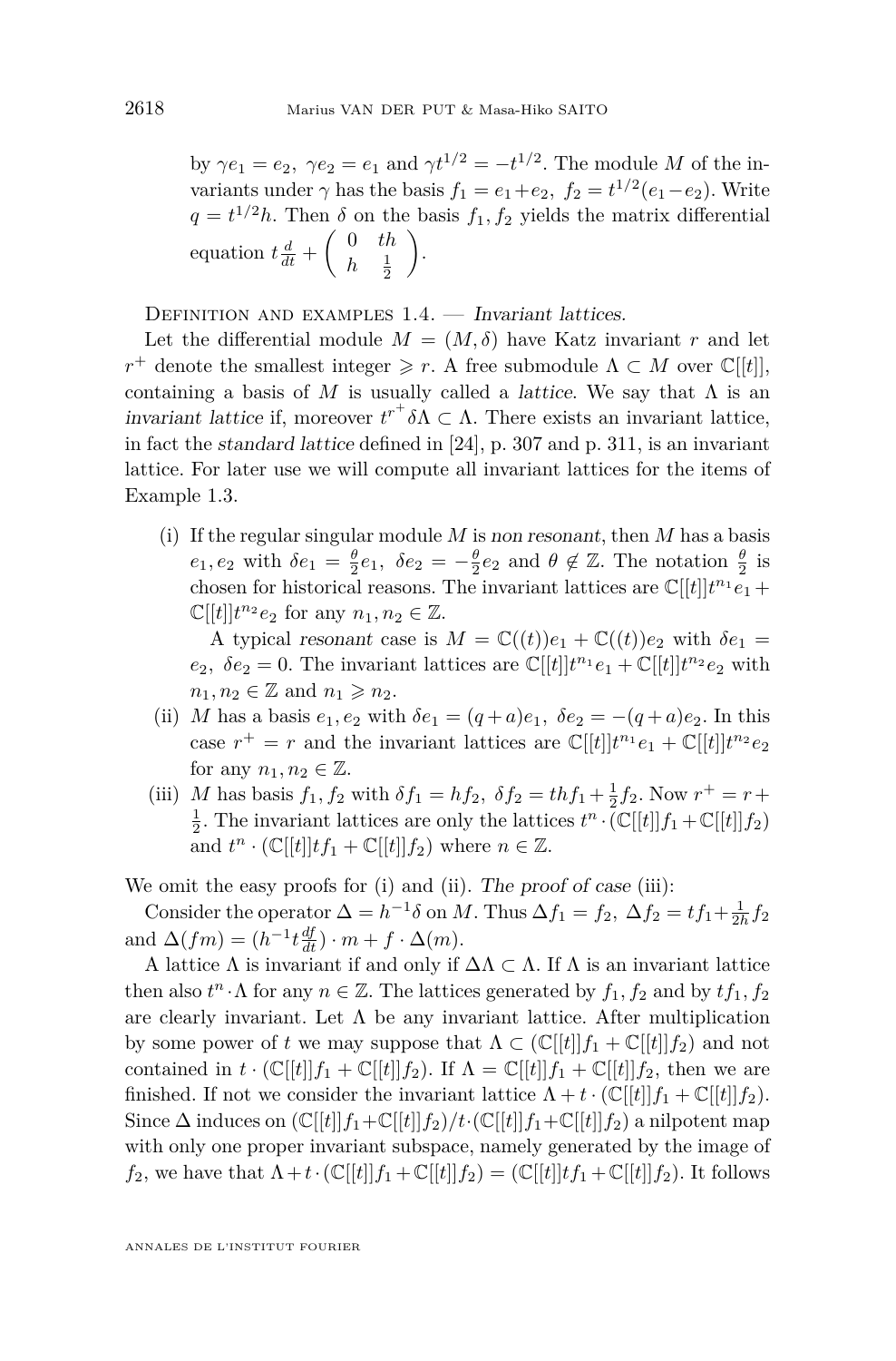<span id="page-9-0"></span>that  $\Lambda$  contains an element of the form  $af_1 + f_2$  for some  $a \in t\mathbb{C}[[t]]$ . Now

$$
\Delta(af_1 + f_2) - \left(a + \frac{1}{2h}\right)(af_1 + f_2) = \left(t + h^{-1}t\frac{da}{dt} - \left(a + \frac{1}{2h}\right)a\right)f_1 \in \Lambda.
$$
  
Thus  $tf_1 \in \Lambda$  and also  $f_2 \in \Lambda$ . Then  $\Lambda = \mathbb{C}[[t]]tf_1 + \mathbb{C}[[t]]f_2.$ 

Comment. Two lattices  $\Lambda_1, \Lambda_2$  in  $\mathbb{C}((t))^2$  are called *equivalent* if there exists an integer *n* with  $\Lambda_1 = t^n \cdot \Lambda_2$ . Two classes of lattices  $[\Lambda_1]$ ,  $[\Lambda_2]$  form an edge if the representatives  $\Lambda_1, \Lambda_2$  can be chosen such that there are proper inclusions  $t \cdot \Lambda_1 \subset \Lambda_2 \subset \Lambda_1$ . One obtains a tree with vertices the classes of lattices and edges as above. If one replaces  $\mathbb C$  by a finite field then this object is the well known Bruhat-Tits tree.

The classes of the invariant lattices form a subset of this tree. This subset is a line for the first case of (i) and a half line for the second case of (i). In case (ii), it is again a line and in case (iii) this subset consists of two vertices which form an edge.

#### **1.3. The analytic classification**

This is the classification of the differential modules *M* over the field of the convergent Laurent series  $\mathbb{C}(\{t\})$ . Again we use the derivation  $t \frac{d}{dt}$ . One associates to *M* the formal differential module  $\widehat{M} = \mathbb{C}((t)) \otimes M$ . If  $\widehat{M}$  is regular singular, then one calls *M* also regular singular. In that case there exists also a basis  $e_1, \ldots, e_d$  of *M* such that  $W := \bigoplus_{i=1}^d \mathbb{C}e_i$  is invariant under  $\delta$  and the distinct eigenvalues of the matrix *A* of  $\delta$  on *W* do not differ by an integer. Then *M* is isomorphic to the module corresponding to the matrix differential operator  $t\frac{d}{dt} + A$ . The usual topological monodromy around  $t = 0$  coincides with the formal monodromy and that ends the classification.

If *M* is irregular singular, then it induces a tuple  $(V, \{V_q\}, \gamma)$ . The singular directions  $d \in \mathbb{R}$  of M depend only on  $\widehat{M}$  and are defined as follows. Let  $q_1, \ldots, q_s$  denote the eigenvalues of  $\widehat{M}$ . A direction  $d \in \mathbb{R}$  is singular for  $q_i - q_j$  (with  $i \neq j$ ) if the function  $\exp(\int (q_i - q_j) \frac{dt}{t})$  has "maximal descent" for  $r \to 0$  on the half line  $t = re^{id}$ . More explicitly, if  $q_i - q_j = \alpha_k t^{-k} + \cdots + \alpha_1 t^{-1}, \ \alpha_k \neq 0$ , then *d* is a singular direction if and only if  $\alpha_k r e^{-i k}$  is a positive real number. The collection of the singular directions is the union over  $i \neq j$  of the singular directions of  $q_i - q_j$ .

If a direction *d* is non singular, then there is a functorial map  $\text{mults}_d$ , the multisummation in the direction *d*, which maps the (symbolic) solution space *V* to the space of the actual solutions  $V(S)$  in a certain sector *S*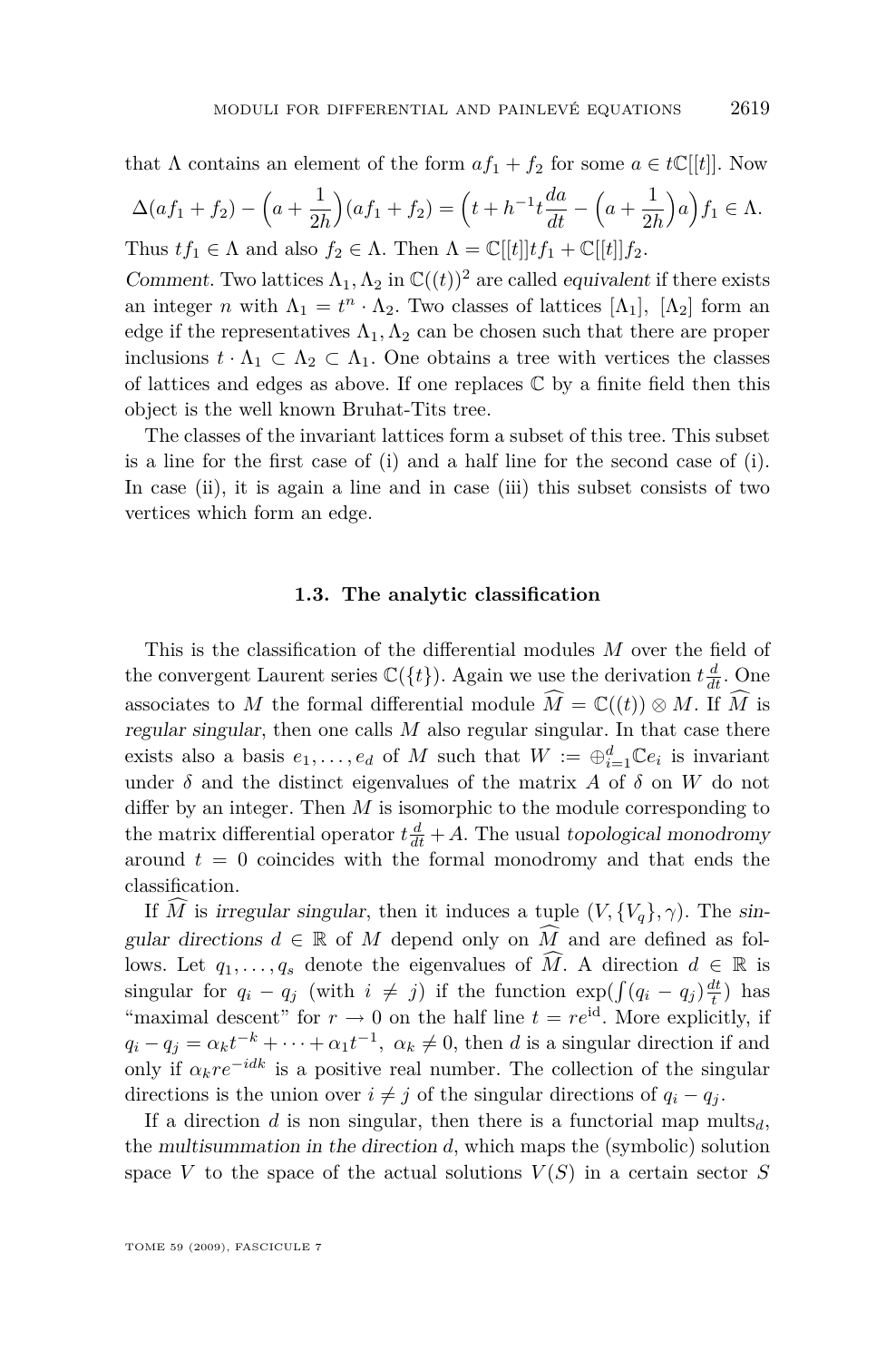at  $t = 0$  around *d*. For every  $v \in V$  the element mults<sub>*d*</sub>(*v*) has *v* as its asymptotic expansion.

For each singular direction *d*, there is an analytic object, namely the Stokes map  $St_d \in GL(V)$ . The Stokes map  $St_d$  is defined by comparing the multisummation at directions  $d^-$  <  $d$  <  $d^+$  close to  $d$ . More precisely mults<sub>*d*</sub>+  $\circ St_d$  = mults<sub>*d*</sub><sup>−</sup>. The map  $St_d$  is unipotent and has the form  $\text{Id} + \sum_{i,j} L_{i,j}$  where the sum is taking over all pairs  $i, j$  such that *d* is singular for  $q_i - q_j$  and where  $L_{ij}$  is a linear map from  $V_{q_i}$  to  $V_{q_j}$ . The isomorphy class of *M* induces a tuple  $(V, \{V_a\}, \gamma, \{St_d\})$ , where the  $St_d$  are described above and where moreover the relation  $\gamma^{-1}St_d\gamma = St_{d+2\pi}$  holds.

The **main result** of the asymptotic analysis of irregular singularities is: The category of the differential modules over  $\mathbb{C}(\{t\})$  is equivalent to the

category of the tuples  $(V, \{V_a\}, \gamma, \{St_a\})$ , satisfying the above properties. This equivalence respects all constructions of linear algebra, in particular the tensor product.

An **important property** that we will use is:

Let  $0 \leq d_1 < \cdots < d_s < 2\pi$  denote the singular directions in [0, 2 $\pi$ ]. Then the topological monodromy around the singular point is conjugated  $to \gamma \circ St_{d_s} \circ \cdots \circ St_{d_1}.$ 

We note that this conjugation depends on the way the solution space at a point close to the singular point  $t = 0$  is identified with the (formal) solution space *V* . Now we illustrate the above by continuing Examples [1.3.](#page-7-0)

Example  $1.5$  — Let M be an irregular differential module of dimension 2 over  $\mathbb{C}({t})$  such that  $\Lambda^2 M = \{1\}.$ 

(ii) If  $\widehat{M}$  is unramified with Katz invariant *r*, then  $V = V_q \oplus V_{-q}$ ,  $q \in$  $t^{-1}\mathbb{C}[t^{-1}]$  has degree *r* in  $t^{-1}$ . We recall that *γ* has the matrix  $\begin{pmatrix} \alpha & 0 \\ 0 & \alpha^{-1} \end{pmatrix}$ on any basis  $e_1, e_2$  of *V* such that  $V_q = \mathbb{C}e_1$ ,  $V_{-q} = \mathbb{C}e_2$ . For  $q - (-q)$  there are *r* singular directions (in  $[0, 2\pi)$ ) and the same holds for  $(-q) - q$ . The two pairs of singular directions intertwine. For the first ones the Stokes matrices (w.r.t. the basis  $e_1, e_2$ ) have the form  $\begin{pmatrix} 1 & * \\ 0 & 1 \end{pmatrix}$ , and for the second ones the form is  $\binom{1}{*}$ . Thus the Stokes matrices are given by 2*r* constants  $c_i$  and the topological monodromy around  $t = 0$  is up to conjugation (and we may choose the order) equal to

$$
\left(\begin{array}{cc} \alpha & 0 \\ 0 & \alpha^{-1} \end{array}\right) \cdot \left(\begin{array}{c} 1 & 0 \\ c_1 & 1 \end{array}\right) \cdot \left(\begin{array}{c} 1 & c_2 \\ 0 & 1 \end{array}\right) \cdots \left(\begin{array}{c} 1 & 0 \\ c_{2r-1} & 1 \end{array}\right) \cdot \left(\begin{array}{c} 1 & c_{2r} \\ 0 & 1 \end{array}\right).
$$

The basis  $e_1, e_2$  is not unique, whereas the 1-dimensional spaces  $V_q$  and *V*<sup>−</sup><sup>*q*</sup> are. If we want Stokes data, independent of the choice of  $e_1, e_2$ , then we have to divide the space  $\mathbb{A}^{2r}$  of the tuples  $(c_1, \ldots, c_{2r})$  by the action of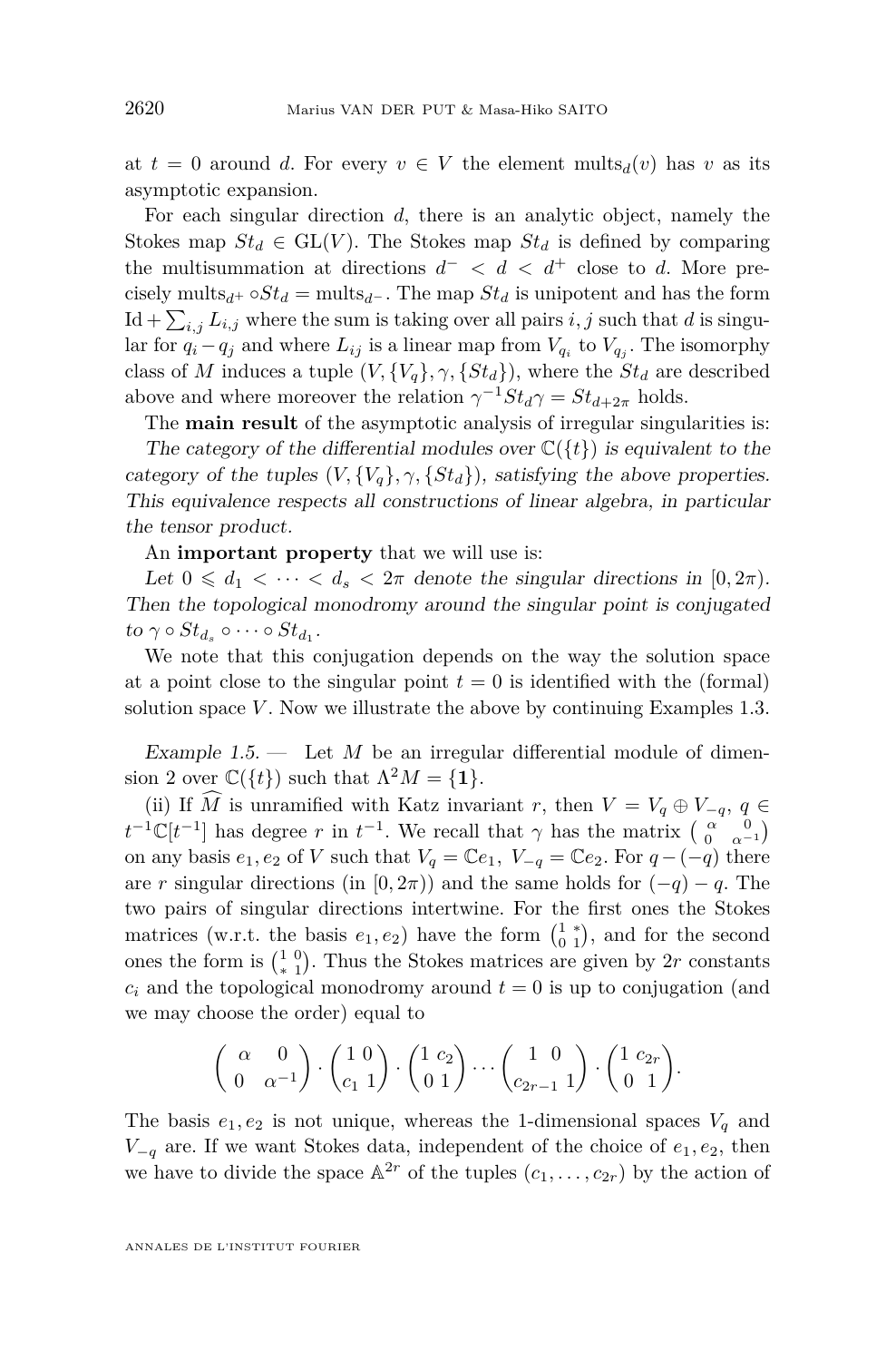<span id="page-11-0"></span>the group  $\mathbb{G}_m$ . For this action the  $c_{2i}$  can be given weight +1 and the  $c_{2i-1}$ weight *−*1.

(iii) If  $\hat{M}$  is ramified, then there are again 2*r* singular directions in [0, 2 $\pi$ ] and Stokes matrices of the form  $\begin{pmatrix} 1 & * \\ 0 & 1 \end{pmatrix}$  and  $\begin{pmatrix} 1 & 0 \\ * & 1 \end{pmatrix}$ . The singular directions intertwine. We choose now a basis  $e_1, e_2$  of *V* with  $V_q = \mathbb{C}e_1$ ,  $V_{-q} = \mathbb{C}e_2$ and  $\gamma e_1 = e_2, \gamma e_2 = -e_1$ . The topological monodromy around  $t = 0$  is conjugated to the product

$$
\begin{pmatrix} 0 & -1 \ 1 & 0 \end{pmatrix} \cdot \begin{pmatrix} 1 & 0 \ c_1 & 1 \end{pmatrix} \cdot \begin{pmatrix} 1 & c_2 \ 0 & 1 \end{pmatrix} \cdots \begin{pmatrix} 1 & 0 \ c_{2r} & 0 \end{pmatrix}.
$$

In this case one may change the basis  $e_1, e_2$  only into  $\lambda e_1, \lambda e_2$  with  $\lambda \in \mathbb{C}^*$ . This does not have an effect on the Stokes data  $(c_1, \ldots, c_{2r})$  and no division by  $\mathbb{G}_m$  is needed.

#### **1.4. The data for global differential modules**

By a global differential module we mean a differential module *M* over the field  $K = \mathbb{C}(z)$ . We investigate the data that will describe M.

The first case that we consider is classical, namely:

The position of the singular points  $\{p_1, \ldots, p_r\}$  of *M* is fixed and all the singular points are supposed to be regular singular.

One introduces the monodromy for *M* in the usual way. That is, one chooses a base point  $b \in \mathbb{P}^1 \setminus \{p_1, \ldots, p_r\}$  and loops  $\alpha_1, \ldots, \alpha_r$  around the  $\text{singular points, generating the fundamental group } \pi_1 := \pi_1(\mathbb{P}^1 \setminus \{p_1, \ldots, p_r\},\$ *b*). There is only one relation, namely  $\alpha_1 \cdots \alpha_r = 1$ . Then *M* induces a monodromy homomorphism

$$
\mathrm{mon}_M : \pi_1 \to \mathrm{GL}(V(b)),
$$

where  $V(b)$  denotes the solution space at *b*. We note that  $\text{mon}_M(\alpha_i)$  is conjugated to the local monodromy at  $p_i$  (formal or topological). A weak solution of the Riemann–Hilbert problem reads ([\[24\]](#page-57-0), Thm 6.15):

PROPOSITION 1.6. — The functor  $M \mapsto \text{mon}_M$  from the category of the differential modules with regular singularities at  $\{p_1, \ldots, p_r\}$  to the category of the finite dimensional complex representations of  $\pi$ , is an equivalence of categories. This equivalence respects all constructions of linear algebra, in particular tensor products.

Notation. — For any point  $p \in \mathbb{P}^1$  we introduce the local parameter  $t_p$ , which is  $z - p$  if  $p \in \mathbb{C}$  and  $z^{-1}$  for  $p = \infty$ . The field  $K_p$  is the field of the meromorphic functions at p, i.e.,  $\mathbb{C}(\lbrace t_p \rbrace)$  and  $\widehat{K}_p$  is the completion of  $K_p$ ,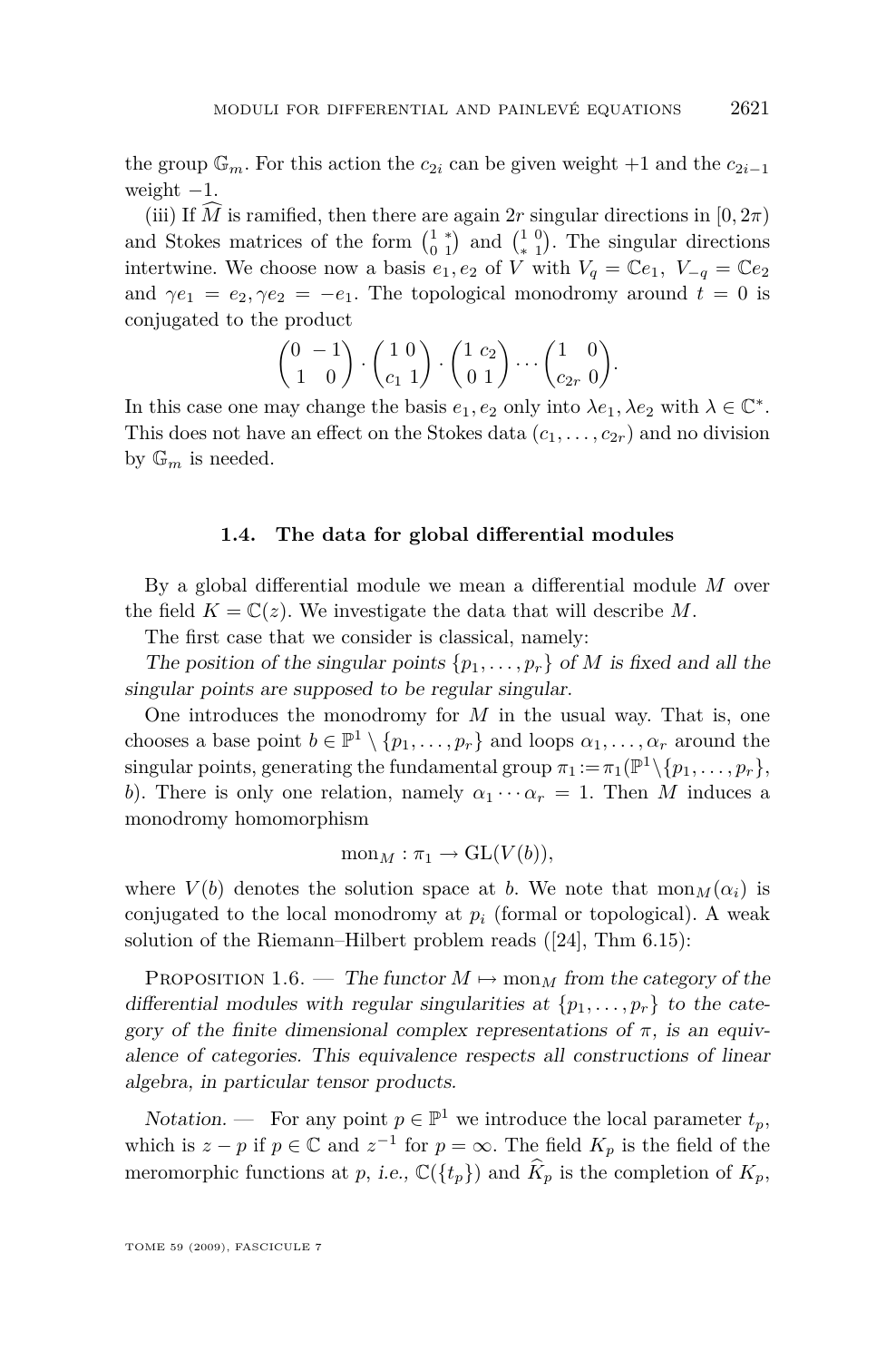<span id="page-12-0"></span>*i.e.*,  $\mathbb{C}((t_p))$ . Further  $O_p \subset K_p$  and  $\widehat{O}_p \subset \widehat{K}_p$  are the valuation rings, *i.e.*,  $O_p = \mathbb{C}\lbrace t_p \rbrace$  and  $\widehat{O}_p = \mathbb{C}[[t_p]]$ .

One associates to a global differential module *M* with fixed singularities  $\{p_1, \ldots, p_r\}$ , the data: the isomorphy classes of the  $\{K_{p_i} \otimes_K M\}$  and the monodromy representation  $\text{mon}_M$  as above. Now we give an example showing that this is not sufficient for the reconstruction of *M*.

Example 1.7. — Two singular points 0 and  $\infty$ , both irregular.

At both points we prescribe local analytic data for the differential module *M*. In other words, we prescribe the two analytic differential modules  $M_0 =$  $K_0 \otimes M$  and  $M_\infty = K_\infty \otimes M$ . As we will see in Observations [1.10,](#page-13-0) this leads to a connection  $(M, \nabla)$  on  $\mathbb{P}^1$ , where M is a vector bundle and  $\nabla : \mathcal{M} \to \Omega(k[0] + k[\infty]) \otimes \mathcal{M}$  (for some  $k > 0$ ). The restrictions  $T_0$  and  $T_1$ of this connection to the two open sets  $\mathbb{P}^1 \setminus \{0\}$  and  $\mathbb{P}^1 \setminus \{\infty\}$  are known from the given data  $M_0$  and  $M_\infty$ . We suppose now that the topological monodromies of  $M_0$  and  $M_\infty$  are trivial. Thus the restrictions  $T_{0,1}$  and *T*<sub>1</sub>,0</sub> of *T*<sub>0</sub> and *T*<sub>1</sub> to the open set  $\mathbb{P}^1 \setminus \{0, \infty\}$  are trivial. The glueing is given by an isomorphism  $T_{0,1} \to T_{1,0}$ . Let *m* denote the dimension of *M*. Then an isomorphism is given by a linear bijection  $L: \mathbb{C}^m \to \mathbb{C}^m$ . Further *L* is unique up to multiplication (on the left, respectively on the right) by an automorphism of  $M_0$  and  $M_\infty$ . One can easily produce  $M_0$  and  $M_\infty$ which have only C *<sup>∗</sup>* as group of automorphisms. Therefore the possible connections  $(\mathcal{M}, \nabla)$  and also the possible differential modules M are in bijection with  $PGL(m,\mathbb{C})$ .

DEFINITION  $1.8.$  — Links and the formal and analytic data.

What is missing is a "link" between the solution space  $V(b)$  at the base point *b* with the (symbolic) solution spaces  $V(p_i)$  at the singular points. This idea goes back to the work of Jimbo–Miwa–Ueno [\[17\]](#page-56-0). We make the following construction to remedy this.

As before,  $\alpha_1, \ldots, \alpha_r$  are loops starting at *b* around the singular points. For each  $p_i$  we choose a point  $p_i^*$  on the loop close to  $p_i$  and a line segment  $[p_i^*, p_i]$  which is a non–singular direction at  $p_i$ . The "link"  $L_i: V(b) \rightarrow$ *V*( $p_i$ ) is defined by analytic continuation from *V*( $b$ ) to *V*( $p_i^*$ ), followed by the inverse of the multisummation map mults :  $V(p_i) \rightarrow V(p_i^*)$  in the direction  $[p_i^*, p_i]$  (seen as an element in  $\mathbb{R}$ ). The role of the monodromy map mon<sub>*M*</sub> is taken over by links, *i.e.*, the linear bijections  $L_1, \ldots, L_r$ . The multisummation mults :  $V(p_i) \to V(p_i^*)$  (in the direction  $[p_i, p_i^*]$ ) is used to identify the two vector spaces. Then the local topological monodromy  $\text{top}_i$ , along a circle starting in  $p_i^*$ , is expressed as a product of the Stokes maps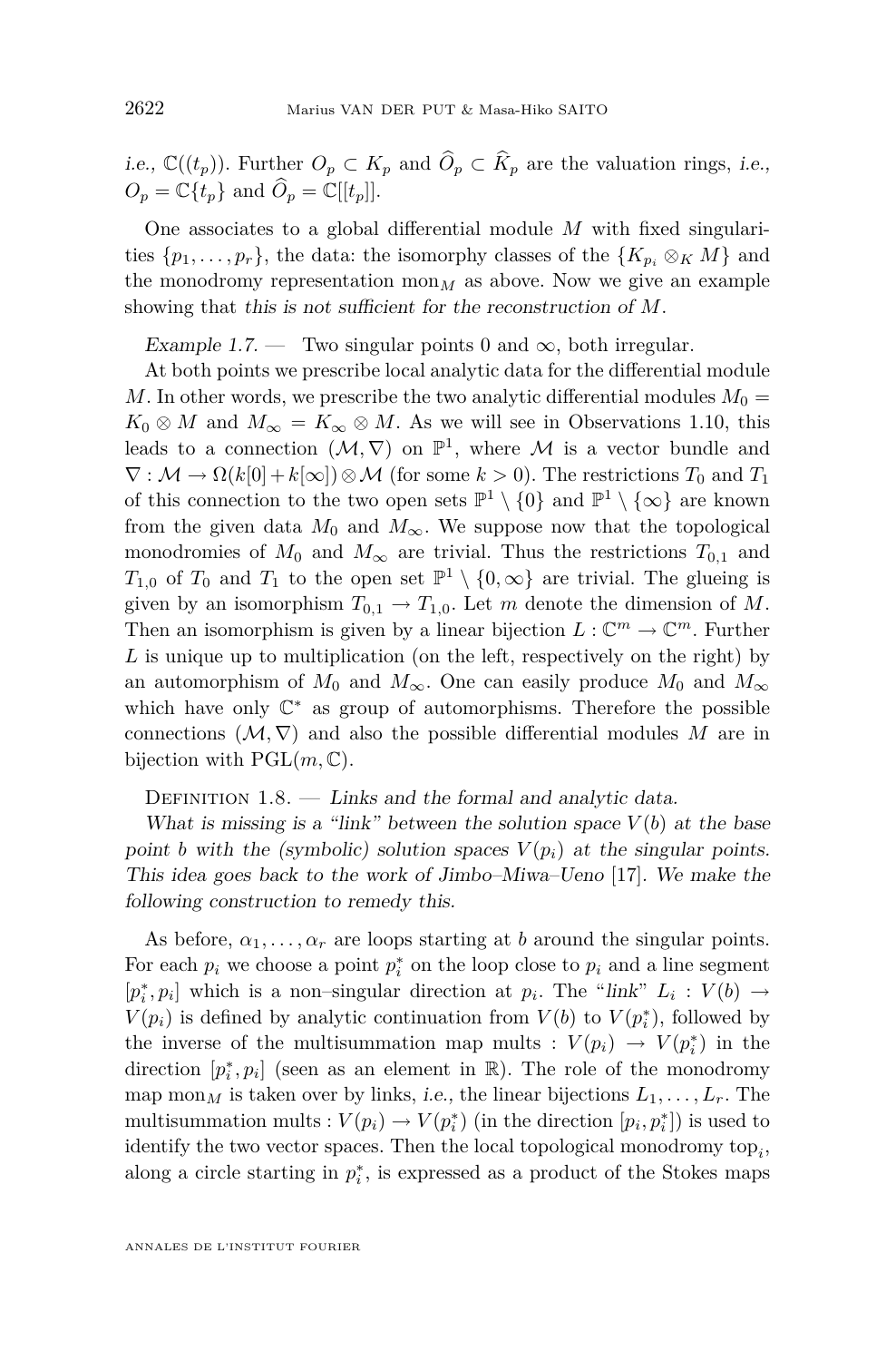<span id="page-13-0"></span>and the formal monodromy at  $p_i$ . The relation  $\alpha_1 \cdots \alpha_r = 1$  translates into

$$
L_r^{-1} \circ \text{top}_r \circ L_r \dots L_2^{-1} \circ \text{top}_2 \circ L_2 \circ L_1^{-1} \circ \text{top}_1 \circ L_1 = 1.
$$

The "formal and the analytic data" for *M* are defined as:

- (1) The position of the singular points  $p_1, \ldots, p_r$ ;
- (2) for each *i*, the formal structure  $(V(p_i), \{V(p_i)_q\}, \gamma_i)$  at  $p_i$ ;
- (3) for each *i*, the Stokes maps at  $p_i$ ;
- (4) the links  $L_i: W \to V(p_i)$ .
- (5) These data are supposed to satisfy the relation

$$
L_r^{-1} \circ \text{top}_r \circ L_r \dots L_2^{-1} \circ \text{top}_2 \circ L_2 \circ L_1^{-1} \circ \text{top}_1 \circ L_1 = 1.
$$

Here *W* stands for the space  $V(b)$ . The formal part of the data is (1) (the position of the singular points) and the eigenvalues *q* at each singular point. The analytic part of the data is the direct sum decompositions  $\bigoplus_{q} V(p_i)$ of the spaces  $V(p_i)$ , including the permutation of the  $V(p_i)$ <sub>q</sub> induced by *γ*; further (3) and (4), since this combines the links and the Stokes maps. We observe that these "formal and analytic data" are considered up to the automorphisms of *W* and of the  $V(p_i)$ .

One might use  $L_1$  to identify *W* with  $V(p_1)$  and then one is only left with links  $L_i: V(p_1) \to V(p_i)$  for  $i = 2, \ldots, r$ . Another way to reduce the number of links by one, is to choose as base point *b* the singular point  $p_1$ and define links  $L_i: V(p_1) \to V(p_i)$  for  $i = 2 \ldots, r$ .

THEOREM  $1.9.$  — For given "formal and analytic data", as above, there exists a differential module M over  $K = \mathbb{C}(z)$  inducing the data. Moreover *M* is unique up to isomorphism.

OBSERVATIONS  $1.10.$  - Global differential modules and connections.

Before giving the proof of Theorem 1.9, we have to make the relation between differential modules *M* over  $K = \mathbb{C}(z)$  and connections  $(\mathcal{M}, \nabla)$ (with singularities) on  $\mathbb{P}^1$  explicit.

Let a connection  $(M, \nabla)$  (with singularities) be given. We note that we may regard this connection either algebraically or analytically, because of the GAGA theorem. On proper Zariski-open subsets of  $\mathbb{P}^1$  we sometimes see  $M$  as an analytic vector bundle. The generic fibre  $M$  of  $M$  is a vector space of finite dimension over *K*, equipped with a  $\nabla : M \to \Omega_{K/\mathbb{C}} \otimes M$ . After identifying  $\Omega_{K/\mathbb{C}}$  with  $Kdz$ , this gives M the structure of a differential module.

On the other hand, let a differential module *M* be given. This is written as a (generic) connection  $\nabla : M \to \Omega_{K/\mathbb{C}} \otimes M$ . Consider a set  $\{p_1, \ldots, p_r\} \subset$  $\mathbb{P}^1$  of points including the singular points of M. For each *i* one chooses an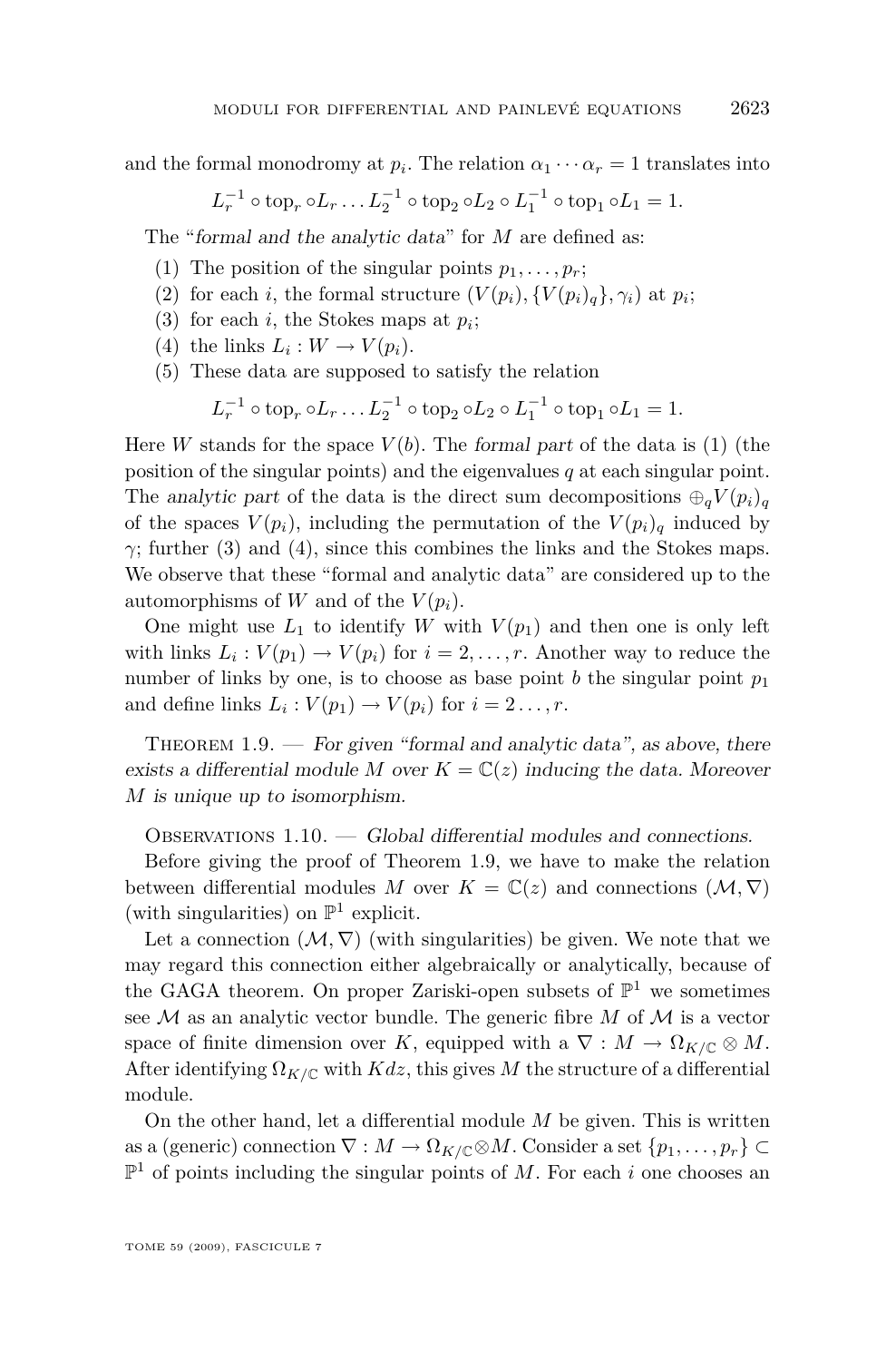$\widehat{O}_{p_i}$ -lattice  $\Lambda_i$  in  $\widehat{K}_{p_i} \otimes M$  and let  $k_i$  satisfy  $\nabla(\Lambda_i) \subset t_i^{-k_i} dt_i \otimes \Lambda_i$  (where  $t_i$  is the local parameter at  $p_i$ ). For  $p \notin \{p_1, \ldots, p_r\}$ , the module  $\widehat{K}_p \otimes M$  is non singular and there is a unique  $\widehat{O}_p$ -lattice  $\Lambda_p$  with  $\nabla(\Lambda_p) \subset dt_p \otimes \Lambda_p$ , where  $t_p$  denotes the local parameter at  $p$ . Then there exists a unique connection  $(\mathcal{M}, \nabla)$  on  $\mathbb{P}^1$  having the following properties (see [\[24\]](#page-57-0), Lemma 6.16):

- (1)  $M(V)$  ⊂ *M* for all, non empty, Zariski–open  $V \subset \mathbb{P}^1$ .
- (2) There is a basis  $e_1, \ldots, e_m$  of M and a non empty Zariski–open subset  $U \subset \mathbb{P}^1$  such that the restriction of  $\mathcal M$  to  $U$  is the free algebraic vector bundle  $O_{U}e_{1} \oplus \cdots \oplus O_{U}e_{m}$ .
- (3) For each  $p_i$  one has  $\mathcal{M}_{p_i} = \Lambda_i$ .
- (4) For  $p \notin \{p_1, \ldots, p_r\}$  one has  $\widehat{\mathcal{M}}_p = \Lambda_p$ .
- $(5)$   $\nabla : \mathcal{M} \to \Omega(\sum k_i[p_i]) \otimes \mathcal{M}.$

We still need another ingredient for the proof of Theorem [1.9.](#page-13-0) Let a differential module *N* over  $K_p = \mathbb{C}(\lbrace t_p \rbrace)$  be given and be written in the form  $\nabla : N \to K_p dt_p \otimes N$ . Choose any  $\mathbb{C}\lbrace t_p \rbrace$ -lattice  $\Lambda \subset N$  and let  $k \geqslant 0$  be such that  $\nabla(\Lambda) \subset t_p^{-k} dt_p \otimes \Lambda$ . Then the latter map extends to a connection  $(N, \nabla)$ , defined on a suitable small disk around p and has the property  $\nabla : \mathcal{N} \to \Omega(k[p]) \otimes \mathcal{N}$ . We note that this extension depends on the choice of the lattice  $\Lambda$  or more precisely on the unique lattice  $\Lambda'$  in  $\mathbb{C}((t_p)) \otimes N$ with  $\Lambda' \cap N = \Lambda$ .

Proof of Theorem [1.9.](#page-13-0) — We use the notation of Definition [1.8.](#page-12-0) For  $r = 0$ , the data set is empty. The only module M corresponding to this is the trivial differential module (of the required dimension, say *m*).

For  $r = 1$ , the data at  $p_1$  determines a differential module  $M_1$  over  $K_{p_1}$ . We choose a lattice  $\Lambda \subset M_1$  (say the standard lattice) and then the connection  $\nabla_1 : \Lambda \to \Omega(k \cdot [p_1]) \otimes \Lambda$  (some  $k \geq 0$ ) extends to a connection  $(\mathcal{M}_1, \nabla_1)$  on a small open disk *D* around  $p_1$ . The topological monodromy around  $p_1$  of this connection is trivial. We consider the trivial connection  $(\mathcal{M}_0, \nabla_0)$  (of the required rank *m*) on  $\mathbb{P}^1 \setminus \{p_1\}$ . The two connections can be glued over  $D \setminus \{p_1\}$ , because of the triviality of top<sub>1</sub>, and there results a connection  $(\mathcal{M}, \nabla)$  on  $\mathbb{P}^1$ . Its generic fibre *M* is a differential module over *K*, inducing the given complete data.

Let *N* be another differential module over *K* inducing the given (formal and analytic) data. Then  $K_{p_1} \otimes N$  is isomorphic to  $K_{p_1} \otimes M$  and we choose in  $K_{p_1} \otimes N$  the lattice which maps to the lattice  $\Lambda \subset K_{p_1} \otimes M$ . This yields a connection  $(N, \nabla_N)$  with only  $p_1$  as singularity. Outside  $p_1$  the two connections are isomorphic and the same holds above a small enough disk *D* around  $p_1$ . The two isomorphisms above  $D \setminus \{p_1\}$  will differ by an element in  $GL_m(\mathbb{C})$  (where  $m = \dim M$ ). The isomorphism between the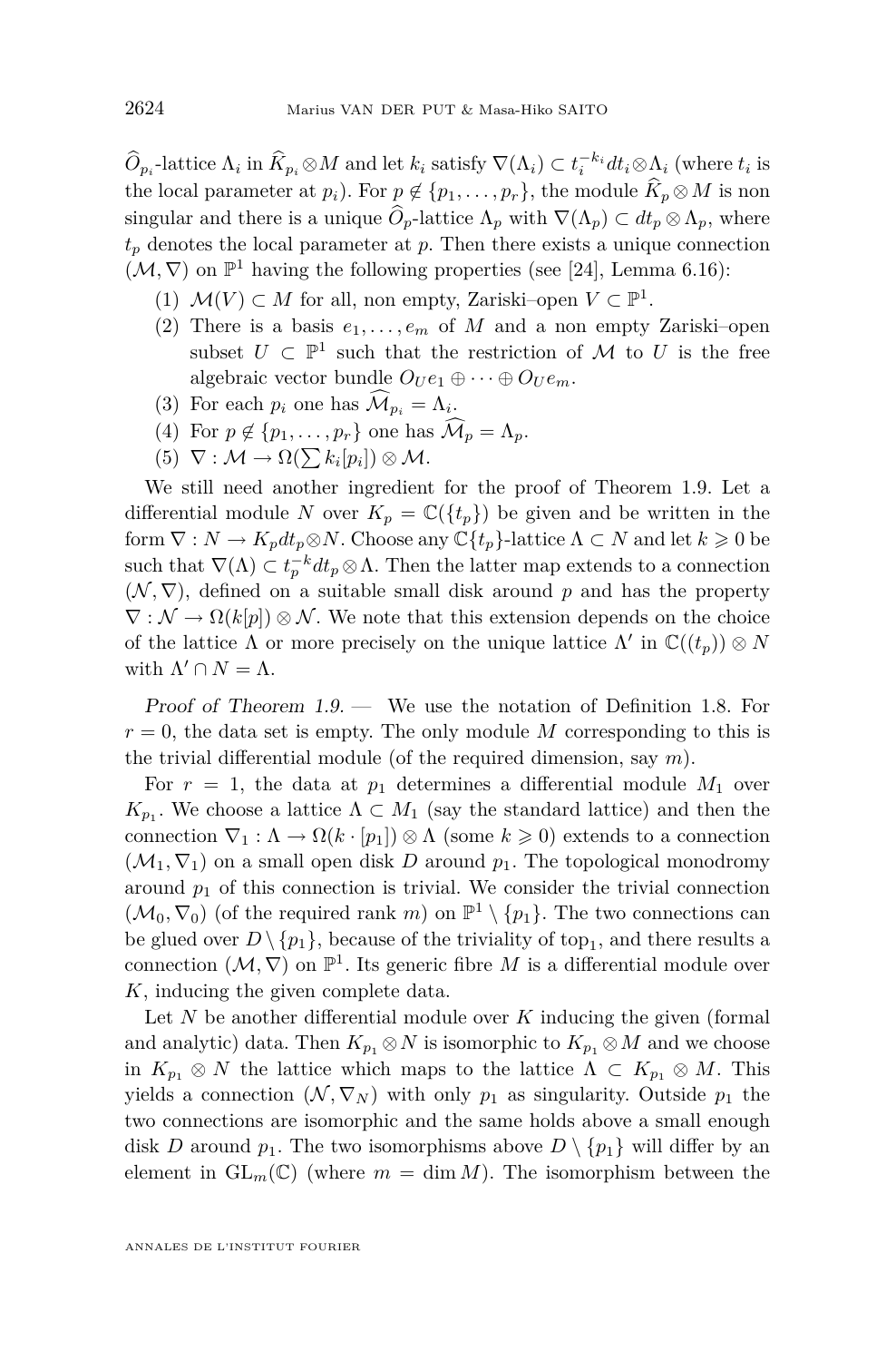<span id="page-15-0"></span>connections above  $\mathbb{P}^1 \setminus \{p_1\}$  can be changed by any element in  $GL_m(\mathbb{C})$ . Then, after this change, the two connections are isomorphic and then *N* is isomorphic to *M*.

Now we suppose that  $r \geqslant 2$ . The monodromy determines a connection  $(\mathcal{M}_0, \nabla_0)$  on  $\mathbb{P}^1 \setminus \{p_1, \ldots, p_r\}$ . The analytic data at  $p_i$  determine a differential module over  $K_{p_i}$ . For this differential module we choose the standard lattice as before. This extends to a connection  $(\mathcal{M}_i, \nabla_i)$  on a small disk  $D_i$ around the point *p<sup>i</sup>* .

Since top<sub>*i*</sub> is conjugated to the monodromy of the loop  $\lambda_i$ , we have that the restrictions of  $(\mathcal{M}_0, \nabla_0)$  and  $(\mathcal{M}_i, \nabla_i)$  to  $D_i \setminus \{p_i\}$  are isomorphic. A priori, many isomorphisms are possible. However, the link  $L_i$  determines the isomorphism. Namely, one takes the isomorphism such that the map  $V(b) \stackrel{\alpha}{\rightarrow} V(p_i^*) \stackrel{\beta}{\rightarrow} V(p_i)$  is equal to the given  $L_i$ , where  $\alpha$  is the analytic continuation for the connection  $(\mathcal{M}_0, \nabla_0)$  and  $\beta$  is the inverse for the multisummation  $V(p_i) \to V(p_i^*)$  for the connection  $(\mathcal{M}_i, \nabla_i)$ . Glueing yields a connection  $(\mathcal{M}, \nabla)$  on  $\mathbb{P}^1$  and its generic fibre has the required properties.

Consider another differential module *N* which produces the same (formal and analytic) data. Then *N* yields a connection  $(\mathcal{N}, \nabla_{\mathcal{N}})$ . This connection is chosen such that the local connections at the points  $p_i$  are standard, as above. This connection is, above  $\mathbb{P}^1 \setminus \{p_1, \ldots, p_r\}$  and above each of the small enough disks  $D_i$ , isomorphic to the same items for  $(\mathcal{M}, \nabla)$ . The links  $L_i$  imply that these isomorphisms glue to a global isomorphism between  $(N, \nabla_N)$  and  $(M, \nabla)$ . Thus *N* is isomorphic to *M*.

OBSERVATIONS 1.11.  $-$  (1) In the construction in the proof of Theo-rem [1.9](#page-13-0) from the given formal and analytic data to a connection  $(\mathcal{M}, \nabla)$ on  $\mathbb{P}^1$ , one can change the lattices  $\Lambda_i$  at the points  $p_i$ . We note that this corresponds to an elementary transformation in [\[12\]](#page-56-0), Section 3. This will change the connection on  $\mathbb{P}^1$ . However the corresponding differential module does not change.

(2) By Proposition [1.6,](#page-11-0) the links are superfluous in case all the singularities are regular singular. Another way to see this is to take the standard lattice at each point  $p_i$ . Then the glueing of the connection  $(\mathcal{M}_0, \nabla_0)$  to the connection  $(\mathcal{M}_i, \nabla_i)$  on a small disk  $D_i$  around  $p_i$  is unique, since the connection  $(\mathcal{M}_i, \nabla_i)$  on  $D_i$  and its restriction to  $D_i \setminus \{p_i\}$  have the same group of automorphisms, namely the elements in  $GL(m, \mathbb{C})$  commuting with the topological monodromy.

(3) Theorem [1.9](#page-13-0) is the weak solution of the Riemann–Hilbert problem for differential modules with any type of singularities.

TOME 59 (2009), FASCICULE 7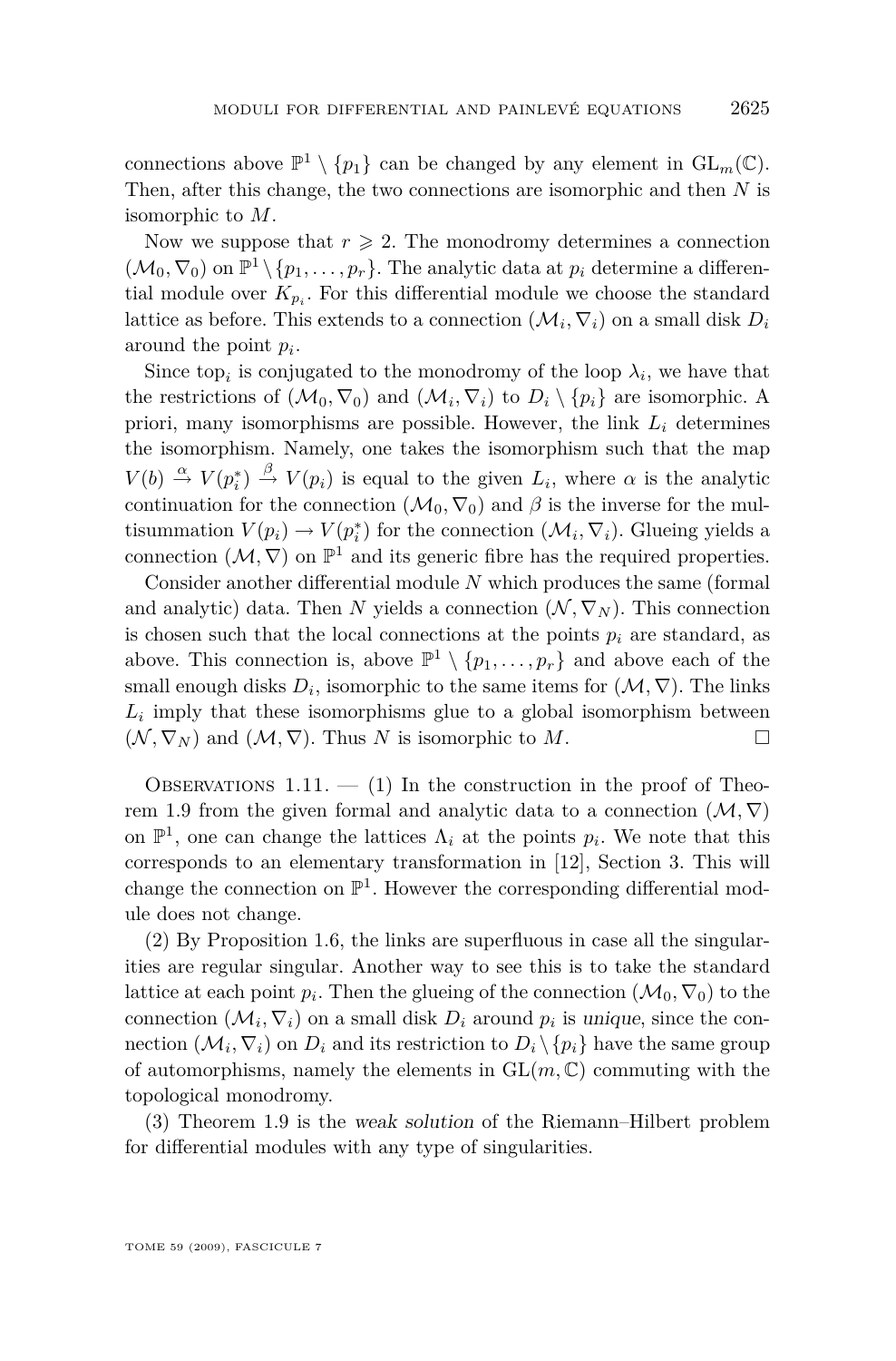DEFINITION AND EXAMPLES 1.12. — The strong Riemann-Hilbert problem.

This problem can be formulated as follows:

Let *M* be the weak solution for the given formal and analytic data.

Does there exists a connection  $(\mathcal{M}, \nabla)$  with generic fibre M and free vector bundle *M* such that  $\nabla : \mathcal{M} \to \Omega(\sum_p (r^+(p) + 1)[p]) \otimes \mathcal{M}$ ?

In the above, the sum  $\sum_{p}$  is taken over the singular points *p* of *M*, *r*(*p*) is the Katz invariant of  $\widehat{K}_p \otimes M$  and  $r^+(p)$  is the smallest integer  $\geq r(p)$ .

One observes that in case that all the singularities are regular singular (this means that  $r(p) = 0$  for every singular point *p*) the above is the classical strong form of the Riemann–Hilbert problem.

In the proof of Theorem [1.9](#page-13-0) one can choose at each singular point an invariant lattice which exists according to Definition and examples [1.4.](#page-8-0) One arrives at a connection  $(\mathcal{M}, \nabla)$  which satisfies all conditions with the exception that the vector bundle  $M$  is possibly not free. Under the assumptions of Theorem [1.2,](#page-4-0) the invariant lattices can be changed to obtain a free vector bundle. Now we give families of examples, closely related to the Painlevé equations, where the strong Riemann–Hilbert problem has a negative answer.

(1) The differential module *M* is given by the matrix differential equation  $\frac{d}{dz} + \begin{pmatrix} 0 & f \\ 1 & 0 \end{pmatrix}$ , where  $f \in \mathbb{C}[z]$  has degree 3. For *M* there is no solution for the strong Riemann–Hilbert problem.

Proof. — The only singular point  $\infty$  of *M* has Katz invariant  $r = 5/2$ and  $r^+ = 3$ . Suppose that *M* can be represented by a connection  $(\mathcal{V}, \nabla)$ with *V* free and  $\nabla : V \to \Omega(4[\infty]) \otimes V$ . Write  $V = H^0(V)$ . Then  $\nabla : V \to$  $H^0(\Omega(4[\infty]))\otimes V$  and  $\partial := \nabla_{\frac{d}{dx}}$  has, with respect to a basis of *V*, the form  $\frac{d}{dz} + B$  where *B* is a polynomial matrix of degree  $\leq 2$ .

For computational convenience we may suppose that  $f = f_3 z^3 + f_1 z + f_0$ with  $f_3 \neq 0$ . There exists  $A \in GL_2(\mathbb{C}(z))$  with  $A^{-1}(\frac{d}{dz} + \binom{0}{1}A) = \frac{d}{dz} + B$ . One easily verifies that  $A \in GL_2(\mathbb{C}[z])$  and we may assume that *A* has determinant 1. We use the notation  $\begin{pmatrix} a & b \\ c & d \end{pmatrix}^t = \begin{pmatrix} d & -b \\ -c & a \end{pmatrix}$ . Write  $A = A_0 +$  $A_1z + \cdots + A_sz^s$  with constant matrices  $A_i$  and  $A_s \neq 0$ . Then  $A^{-1} =$  $A_0^t + \cdots + A_s^t z^s$  and  $A^{-1}A' + A^{-1} {0 \choose 1} A = B$  has degree  $\leq 2$ .

Suppose first that  $s \ge 2$ . We compute the coefficients of *z*-powers in the expression  $A^{-1}A' + A^{-1} \begin{pmatrix} 0 & f \\ 1 & 0 \end{pmatrix} A$ . The coefficient of  $z^{2s+3}$  is  $A_s^t \begin{pmatrix} 0 & f_3 \\ 0 & 0 \end{pmatrix} A_s$  is zero and thus  $A_s$  has the form  $\binom{*}{0}$ . The coefficient of  $z^{2s+2}$  is then also zero. The coefficient  $A_{s-1}^t \begin{pmatrix} 0 & f_3 \\ 0 & 0 \end{pmatrix} A_{s-1}$  of  $z^{2s+1}$  is zero and then  $A_{s-1}$  has the form  $\binom{*}{0}$ . The coefficient of  $z^{2s}$  yields that  $A_s^t \binom{0}{1} 0$ ,  $A_s = 0$ . This implies  $A_s = 0$  in contradiction with the assumption.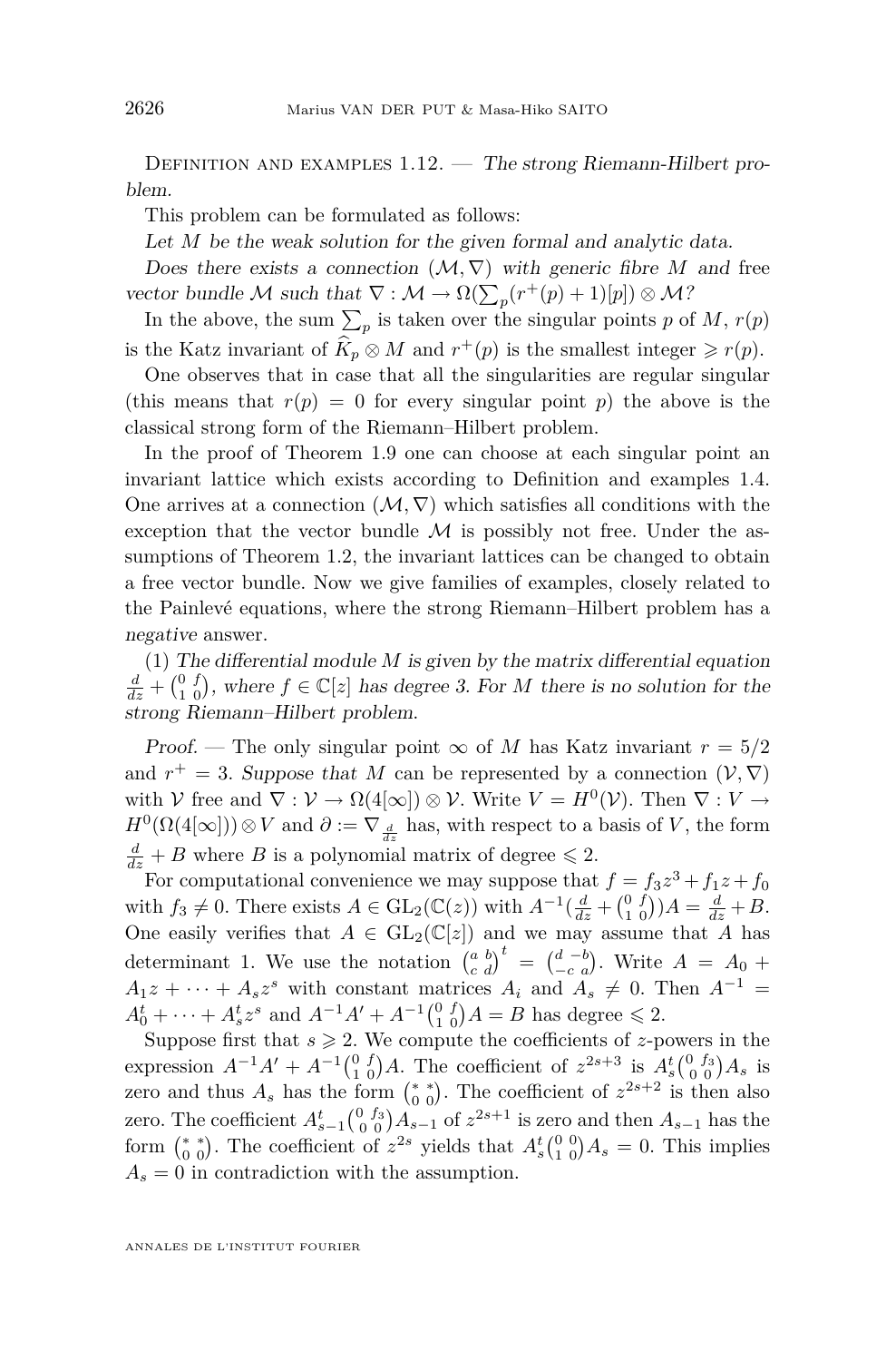In the case  $s = 1$  one finds again  $A_1^t \begin{pmatrix} 0 & f_3 \\ 0 & 0 \end{pmatrix} A_1 = 0$  and observes then that the term  $(f_3 z^3 + f_1 z) A^{-1} {0 \atop 0} {1 \atop 0} A$  has degree  $\leq 2$ . This implies that the term is 0, contradicting that *A* is invertible.  $\Box$ 

#### Comments.

(a) The scalar equation  $\left(\frac{d}{dz}\right)^2 - f$ , obtained from *M* by using the first basis vector as cyclic vector, has only  $\infty$  as singularity, *i.e.*, there is no apparent singularity (see [4.2\)](#page-42-0).

(b) In the above negative answer for the strong Riemann–Hilbert problem one can replace f by any polynomial of odd degree  $\geq 3$ .

(c) Consider a differential module *M* of dimension two which has only  $\infty$  as singular point and with *r*( $\infty$ ) = 5/2 and  $Λ<sup>2</sup>M ≅$  **1**. Suppose that *M* can be represented by a connection  $(V, \nabla)$  with  $V \cong O \oplus O(-2)$ . Write more explicitly  $V = Oe_1 \oplus O(-2[\infty])e_2$ . Then  $\partial := \nabla_{\frac{d}{d}}$  has the form  $\frac{d}{dz} + \begin{pmatrix} 0 & f \\ 1 & 0 \end{pmatrix}$ . One computes that the invariant lattices at *∞* have generators  $\{z^n e_1, z^{n-1} e_2\}$  or  $\{z^n e_1, z^{n-2} e_2\}$  over  $\mathbb{C}[[z^{-1}]]$  (with any  $n \in \mathbb{Z}$ ). The connections  $(V, \nabla)$  with  $\nabla : V \to \Omega(4[\infty]) \otimes V$  representing M are of two types,  $n \text{ and } \mathcal{V} \cong O(n) \oplus O(n-1) \text{ and } \mathcal{V} \cong O(n) \oplus O(n-2).$ 

(d) Consider again of differential module *M* of rank two,  $\Lambda^2 M \cong 1$ , only  $\infty$  as singular point and  $r(\infty) = 5/2$ . Suppose now that the strong Riemann-Hilbert problem has a positive answer for *M*. Then *M* can be represented by a matrix differential equation of the form  $\frac{d}{dz} + A_0 + A_1 z +$  $\binom{0}{0}$  <sup>1</sup>/<sub>0</sub> <sup>2</sup>. Using the invariant lattices at  $\infty$  one finds that the vector bundles of the connections  $\nabla : \mathcal{V} \to \Omega(4[\infty]) \otimes \mathcal{V}$ , representing M, are of two types namely isomorphic to  $O(n) \oplus O(n)$  or  $O(n) \oplus O(n-1)$  (for any  $n \in \mathbb{Z}$ . Further *M* has a cyclic vector (essentially unique) which produces a scalar differential equation with precisely one apparent singularity (see [4.2\)](#page-42-0).

(2) Let *M* be a 2-dimensional differential module over  $\mathbb{C}(z)$  with  $\Lambda^2 M =$ **1**,  $r(0) = r(\infty) = 1/2$  and no singularities  $\neq 0, \infty$ . Suppose that there exists a connection  $\nabla : V \to \Omega(2[0] + 2[\infty]) \otimes V$  with generic fibre M and  $V \cong O \oplus O(-2)$ . Then *M* can be represented by a matrix differential equation of the form

$$
z\frac{d}{dz} + \begin{pmatrix} 0 & c_{-1}z^{-1} + c_0 + c_1z \\ 1 & m \end{pmatrix}
$$
 with  $c_{-1} \neq 0 \neq c_1$  and  $m \in \mathbb{Z}$ .

In particular, the strong Riemann–Hilbert problem has a positive solution for *M*. The special phenomenon is that the scalar equation, associated to this matrix differential equation w.r.t. the first basis vector reads  $\delta(\delta$  $m) - (c_{-1}z^{-1} + c_0 + c_1z)$ , with  $\delta := z\frac{d}{dz}$ , and therefore has no apparent singularities!

TOME 59 (2009), FASCICULE 7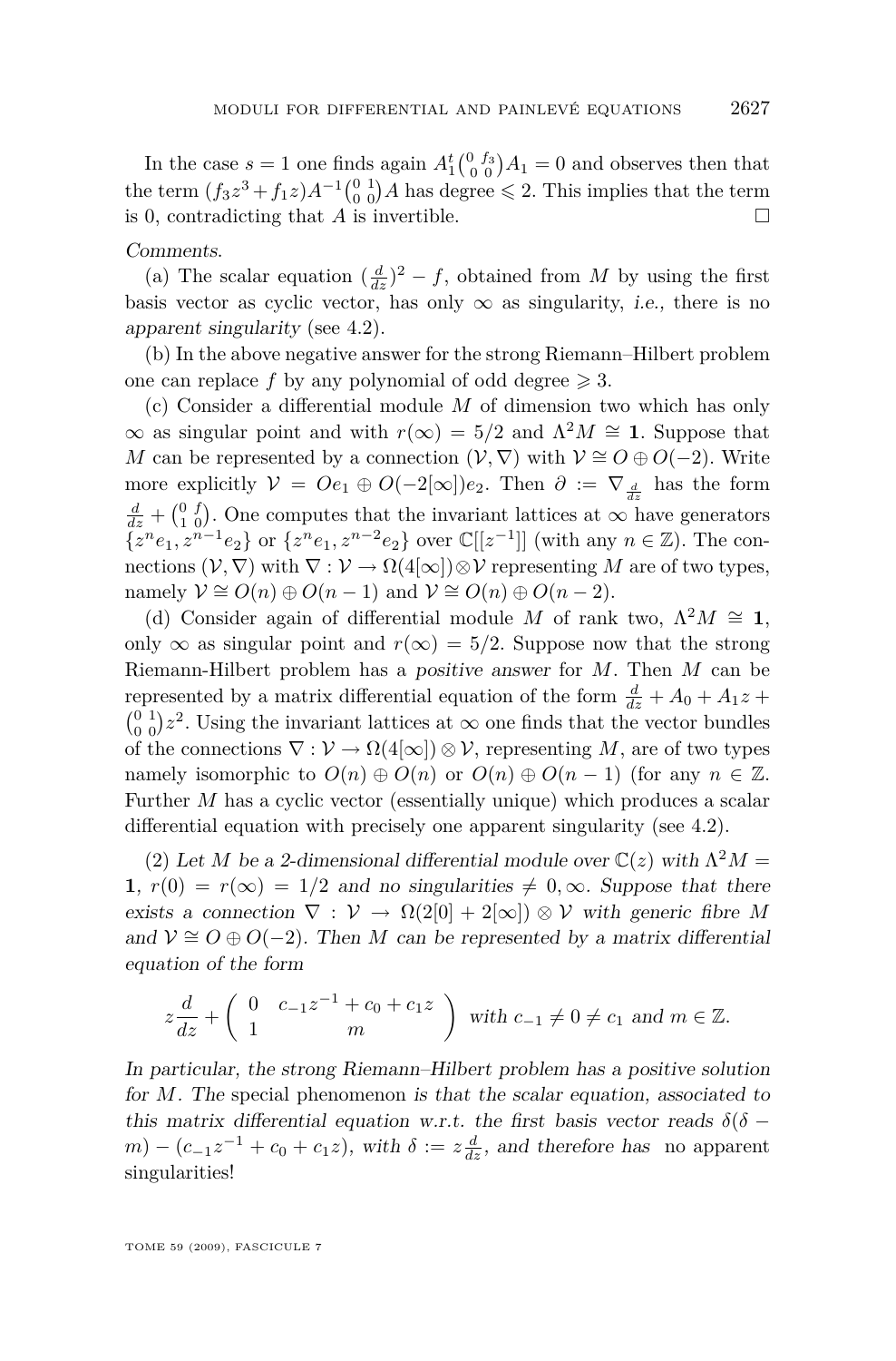Proof. — Identify *V* with  $Oe_1 \oplus O(-2[\infty])e_2$ . The operator  $\delta := \nabla_{z} \frac{d}{dz}$ satisfies:

 $\delta e_1 \in (\mathbb{C}z^{-1} + \mathbb{C} + \mathbb{C}z)e_1 + \mathbb{C}z^{-1}e_2$  and  $\delta e_2 \in (\mathbb{C}z^{-1} + \mathbb{C} + \mathbb{C}z + \mathbb{C}z^2 + \mathbb{C}z^3)e_1 + (\mathbb{C}z^{-1} + \mathbb{C} + \mathbb{C}z)e_2.$ 

Since the module is irreducible, we can change  $e_2$  into  $\lambda e_2 + (*+ *z+ *z^2)e_1$ with suitable  $\lambda \in \mathbb{C}^*$ ,  $* \in \mathbb{C}$  and obtain  $\delta e_1 = z^{-1}e_2$ . The condition  $\Lambda^2 M = 1$  implies that  $\delta e_2 = (a_{-1}z^{-1} + a_0 + a_1z + a_2z^2 + a_3z^3)e_1 + me_2$ with  $m \in \mathbb{Z}$ . Conjugation of the corresponding matrix differential equation with  $\begin{pmatrix} 1 & 0 \\ 0 & z \end{pmatrix}$  yields the matrix differential equation

$$
z\frac{d}{dz} + \left(\begin{array}{cc} 0 & a_{-1}z^{-2} + a_0z^{-1} + a_1 + a_2z + a_3z^2 \\ 1 & m-1 \end{array}\right).
$$

The assumptions  $r(0) = r(\infty) = 1/2$  imply  $a_{-1} = a_3 = 0$  and  $a_0 \neq$  $0 \neq a_2$ . This is the required form. The formula for the scalar equation is obvious.

THEOREM 1.13. — Suppose that the differential module M over  $K =$  $\mathbb{C}(z)$  is irreducible and has a (regular or irregular) singularity which is unramified. Then the strong Riemann-Hilbert problem has a solution for *M*.

*Proof.* — We will adapt the proof of Theorem 6.22, [\[24\]](#page-57-0) to the present more general situation. As shown in the proof of Theorem [1.9,](#page-13-0) there exists a connection  $(\mathcal{M}, \nabla)$  such that  $\nabla : \mathcal{M} \to \Omega(\sum (k_i + 1)[p_i]) \otimes \mathcal{M}$ , where the  $p_i$  are the singular points of *M* and  $k_i$  is the smallest integer  $\geq$  the Katz invariant at  $p_i$ . The irreducibility of  $M$  implies that the defect of any  $\mathcal M$ is bounded by a number only depending on *M*, see Proposition 6.21, [\[24\]](#page-57-0).

Let  $p = p_1$  be an unramified singular point. Then we want to prove the equivalent of Lemma 6.20, [\[24\]](#page-57-0), namely for any integer  $N > 1$ , there exists a lattice  $\Lambda$  for  $\widehat{K}_p \otimes M$  such that  $\Lambda$  has a basis  $e_1, \ldots, e_m$  with the property  $t_p \cdot \nabla e_i = dt_p \otimes ((c_i + a_i)e_i + \sum_{i \neq j} a_{i,j}e_j)$ , with  $c_i \in \mathbb{C}$ ; the  $a_i \in t_p^{-1}\mathbb{C}[t_p^{-1}]$ belong to the set of the eigenvalues of *M* at *p* and  $a_{i,j} \in t_p^N \mathbb{C}[[t_p]]$ .

It suffices to show the above for an indecomposable direct summand of  $K_p \otimes M$ . This direct summand has only one eigenvalue and the formal monodromy  $\gamma$  has only one Jordan block. Then the proof of Lemma 6.20, [\[24\]](#page-57-0), yields the required lattice for this indecomposable direct summand.

Finally, as in the proof of Theorem 6.22, [\[24\]](#page-57-0), one can change the lattice Λ step by step to obtain a connection (*M, ∇*) where *M* has defect 0. Taking the tensor product with  $O(k[p_1])$  for a suitable k makes  $\mathcal M$  free.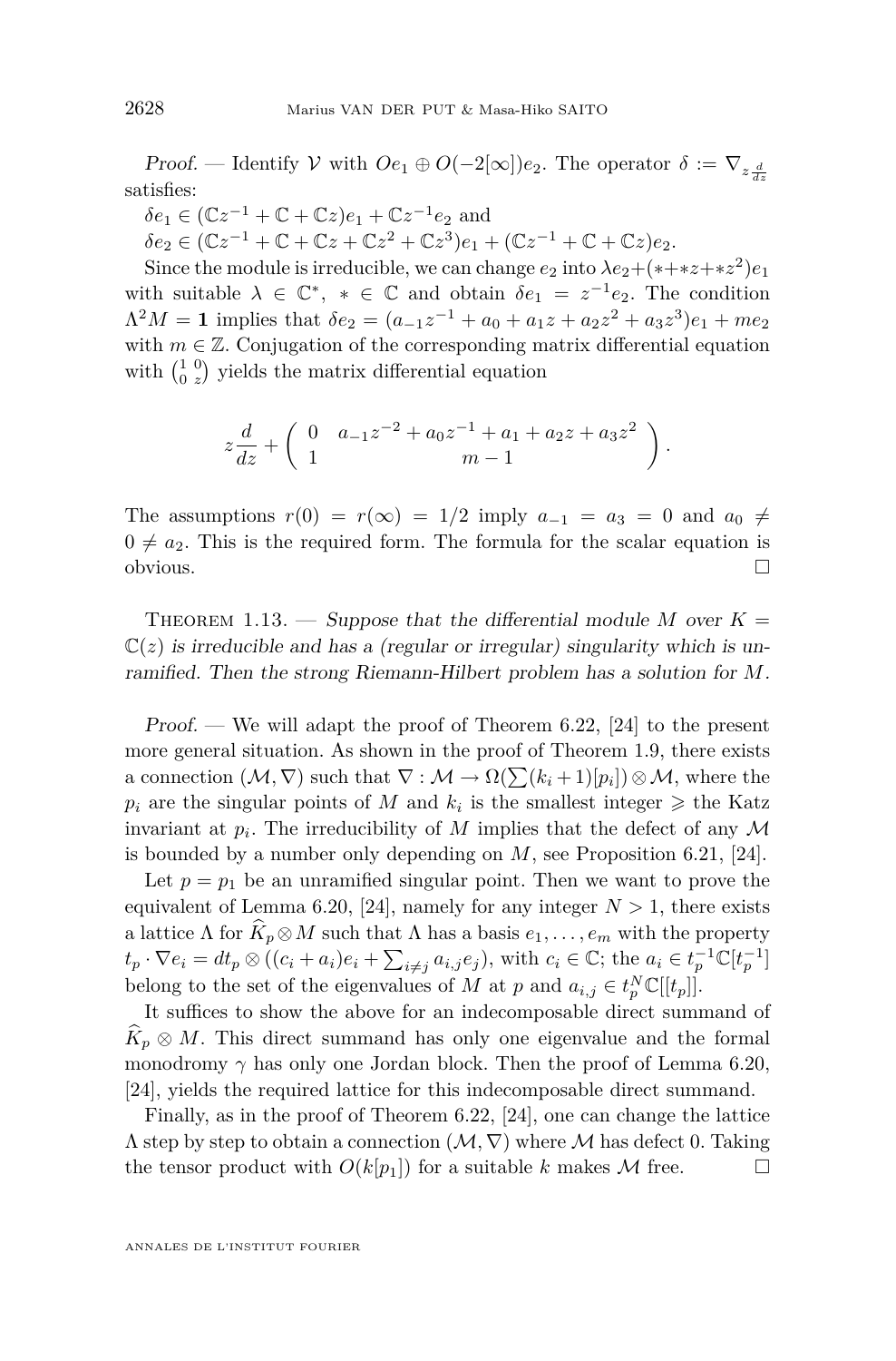#### **2. Families of differential modules**

#### **2.1. Good families and the monodromy space** *R*

<span id="page-19-0"></span>The aim is to study the formal and analytic data of a family of differential modules  $M(u)$  depending on some parameters  $u$ . Of course, this notion has to be made explicit. A rough approximation would be a matrix differential equation  $\frac{d}{dz} + A(z, \underline{u})$  where each entry of the  $m \times m$ -matrix  $A(z, \underline{u})$  is a rational function in *z* with coefficients depending analytically on the parameters *u*. We recall that for a point *p*, the local parameter is  $t_p$  (equal to  $z - p$  or  $z^{-1}$ ). Further we use the notation of Subsection [1.2:](#page-5-0)  $V = V(p)$  for the formal solution space at *p*, the eigenvalues are  $q_*$  and correspond to subspaces  $V_{q_*}$  of *V*. The singular directions at *p* are defined in Subsection [1.3.](#page-9-0)

In order to have meaningful analytic data (as functions of *u*) one has to make some assumptions. A good family is defined by the properties:

- (1) The number *r* of the singular points is fixed. The position of these points  $\{p_1, \ldots, p_r\}$  may vary, but only slightly.
- (2) For every singular point *p*, the degrees in  $t_p^{-1}$  of the eigenvalues  $q_i$ and the degrees in  $t_p^{-1}$  of the differences  $q_i - q_j$ ,  $i \neq j$  is fixed.
- (3) For every singular point  $p$  and every eigenvalue  $q_i$ , the dimension of the space  $V_{q_i}$  is fixed.
- (4) The top coefficients  $c_{i,j}$  of the  $q_i q_j$  may vary in a certain restricted way. Namely, we impose that any singular direction for the singular point *p* is a singular direction for a unique difference  $q_i - q_j$ ,  $i \neq j$  of the eigenvalues at *p* and that these singular directions vary slightly. As a consequence, the order of the directions at *p* does not change in the family.

COMMENTS 2.1.  $-$  (a) From (1) it follows that one can take a base point *b* and loops  $\alpha_1, \ldots, \alpha_r$  around the singular points, valid for all  $M(\underline{u})$ . From a point  $p_i^*$  on  $\alpha_i$  and close to  $p_i$ , the direction of the line segment  $[p_i^*, p_i]$  is non singular and lies between the "same" singular directions for the family  $M(u)$ . This follows from  $(2)$ ,  $(3)$  and  $(4)$ . Suppose that the family  $M(u)$  satisfies (1)–(3), and that for  $M(0)$  every singular direction of each singular point belongs to a unique difference  $q_i - q_j$ ,  $i \neq j$  of eigenvalues. Then condition (4) is valid for the restriction of this family to a suitable neighbourhood of  $u = 0$ .

(b) Let a differential module *M* over  $K = \mathbb{C}(z)$  be given and assume that every singular direction of each singular point belongs to a unique difference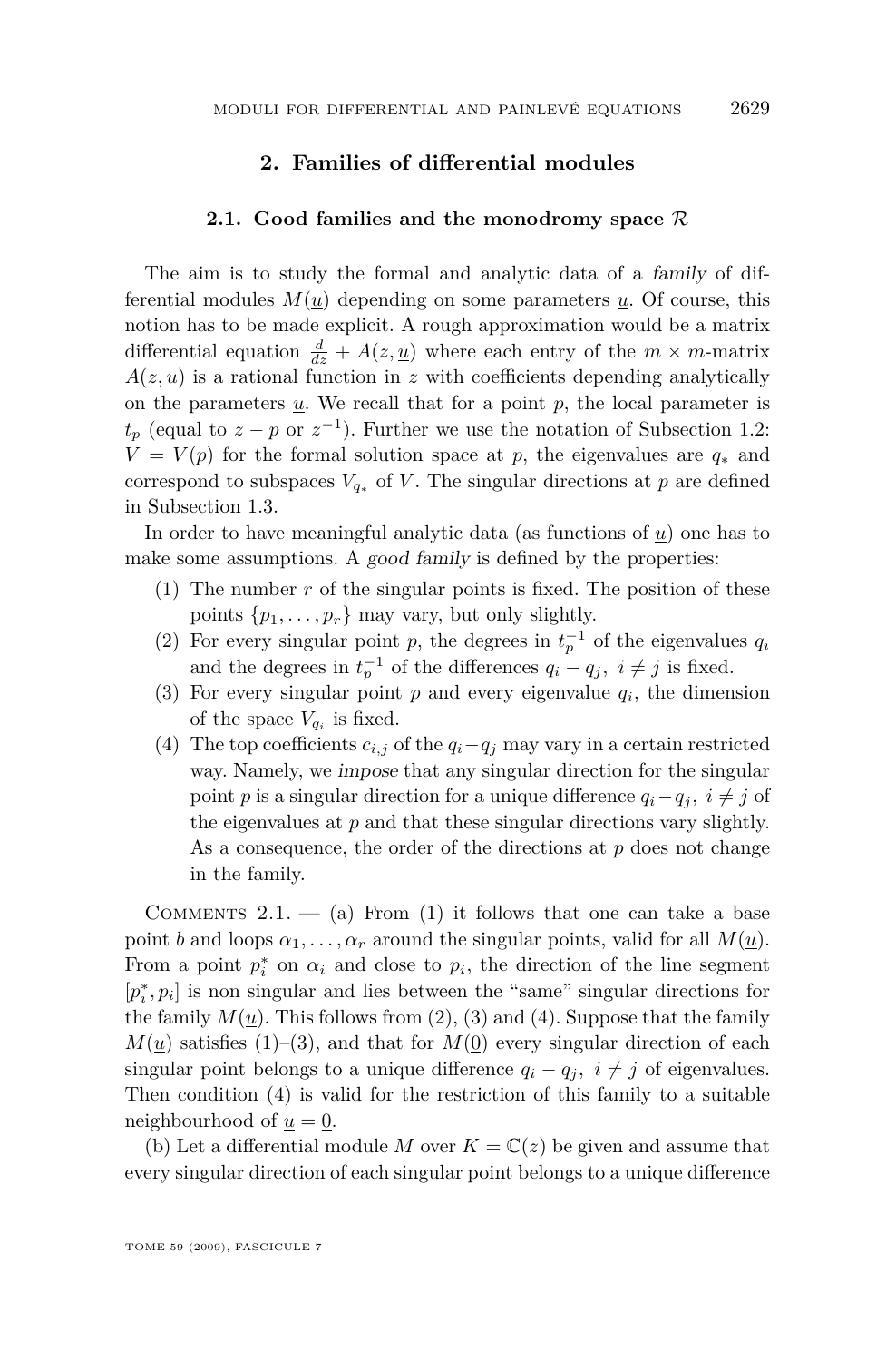of eigenvalues. We sketch the proof of the statement that there exists a local analytic family  $M(u)$ , satisfying  $(1)–(4)$ , such that  $M(0) = M$ .

Write *M* as a matrix differential equation  $\frac{d}{dz} + \sum_{i=1}^{r} (\sum_{n=1}^{k_i} \frac{A(i,n)}{(z-p_i)^n}),$ with constant matrices  $A(i, n)$ . Here, the singular points  $p_1, \ldots, p_r$  are for notational convenience different from  $\infty$  (and thus  $\sum_{i=1}^{r} A(i, 1) = 0$ ). We do not impose a condition on  $k_i$  in relation with the Katz invariant at the point *p<sup>i</sup>* . One considers the family

$$
\frac{d}{dz} + A(z, \underline{v}) := \frac{d}{dz} + \sum_{i=1}^{r} \left( \sum_{n=1}^{k_i} \frac{A(i, n) + V(i, n)}{(z - p_i - v_i)^n} \right),
$$

where the  $V(i, n)$  are matrices of indeterminates and the  $v_i$  are also indeterminates. Let *v* denote the collection of all indeterminates. We consider this family in a small enough polydisk  $D$  around  $\underline{0} \in \mathbb{C}^N$ . The conditions (1)– (3) on  $\frac{d}{dz} + A(z, \underline{v})$  define a Zariski closed subset  $Z \subset \mathbb{C}^N$ . The subfamily  $\frac{d}{dz}$  + *A*(*z*, <u>*u*</u>) with <u>*u*</u> belonging to the locally closed set *U* = *D* ∩ *Z*  $\neq$  *Ø* satisfies conditions  $(1)$ – $(3)$ . Further condition  $(4)$  is satisfied for this subfamily since *D* small enough.

A priori, 0 is a singular point of *U*. If needed, one can, by resolution of singularities, return to the case that *U* is a small open polydisk around the point 0.

(c) The statement in (b) justifies the naive way of writing a family, satisfying (1)–(4), locally as  $\frac{d}{dz} + A(z, \underline{u})$ . As mentioned in the introduction, the theory of Okamoto–Painlevé pairs has the aim to improve on this. In this paper however, we will deal with the naive local situation.

Let  $M(u)$  be a good family of dimension  $m$  for  $u$ , close to 0. According to Definition [1.8,](#page-12-0) the formal data of the family are the position of the singular points  $\{p_j\}_{j=1}^r$  and the eigenvalues *q* at the singular point  $p_j$ . Now we describe the items which do not vary in the family:

- (a)  $V(j)$ , the formal solution space at  $p_j$ .
- (b) The direct sum decomposition  $V(j) = \bigoplus_{i \in I} V(j, i)$ , given by the eigenvalues.
- (c) The dimension of the spaces  $V(j, i)$ .
- (d) The permutation  $\tau_j$  of the  $V(j, i)$ , satisfying dim  $V(j, \tau_i i) = \dim V$  $(j, i)$ , induced by the action of  $\gamma$  on the eigenvalues.
- (e) The order of the singular directions for any  $p_j$ . This yields a sequence of Stokes maps  ${St_k(j)}_{k=1}^{{n_j}}$ .
- (f) Each  $St_k(j)$  has the form  $1 + R_k$ , with  $R_k := i_t \circ M(j, k) \circ pr_s$  with prescribed  $s, t \in I_j$ ,  $s \neq t$  (depending on *k*) and  $pr_s$  is the projection  $V(j) \rightarrow V(j, s)$  (with kernel  $\bigoplus_{h \neq s} V(j, h)$ ) and  $i_t : V(j, t) \rightarrow V(j)$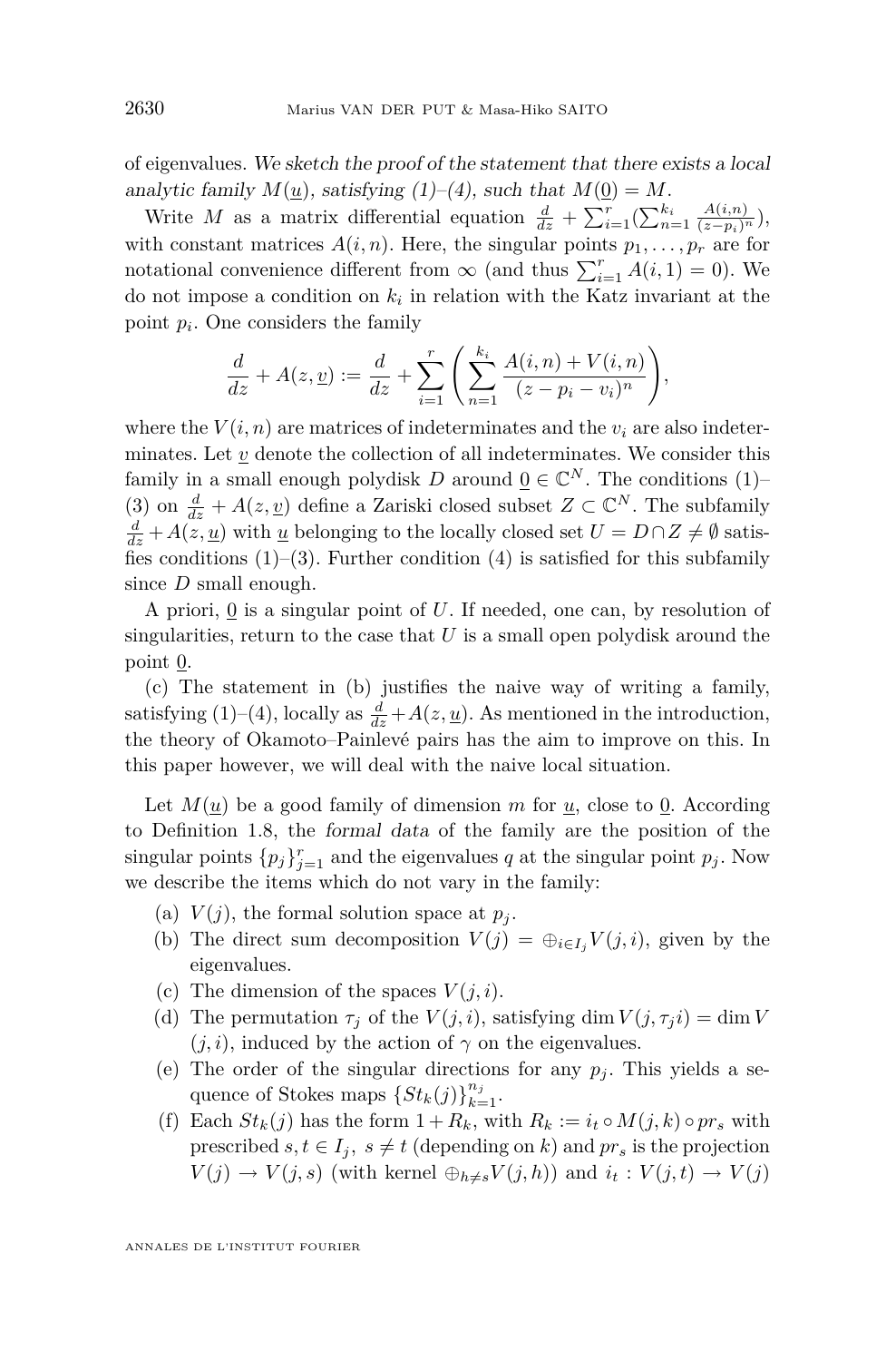<span id="page-21-0"></span>is the canonical injection. Moreover,  $M(j,k): V(j,s) \to V(j,t)$  is a linear map which is not constant in the family.

(g) A vector space *W* of dimension *m*, representing the solution space  $V(b)$  for a given base point *b*.

The analytic data of  $M(u)$  are tuples  $({\gamma_i}, {\{L_i\}, {\{St_k(j)\}}})$  satisfying:

- (1) For each *j*, a map  $\gamma_i \in GL(V(j))$  with  $\gamma_i(V(j,i)) = V(j, \tau_i i)$  for all *i*.
- (2)  $St_k(j) \subset GL(V(j))$  of the form described in (f), determined by the linear map  $M(j,k): V(j,s) \rightarrow V(j,t)$ .
- (3) Linear bijections  $L_j: W \to V(j)$  for  $j = 1, \ldots, r$ .
- (4) Define top<sub>j</sub> :=  $\gamma_j \circ St_{n_j}(j) \circ \cdots \circ St_1(j)$ . The data should satisfy the relation  $L_r^{-1} \circ \text{top}_r \circ L_r \cdots \circ L_1^{-1} \circ \text{top}_1 \circ L_1 = 1.$

Let *AnalyticData* denote the set of all tuples. This has a natural structure of an affine variety over  $\mathbb{C}$ . Two tuples  $({\{\gamma_i\}, {\{L_i\}, \{S_{t_k}(j)\}}})$  and  $(\{\gamma_j'\}, \{L_j'\}, \{St_k(j)'\})$  are called equivalent, if there exists  $\sigma_j \in GL(V(j)),$  $j = 1, \ldots, r, \sigma \in GL(W)$  such that each  $\sigma_j$  preserves the direct sum decomposition  $\oplus V(j, i)$  and further  $\sigma_j \circ L_j = L'_j \circ \sigma, \ j = 1, \ldots, r$  and  $\sigma_j \circ \gamma_j = \gamma'_j \circ \sigma_j$ ,  $j = 1, \ldots, r$ . In other words, the equivalence relation on *AnalyticData* is given by the action of the reductive linear algebraic group  $G := GL(W) \times \prod_{j,i} GL(V(j,i)).$ 

The monodromy space  $\mathcal R$  is by definition *AnalyticData*//*G*, the categorical quotient. This is again an affine variety. In general this quotient is not a geometric one. In particular, a closed point of  $R$  can correspond to many equivalence classes. One may use  $L_1$  to identify each space  $V(1)$  with *W* to reduce the space *AnalyticData* and the group *G* acting on it.

The map, which associates to  $\underline{u}$  in *D* (a small polydisk around  $\underline{0}$ ) the tuple  $({\gamma_i}, {\{L_i\}}, {\{St_k}(j)\})$ , is analytic. Indeed, it is rather clear that analytic continuation depends in an analytic way on *u*. That the same is valid for multisummation follows from [\[24\]](#page-57-0), Proposition 12.20, p. 314. Thus  $D \rightarrow AnalyticData$  is analytic and hence  $D \rightarrow \mathcal{R} := AnalyticData//G$ is analytic. The next example illustrates the above for a relatively simple case.

Example 2.2. — The monodromy space  $\mathcal R$  for the local family  $M(\underline{u})$ with  $M(0)$  given by the matrix equation

$$
z\frac{d}{dz} + \begin{pmatrix} z^{-1} + a_1 & 0 & 0 \\ 0 & \omega z^{-1} + a_2 & 0 \\ 0 & 0 & \omega^2 z^{-1} + a_3 \end{pmatrix}, \text{ where } \omega = e^{2\pi i/3}.
$$

TOME 59 (2009), FASCICULE 7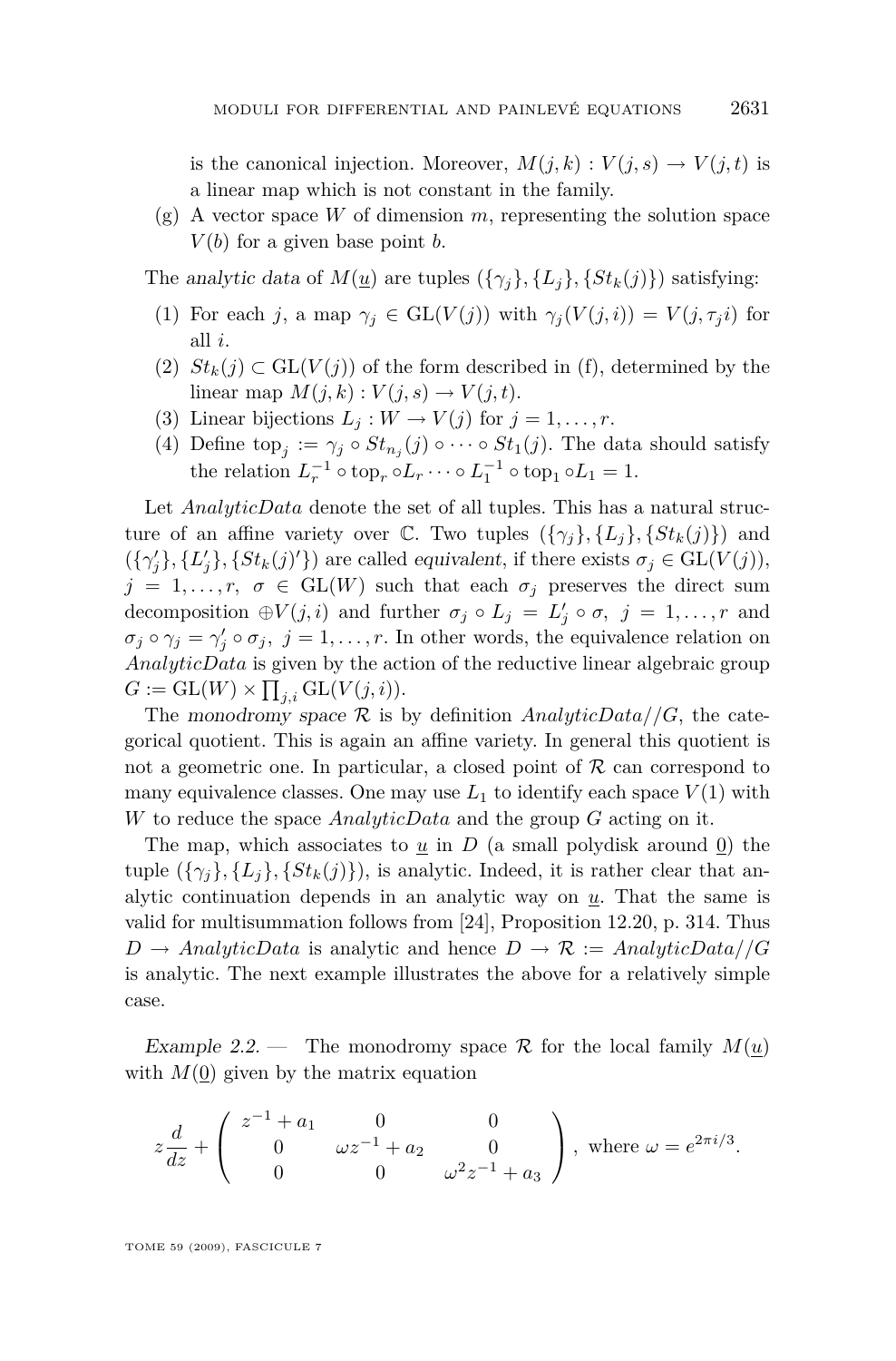A good choice (compare [\[24\]](#page-57-0), 12.3) for the family  $M(\underline{u})$  is

$$
z\frac{d}{dz} + \begin{pmatrix} (1+u_1)z^{-1} + a_1 + u_2 & u_3 & u_4 \ u_5 & (1+u_6)\omega z^{-1} + a_2 + u_7 & u_8 \ u_9 & u_{10} & (1+u_{11})\omega^2 z^{-1} + a_3 + u_{12} \end{pmatrix}.
$$

The singular points are  $z = 0$ ,  $\infty$  and  $r(0) = 1$ ,  $r(\infty) = 0$ . The space *AnalyticData* consist of the formal monodromy and six Stokes matrices at 0, the link between 0 and  $\infty$  and the formal (=topological) monodromy at *∞*. This link and the topological monodromy at *∞* are determined by the data at 0 up to an automorphism of the solution space at  $\infty$ .

The eigenvalues at  $z = 0, \underline{u} = \underline{0}$  are  $q_1 = z^{-1}, q_2 = \omega z^{-1}, q_3 = \omega^2 z^{-1}$ . The order of the six singular directions in  $\mathbb{R}/2\pi\mathbb{Z}$  is given by the differences  $q_1 - q_2, q_1 - q_3, q_2 - q_3, q_2 - q_1, q_3 - q_1, q_3 - q_2$ . The topological monodromy top<sub>0</sub> at  $z = 0$  is then the following product of matrices

$$
\left(\begin{array}{ccc}\n\alpha_1 & 0 & 0 \\
0 & \alpha_2 & 0 \\
0 & 0 & \alpha_3\n\end{array}\right) \cdot \left(\begin{array}{ccc}\n1 & 0 & 0 \\
0 & 1 & c_6 \\
0 & 0 & 1\n\end{array}\right) \cdot \left(\begin{array}{ccc}\n1 & 0 & c_5 \\
0 & 1 & 0 \\
0 & 0 & 1\n\end{array}\right) \cdot \left(\begin{array}{ccc}\n1 & c_4 & 0 \\
0 & 1 & 0 \\
0 & 0 & 1\n\end{array}\right)
$$
  
\n
$$
\cdot \left(\begin{array}{ccc}\n1 & 0 & 0 \\
0 & 1 & 0 \\
0 & c_3 & 1\n\end{array}\right) \cdot \left(\begin{array}{ccc}\n1 & 0 & 0 \\
0 & 1 & 0 \\
c_2 & 0 & 1\n\end{array}\right) \cdot \left(\begin{array}{ccc}\n1 & 0 & 0 \\
c_1 & 1 & 0 \\
0 & 0 & 1\n\end{array}\right).
$$

The entries  $(\alpha_1, \alpha_2, \alpha_3)$  of the first matrix, the formal monodromy, are

$$
(\alpha_1, \alpha_2, \alpha_3) = (e^{2\pi i (a_1 + u_2)}, e^{2\pi i (a_2 + u_7)}, e^{2\pi i (a_3 + u_{12})}).
$$

The  $c_1, \ldots, c_6$  are analytic functions of  $\underline{u}$ , produced by multisummation (in this case just Borel summation). The topological monodromy top<sub>∞</sub> at  $\infty$  is conjugated to top<sub>0</sub>. Under the condition that  $a_i - a_j \notin \mathbb{Z}$  for  $i \neq j$ , one has that to  $p_{\infty}$  is equal to  $e^{2\pi i A}$  with

$$
A = \left( \begin{array}{ccc} a_1 + u_2 & u_3 & u_4 \\ u_5 & a_2 + u_7 & u_8 \\ u_9 & u_{10} & a_3 + u_{12} \end{array} \right).
$$

The group

$$
G := \left\{ \left( \begin{array}{ccc} t_1 & 0 & 0 \\ 0 & t_2 & 0 \\ 0 & 0 & t_3 \end{array} \right) \; | \; t_1 t_2 t_3 = 1 \right\} \subset GL(V(0))
$$

acts, by conjugation, on the data  $(\alpha_1, \alpha_2, \alpha_3, c_1, \ldots, c_6)$ . Thus  $\mathcal R$  is the affine space with coordinate ring  $\mathbb{C}[\alpha_1, \alpha_1^{-1}, \ldots, \alpha_3, \alpha_3^{-1}, c_1, \ldots, c_6]^G$ . A computation shows that this ring is  $\mathbb{C}[\alpha_1, \alpha_1^{-1}, \ldots, \alpha_3, \alpha_3^{-1}, x_{14}, x_{25}, x_{36}, x_{135}, x_{246}]$ where the only relation is  $x_{135}x_{246} - x_{14}x_{25}x_{36} = 0$ . Here  $x_{14} = c_1c_4$ ,  $x_{25} =$  $c_2c_5$ ,  $x_{135} = c_1c_3c_5$  et cetera. It is natural to see the eigenvalues  $(\alpha_1, \alpha_2, \alpha_3)$ of the formal monodromy as a parameter space  $P$ . The fibers of  $R \rightarrow$ *P* are isomorphic to the 4-dimensional affine space with coordinate ring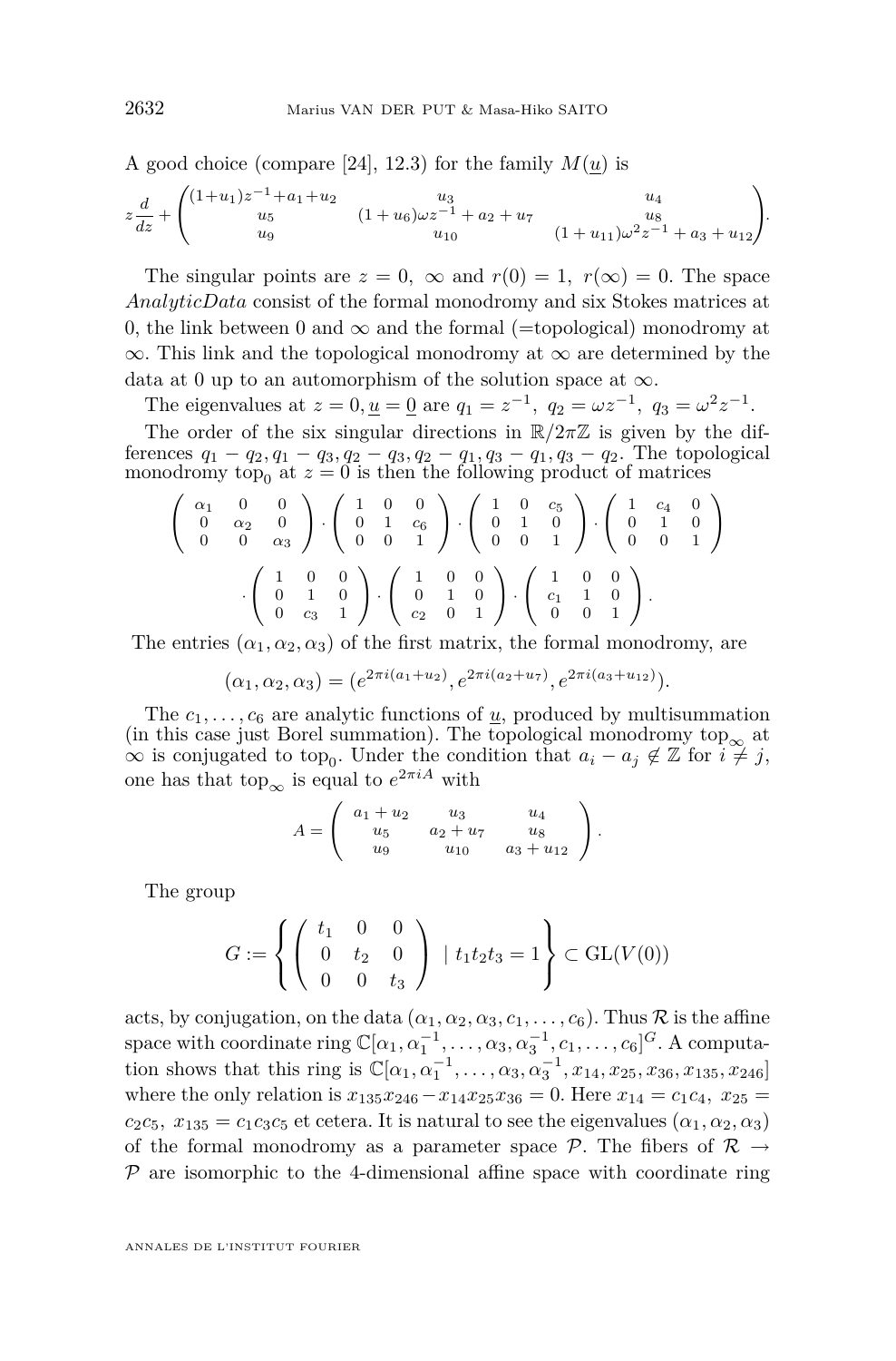<span id="page-23-0"></span> $\mathbb{C}[x_{14}, x_{25}, x_{36}, x_{135}, x_{246}]$  with relation  $x_{135}x_{246} - x_{14}x_{25}x_{36} = 0$ . The singular locus of this space has three components, they are the image of the locus where the differential equation is reducible  $\{u | M(u)$  is reducible.

The group *G* also acts on the local family  $M(u)$  and we obtain a local Riemann–Hilbert morphism  $RH: \{ \underline{u} \in \mathbb{C}^{12} | \|\underline{u}\| < \epsilon \} / /G \to \mathcal{R}$ . This map does not depend on the coefficients  $(1+u_1)$ ,  $(1+u_6)\omega$ ,  $(1+u_{11})\omega^2$  of  $q_1, q_2, q_3$ . The fibres of *RH* are, by definition, the isomonodromic families. They are parametrized by the three variables  $t_1 =: u_1, t_2 := u_6, t_3 := u_{11}$ . Using  $z \mapsto \lambda z$ , one may normalize to  $(1 + u_{11}) = 1$  and thus the isomonodromic family is parametrized by  $t_1, t_2$ . One expects that a suitable expression in the other  $u_i$  satisfies a Painlevé type of partial differential equations w.r.t. the variables  $t_1, t_2$ . In fact it is possible to convert the situation into a one variable case for PVI (cf. [\[2\]](#page-55-0)).

Remarks 2.3. — The papers of M. Jimbo, T. Miwa and K. Ueno.

The above introduction of families of differential modules and their formal and analytic data can be seen as an extension of the papers [\[17\]](#page-56-0), [\[16\]](#page-56-0), which we will describe now, using our terminology.

In [\[17\]](#page-56-0), [\[16\]](#page-56-0) the base point *b* is taken to be  $\infty$  and this point is supposed to be (irregular) singular. Further the irregular singularities *p* are of a simple kind, namely all the eigenvalues (generalized exponents)  $q_i$  are in  $t_p^{-1} \mathbb{C}[t_p^{-1}]$ , and all  $q_i$  and  $q_i - q_j$  for  $i \neq j$  have the same degree in  $t_p^{-1}$  (there is one exception, related to the Painlevé I equation). We note that Example [2.2](#page-21-0) is of the type considered in [\[17\]](#page-56-0). In particular, Borel summation or, better, *k*-summation is sufficient for the asymptotic analysis of the singularity. A theorem of Y. Sibuya [\[28\]](#page-57-0) gives the required input from asymptotics. The "links", that we defined, are present in their work and the family of linear differential equations is presented as a matrix differential equation  $\frac{d}{dz} + A(z, \underline{u})$ . The origin of the examples, in the appendix of [\[16\]](#page-56-0), of families related to Painlevé I–VI, is probably classical (discovered by R. Fuchs [\[6\]](#page-55-0), P. Painlevé [\[23\]](#page-56-0), R. Garnier [\[8\]](#page-56-0) et al.). Another source for similar examples are the ones discovered by H. Flaschka and A.C. Newell [\[4\]](#page-55-0). Later work of B. Malgrange [\[18,](#page-56-0) [19\]](#page-56-0), clarifies and extends the papers [\[17\]](#page-56-0), [\[16\]](#page-56-0).

The new tool "multisummation" and the precise construction of the Stokes matrices, enables to generalize the work of Jimbo, Miwa and Ueno. Especially, as we will show in the next subsection, a "complete" list of the equations related to Painlevé I–VI can be derived. Further, the monodromy spaces  $R$  for the analytic data can now be computed and studied in detail.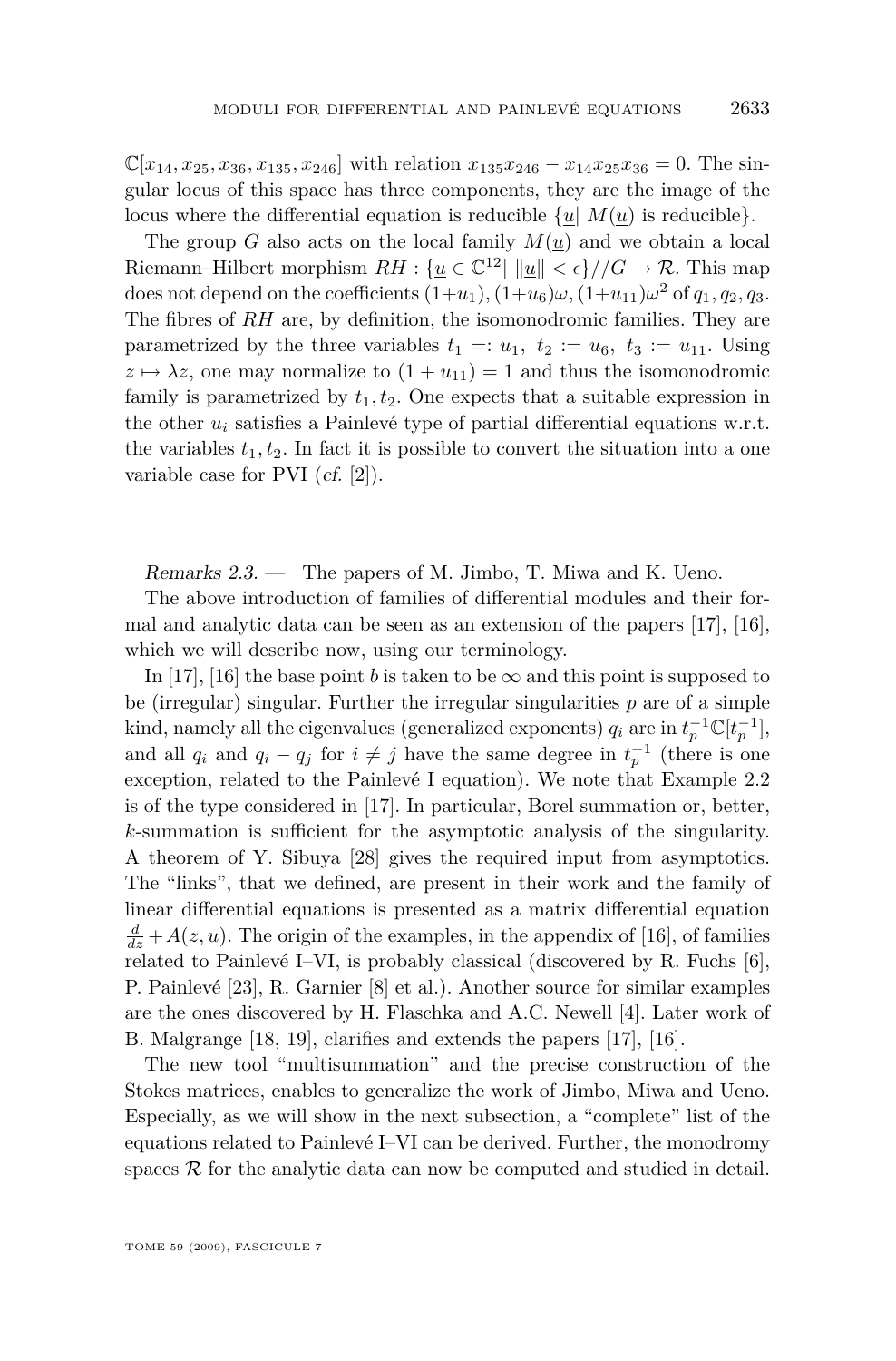#### **2.2. Finding the list. Tables for connections and** *R*

We consider a local family  $M(u)$  of differential modules, represented by a matrix equation  $\frac{d}{dz} + A(z, \underline{u})$  where  $A(z, \underline{u})$  is a 2 × 2-matrix with trace 0 and  $\underline{u}$  lies in a small polydisk  $D$  around  $\underline{0}$ . The possibilities of the formal structure at the singular points is given in Example [1.3.](#page-7-0) The local Riemann– Hilbert map  $RH : D \to \mathcal{R}$  forgets the formal data, namely the position of the set of singular points *S* and the coefficients of the eigenvalues at the irregular singular points.

The position of the points *S* contributes max $(-3 + \#S, 0)$  to the dimension of the fibre, because of the automorphisms of  $\mathbb{P}^1$ . A singular point *p* with Katz invariant  $r(p)$  contributes to the fibre the dimension  $r(p)$  if *r*(*p*)  $∈ \mathbb{Z}_{\geqslant 0}$  and  $r^+(p) = \frac{1}{2} + r(p)$  if  $r(p) ∈ \frac{1}{2} + \mathbb{Z}_{\geqslant 0}$ . Further, in the space D one divides by the action of a subgroup of the automorphisms of  $\mathbb{P}^1$ .

The requirement that the fibres of *RH* have dimension 1 produces the list:

 $#S > 4$  is excluded.

 $\#S = 4$ , then  $S = \{0, 1, \infty, t\}$ , only regular singular points, *i.e.*, all  $r(p) = 0.$ 

 $#S = 3$ , then  $S = \{0, 1, \infty\}$  and only one irregular point with  $r(p) \in$  $\{1, \frac{1}{2}\}$ .  $\#S = 2$ , then  $S = \{0, \infty\}$ , the contribution of the singular points to the dimension of the fibre is 2, since we divide by the group  $z \mapsto az$ .

 $#S = 1$ , then  $S = {\infty}$ , the contribution of the singular point to the dimension of the fibre is 3, since we divide by the group  $z \mapsto az + b$ .

Columns 3–6 of the next table present the ten resulting cases. In the second column one finds the classification of the related Painlevé equation (some classes are divided into subclasses). The first column gives the extended Dynkin diagram of the corresponding Okamoto–Painlevé pair (see the Introduction). The space  $\mathcal R$  is mapped to a space of parameters  $\mathcal P$ (related to the parameters spaces of the Painlevé equations) consisting of traces or eigenvalues of the matrices involved in the construction of *R*.

We will not number these ten families, but indicate them by their Katz invariants, e.g.,  $(0,0,0,0)$ ,  $(0,0,1)$ , ...,  $(0,-,3/2)$ ,  $(-,-,3)$ ,  $(-,-,5/2)$ . For a differential module *M* corresponding to one of the types, the strong Hilbert-Riemann problem has a positive answer, except possibly for (1*/*2*, −,* 1*/*2) and (*−, −,* 5*/*2) (see Definitions and examples [1.12\)](#page-15-0). For these two types we only consider the modules  $M(u)$  for which the strong Riemann– Hilbert problem does have a positive answer. The strong Riemann-Hilbert problem for a family  $M(u)$  is more subtle. It seems that connections on the vector bundle  $O \oplus O(-1)$  is better adapted to families. For the Painlevé VI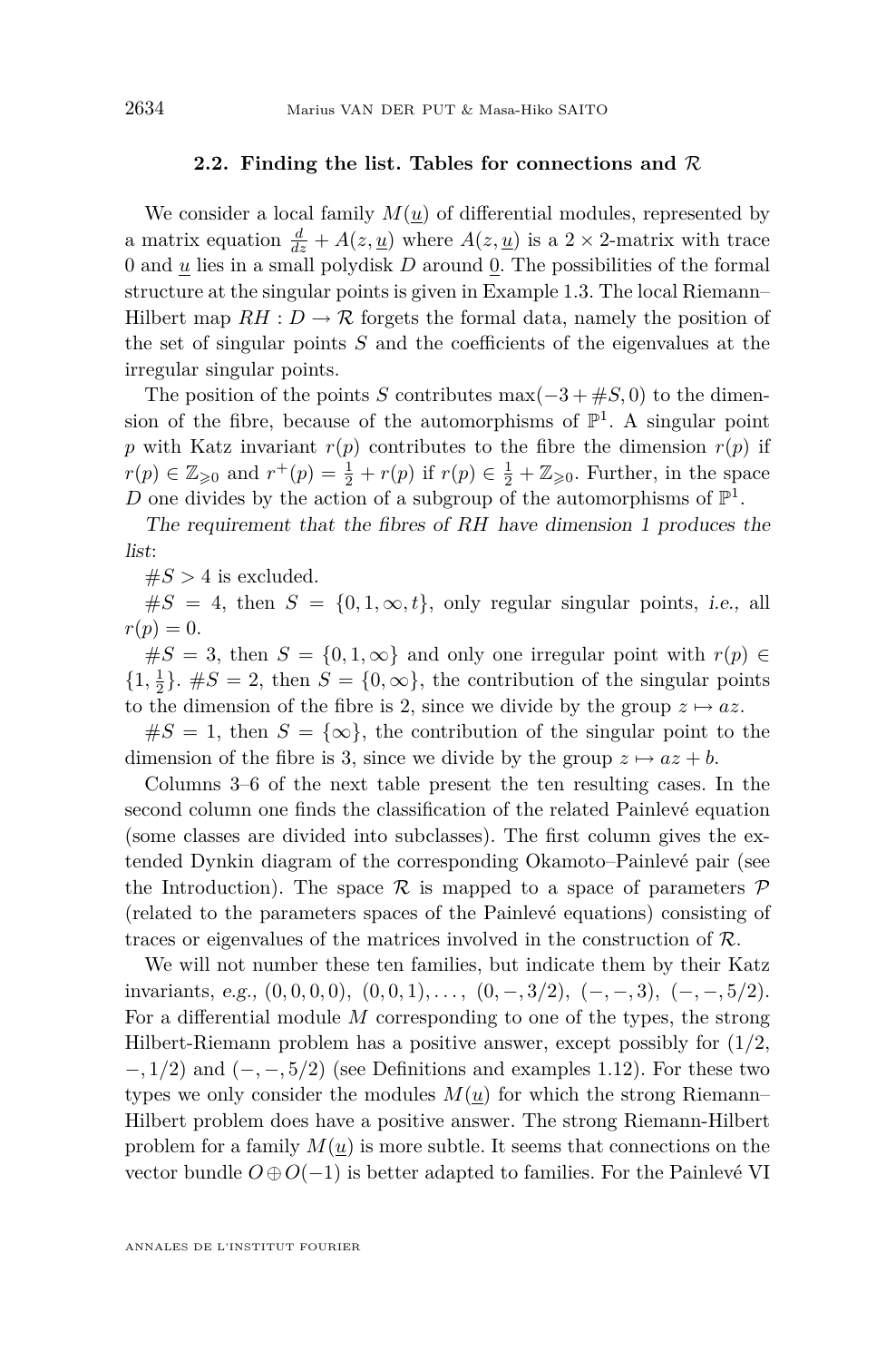<span id="page-25-0"></span>

| Dynkin           | Painlevé equation     | r(0)     | r(1) | $r(\infty)$    | r(t) | $\dim \mathcal{P}$ |
|------------------|-----------------------|----------|------|----------------|------|--------------------|
| $D_4$            | PVI                   |          |      |                |      |                    |
| $D_5$            | PV                    | $\Omega$ | 0    |                |      | 3                  |
| $\tilde D_6$     | $PV_{deg} = PIII(D6)$ | $\cup$   |      | 1/2            |      | $\overline{2}$     |
| $\tilde{D}_6$    | PIII(D6)              |          |      |                |      | $\overline{2}$     |
| $\overline{D}_7$ | PIII(D7)              | 1/2      |      |                |      |                    |
| $\tilde{D}_8$    | PIII(D8)              | 1/2      |      | 1/2            |      |                    |
| $\tilde{E}_6$    | PIV                   | $\cup$   |      | $\overline{2}$ |      | $\overline{2}$     |
| $\tilde{E}_7$    | PН                    | 0        |      | 3/2            |      |                    |
| $E_7$            | PП                    |          |      | 3              |      |                    |
| $E_{8}$          | PI                    |          |      | 5/2            |      |                    |

Table 2.1. Classification of Families

case this is type of vector bundle is considered in [\[12,](#page-56-0) [13\]](#page-56-0). Here however we will represent a family  $M(u)$  by connections on  $O \oplus O$ . This defines, in general, an affine Zariski open subset of the space of all connections. However, the monodromy space  $R$  classifies the analytic data (modulo some equivalence) for the complete space of all connections. For each type there are many possibilities. We will make choices that are helpful for the computation of the Painlevé equations and are moreover close to classical formulas.

It turns out that  $\mathcal{R} \to \mathcal{P}$  is a family of affine cubic surfaces. There are two sources for the singularities of the fibres. The first one is reducibility of systems and is connected with the singularities of *R* itself. The other source is resonance, i.e., at least one of the matrices involved in the construction of  $\mathcal{R}$  has a difference of eigenvalues belonging to  $\mathbb{Z}\setminus\{0\}$ . Section [3](#page-27-0) provides the computations of the families  $\mathcal{R} \to \mathcal{P}$ . We will also describe the corresponding one-dimensional families of differential modules  $M(t)$ . This subsection ends with a list indicating the families of connections and presenting the families  $\mathcal{R} \to \mathcal{P}$  of affine cubic surfaces by an equation. The monodromy space  $\mathcal R$  for  $(0,0,0,0)$  is classical(*cf.* [\[5,](#page-55-0) [15\]](#page-56-0)), the others seem to be new.

$$
\textbf{(0,0,0,0).} \quad \text{PVI.} \qquad \qquad \frac{d}{dz} + \frac{A_0}{z} + \frac{A_1}{z-1} + \frac{A_t}{z-t}, \text{ all } \text{tr}(A_*) = 0.
$$

 $x_1x_2x_3 + x_1^2 + x_2^2 + x_3^2 - s_1x_1 - s_2x_2 - s_3x_3 + s_4 = 0$ , with  $s_i = a_i a_4 + a_j a_k$ ,  $(i, j, k) =$  a cyclic permutation of  $(1, 2, 3)$ *,*  $s_4 = a_1a_2a_3a_4 + a_1^2 + a_2^2 + a_3^2 + a_4^2 - 4$  with  $a_1, a_2, a_3, a_4 \in \mathbb{C}$ .

TOME 59 (2009), FASCICULE 7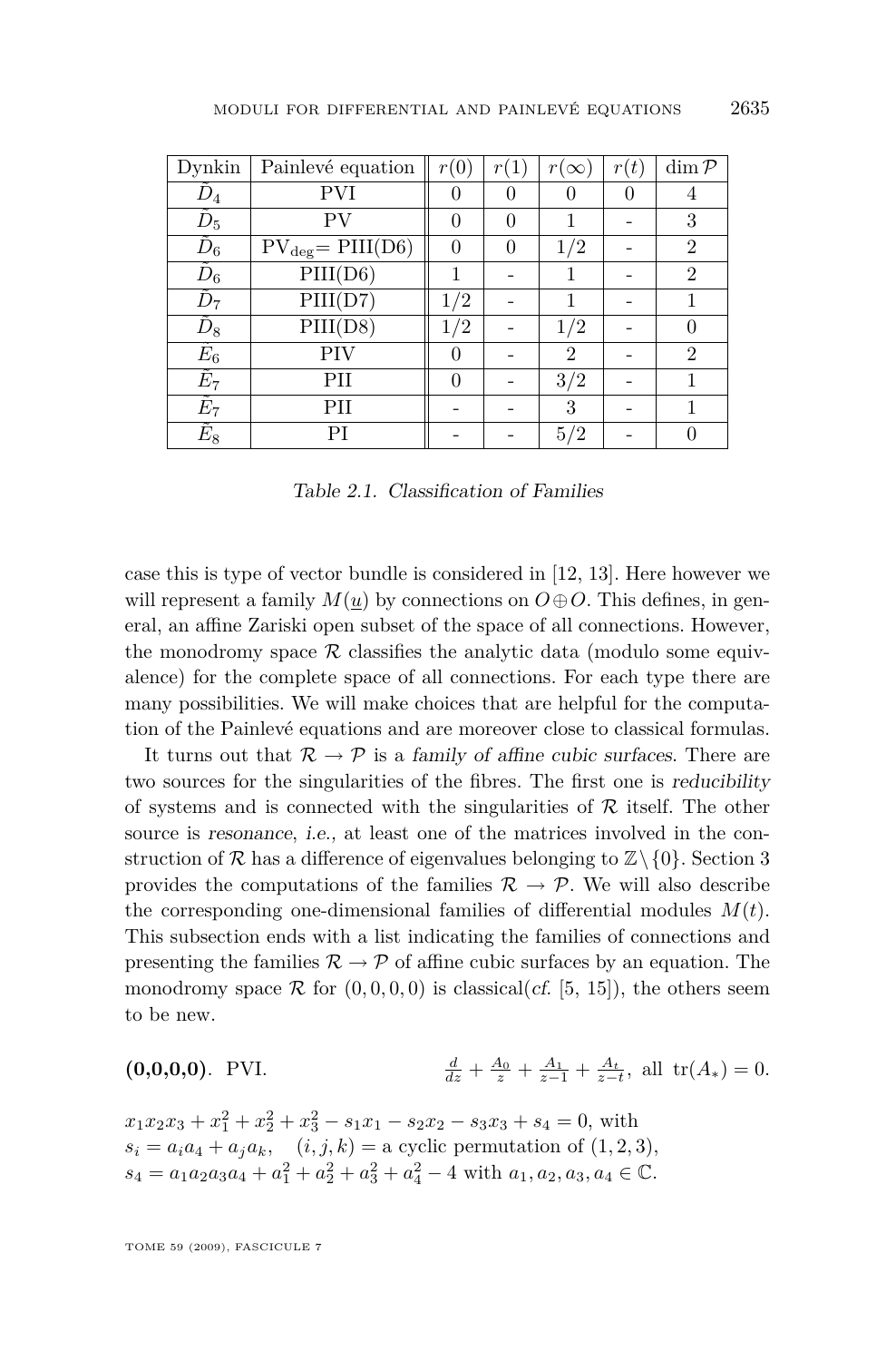$(0,0,1)$ . PV.  $\frac{d}{dz} + \frac{A_0}{z} + \frac{A_1}{z-1} + t/2 \cdot {\binom{-1}{0}}$ , all  $\text{tr}(A_*) = 0$ .  $x_1x_2x_3 + x_1^2 + x_2^2 - (s_1 + s_2s_3)x_1 - (s_2 + s_1s_3)x_2 - s_3x_3 + s_3^2 + s_1s_2s_3 + 1 = 0$ with  $s_1, s_2 \in \mathbb{C}, s_3 \in \mathbb{C}^*$ .  $(0,0,1/2)$ . PV<sub>deg</sub>.  $\frac{d}{dz} + \frac{A_0}{z} + \frac{A_1}{z-1} + \left(\begin{matrix} 0 & t^2 \\ 0 & 0 \end{matrix}\right)$ , all  $tr(A_*) = 0$ .  $x_1x_2x_3 + x_1^2 + x_2^2 + s_0x_1 + s_1x_2 + 1 = 0$  with  $s_0, s_1 \in \mathbb{C}$ .  $(1,-,1)$ . PIII(D6).  $\frac{d}{dz} + A_0 z^{-1} + A_1 + \left(\frac{\frac{t}{2}}{0} - \frac{t}{2}\right)$  $\int_{0}^{\frac{1}{2}} e^{-\frac{t}{2}} dz$ , all tr( $A_*$ ) = 0. 2  $x_1x_2x_3 + x_1^2 + x_2^2 + (1 + \alpha\beta)x_1 + (\alpha + \beta)x_2 + \alpha\beta = 0$  with  $\alpha, \beta \in \mathbb{C}^*$ . **(1/2,-,1)**. PIII(D7). *z*  $\frac{d}{dz} + A_0 z^{-1} + A_1 + \left(\frac{\frac{t}{2}}{0 - \frac{t}{2}}\right)$  $\int_{0}^{\frac{1}{2}-\frac{t}{2}}$  all tr( $A_*$ ) = 0. 2  $x_1x_2x_3 + x_1^2 + x_2^2 + \alpha x_1 + x_2 = 0$  with  $\alpha \in \mathbb{C}^*$ .  $(1/2,-,1/2)$ . PIII(D8).  $\frac{d}{dz} + \left(\begin{matrix} 0 & 0 \\ -q & 0 \end{matrix}\right) z^{-1} + \left(\begin{matrix} \frac{p}{q} & -\frac{t}{q} \\ 1 & -\frac{p}{q} \end{matrix}\right) + \left(\begin{matrix} 0 & 1 \\ 0 & 0 \end{matrix}\right) z.$  $x_1x_2x_3 + x_1^2 - x_2^2 - 1 = 0.$  $(0,-,2)$ . PIV.  $\frac{d}{dz} + A_0 + A_1 z + \left(\begin{smallmatrix} 1 & 0 \\ 0 & -1 \end{smallmatrix}\right) z^2.$  $x_1x_2x_3+x_1^2-(s_2^2+s_1s_2)x_1-s_2^2x_2-s_2^2x_3+s_2^2+s_1s_2^3=0$  with  $s_1 \in \mathbb{C}$ ,  $s_2 \in \mathbb{C}^*$ . **(0,-,3/2)**. PIIFN. *z*  $\frac{d}{dz} + A_0 + \binom{0}{1} \binom{t+q}{0} z + \binom{0}{0} \binom{1}{0} z^2$  $x_1x_2x_3 + x_1 - x_2 + x_3 + s = 0$ , with  $s \in \mathbb{C}$ . **(-,-,3)**. PII. *<sup>d</sup>*  $\frac{d}{dz} + A_0 + A_1 z + \left(\begin{smallmatrix} 1 & 0 \\ 0 & -1 \end{smallmatrix}\right) z^2$ , all  $\text{tr}(A_*) = 0$ .  $x_1x_2x_3 - x_1 - \alpha x_2 - x_3 + \alpha + 1 = 0$  with  $\alpha \in \mathbb{C}^*$ .  $(-,-,5/2)$ . PI.  $\frac{d}{dz} + \left(\frac{p}{-q}t + q^2\right)$  $\binom{p}{q} + \binom{q}{q} + \binom{0}{q} + \binom{0}{q} + \binom{0}{r} + \binom{1}{r}$  $x_1x_2x_3 + x_1 + x_2 + 1 = 0.$ 

Table of the equations of the monodromy spaces for the 10 families.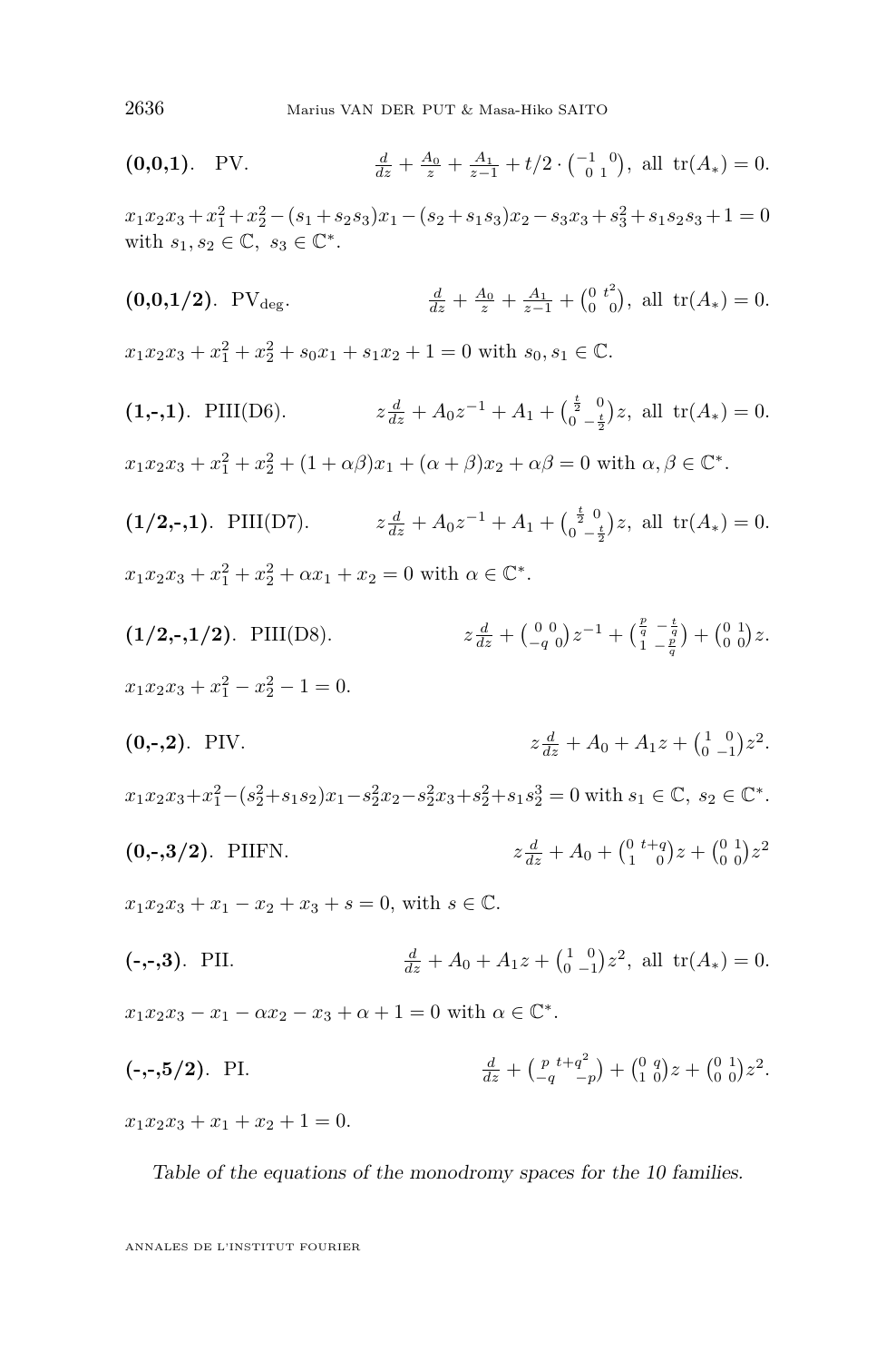#### <span id="page-27-0"></span>**3. Computation of the monodromy spaces**

#### **3.1. Family** (0*,* 0*,* 0*,* 0) **and Painlevé PVI**

For completeness we describe this classical family. The family of differential modules is represented by  $\frac{d}{dz} + A(z,t) := \frac{d}{dz} + \frac{A_0}{z} + \frac{A_1}{z-1} + \frac{A_t}{z-t}$  with constant  $2 \times 2$  matrices having trace 0. Dividing by the action, by conjugation, of  $PSL<sub>2</sub>$  one finds a moduli space  $M$  (say the categorical quotient) of differential modules with dimension 7.

The monodromy data are given by the tuples  $(M_1, M_2, M_3, M_4) \in SL_2^4$ satisfying  $M_1 \cdots M_4 = 1$ . This defines an affine space of dimension 9. The categorical quotient  $R$  of this space under the action, by conjugation with PSL<sub>2</sub>, has dimension 6. The fibres of  $RH : \mathcal{M} \to \mathcal{R}$  are parametrized by  $t \in \mathbb{P}^1 \setminus \{0, 1, \infty\}.$ 

The coordinate ring of  $\mathcal{R}$  is generated over  $\mathbb{C}$  by  $x_1, x_2, x_3, a_1, a_2, a_3, a_4$ with  $a_i = \text{tr}(B_i)$  and  $x_1 = \text{tr}(B_2B_3)$ ,  $x_2 = \text{tr}(B_1B_3)$ ,  $x_3 = \text{tr}(B_1B_2)$ . There is only one relation ([\[5,](#page-55-0) [14\]](#page-56-0)), namely (as in the list)

$$
x_1x_2x_3 + x_1^2 + x_2^2 + x_3^2 - s_1x_1 - s_2x_2 - s_3x_3 + s_4 = 0.
$$

The morphism  $\mathcal{R} \to \mathcal{P} := \mathbb{C}^4$ , given by  $(x_1, \ldots, a_4) \mapsto (s_1, \ldots, s_4)$ , is a family of affine cubic surfaces with "three lines at infinity". For information concerning the singularities of  $R$  and of the fibres we refer to [[\[15\]](#page-56-0), [\[14\]](#page-56-0), [\[11\]](#page-56-0)].

#### **3.2. Family** (0*,* 0*,* 1) **and Painlevé PV**

For a differential module of type (0*,* 0*,* 1), the strong Riemann-Hilbert problem has a positive answer. Indeed, the lattices at 0 and 1 can be chosen arbitrary. By tradition one supposes that the corresponding local exponents are  $\pm \theta_0/2$  and  $\pm \theta_1/2$ . From Definition and examples [1.4](#page-8-0) one concludes that there exists a unique lattice at  $\infty$  leading to a free vector bundle. By tradition, the generalized local exponents at  $\infty$  are  $\pm (tz + \theta_{\infty})/2$ . The module is then represented by the matrix differential equation  $\frac{d}{dz} + \frac{A_0}{z} + \frac{A_1}{z}$  $\frac{A_1}{z-1}$  +  $A_\infty$ , for certain constant matrices  $A_0, A_1, A_\infty$  with trace 0.  $A_\infty$ is normalized by  $A_{\infty} = t/2 \cdot {\binom{-1}{0}}$  with  $t \in \mathbb{C}^*$ . Further  $-\theta_i^2/4$  is the determinant of  $A_i$  for  $i = 0, 1$  and,  $\theta_{\infty}$  is the  $(1, 1)$  entry of  $A_0 + A_1$ .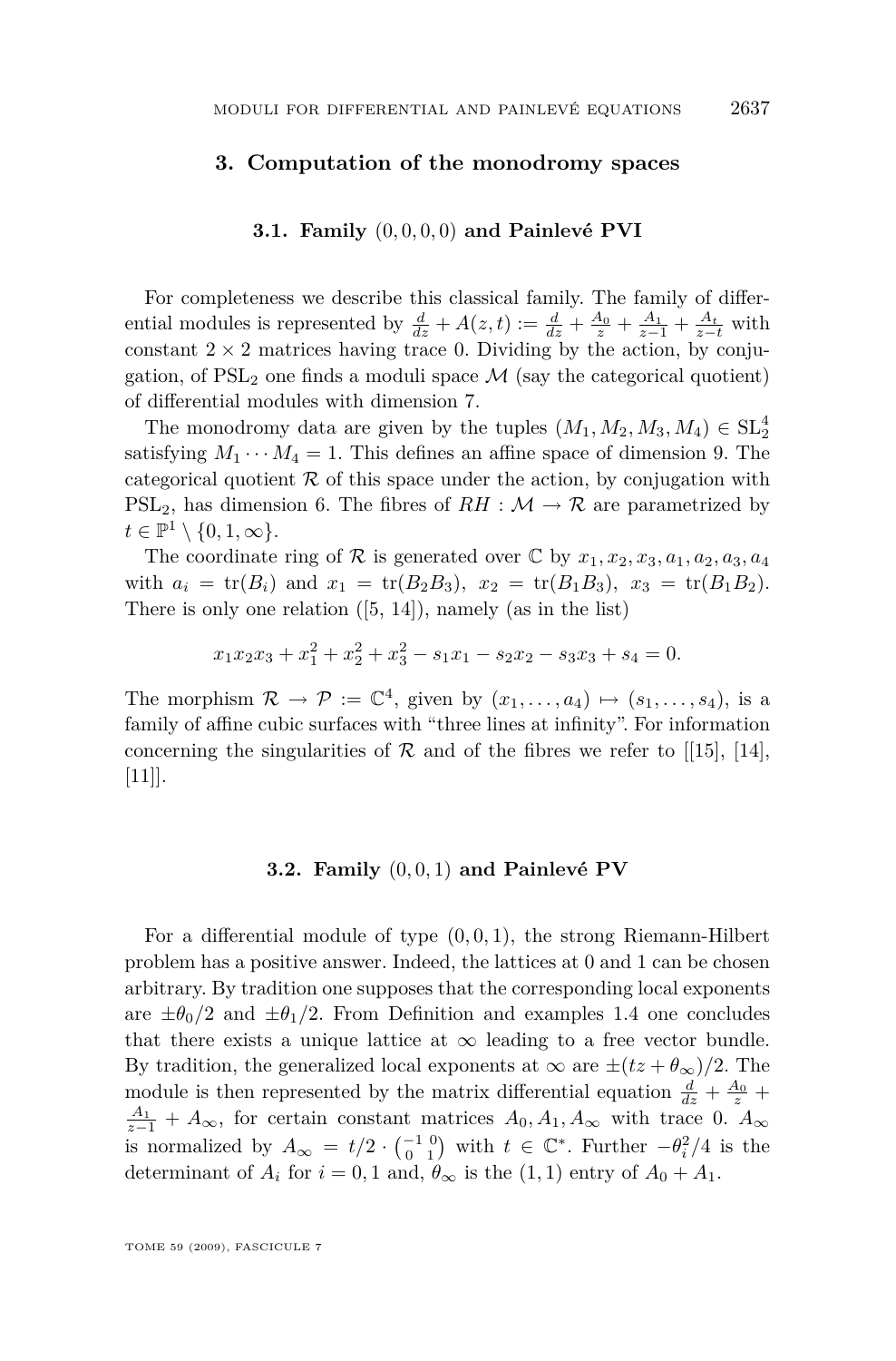#### 3.2.1. The moduli space *R* for the analytic data

The symbolic solution space *V* at  $\infty$  is written as  $V_q \oplus V_{-q}$ . Let  $e_1, e_2$ be basis vectors for  $V_q$  and  $V_{-q}$ . Starting at  $\infty$  one makes loops around 0 and 1, producing monodromy matrices  $M_1, M_2$ , with respect to the basis  ${e_1, e_2}$ . Let  $M_\infty$  be the topological monodromy at  $\infty$ , then we have the relation  $M_1M_2M_\infty = 1$ . Further  $M_\infty = \begin{pmatrix} \alpha & 0 \\ 0 & \alpha^{-1} \end{pmatrix} \begin{pmatrix} 1 & 0 \\ f_1 & 1 \end{pmatrix} \begin{pmatrix} 1 & f_2 \\ 0 & 1 \end{pmatrix}$ , where the first matrix is the formal monodromy and the others are the two Stokes matrices. In the sequel, we will eliminate the choice of the basis vectors  $e_1$ ,  $e_2$  of  $V_q$  and  $V_{-q}$  for the matrix equation. One considers the isomorphism  $\mathbb{C}^* \times \mathbb{C} \times \mathbb{C} \to \{ \begin{pmatrix} a & b \\ c & d \end{pmatrix} \in SL_2 \mid a \neq 0 \}$ , given by

$$
(\alpha, f_1, f_2) \mapsto \begin{pmatrix} \alpha & 0 \\ 0 & \alpha^{-1} \end{pmatrix} \begin{pmatrix} 1 & 0 \\ f_1 & 1 \end{pmatrix} \begin{pmatrix} 1 & f_2 \\ 0 & 1 \end{pmatrix} = \begin{pmatrix} \alpha & \alpha f_2 \\ \alpha^{-1} f_1 & \alpha^{-1} (1 + f_1 f_2) \end{pmatrix}.
$$

One concludes that the matrices  $M_j = \begin{pmatrix} a_j & b_j \ c_i & d_j \end{pmatrix}$  $\begin{pmatrix} a_j & b_j \\ c_j & d_j \end{pmatrix} \in SL_2$  for  $j = 1, 2$  determine  $M_{\infty}$  and that  $c_1b_2 + d_1d_2 = \alpha$  is non zero. Therefore, the pairs  $M_1, M_2$  that occur define an affine variety with coordinate ring

$$
R = \mathbb{C}\Big[a_1,\ldots,d_2,\frac{1}{c_1b_2+d_1d_2}\Big]/(a_1d_1-b_1c_1-1,a_2d_2-b_2c_2-1).
$$

The group  $\mathbb{G}_m = \{ \begin{pmatrix} c & 0 \\ 0 & 1 \end{pmatrix} | c \in \mathbb{C}^* \}$  acts on *V* and thus on the matrices  $M_1, M_2$ . For this action the weights are: +1 for  $b_1, b_2$ ; −1 for  $c_1, c_2$  and 0 for  $a_1, d_1, a_2, d_2$ . The subring  $R_0$  of  $R$ , consisting of the invariants under the action of  $\mathbb{G}_m$  is the subring consisting of the elements of weight 0. The moduli space  $\mathcal R$  for the analytic data is  $\text{Spec}(R_0)$ .

For the calculation of  $R_0$  we may at first forget the localization at the degree 0 element  $c_1b_2 + d_1d_2$ . Now, using the two relations, we find that *R* has a basis over C, consisting of the monomials

 $a_1^* a_2^* d_1^* d_2^* b_1^{n_1} b_2^{n_2} c_1^{m_1} c_2^{m_2}$  with  $n_1 m_1 = 0$ ,  $n_2 m_2 = 0$  and any integers  $* \geq 0$ . It follows that  $R_0$  is equal to  $\mathbb{C}[a_1, d_1, a_2, d_2, b_1c_2, b_2c_1, \frac{1}{b_2c_1+d_1d_2}]$ , where the six generators have only one relation namely  $b_1c_2 \cdot b_2c_1 = (-1 + a_1d_1)(-1 +$  $a_2d_2$ ). The singular locus of  $\mathcal R$  is given by the additional equations 0 =  $b_1c_2 = b_2c_1 = a_1d_1 - 1 = a_2d_2 - 1$ . One observes that this describes the reducible analytic data, given by  $b_1 = b_2 = 0$  or  $c_1 = c_2 = 0$  (or equivalently the corresponding reducible differential equations). The coordinate ring of the singular locus of  $\mathcal{R}$  is  $\mathbb{C}[d_1, d_1^{-1}, d_2, d_2^{-1}]$ .

Introduce new variables  $s_1 := a_1 + d_1$ ,  $s_2 := a_2 + d_2$ ,  $s_3 := b_2c_1 + d_1d_2$ , i.e., the traces of  $M_1, M_2$  and the eigenvalue  $\alpha$  of the formal monodromy at  $\infty$  and the new variable  $d_3 := b_1c_2 + d_1d_2 - s_2d_1 - s_1d_2 + s_1s_2 + s_3$ . Exchange these variables against  $a_1, a_2, b_2c_1$  and  $b_1c_2$ . Then the ring  $R_0$  obtains the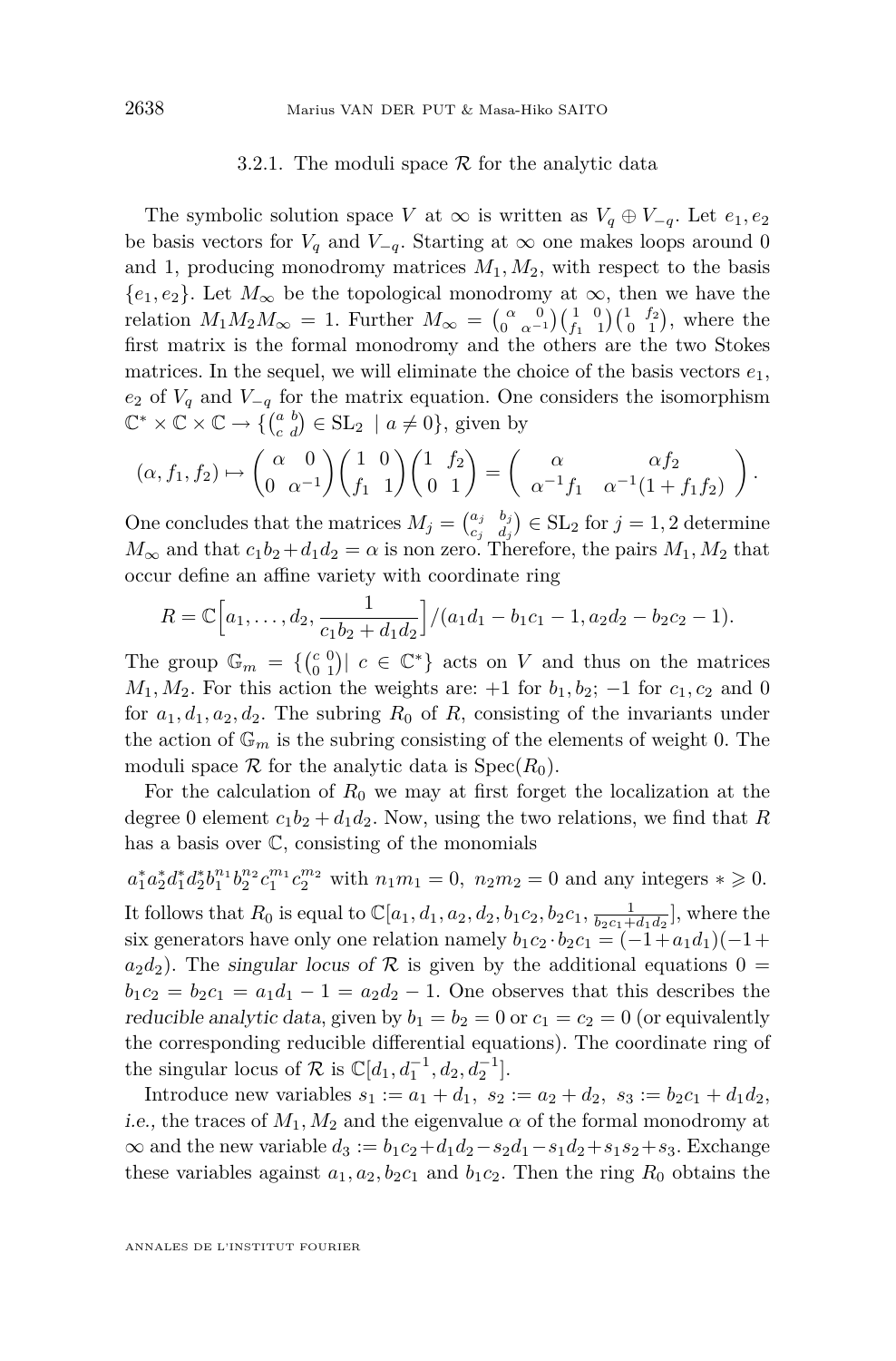form  $R_0 = \mathbb{C}[d_1, d_2, d_3, s_1, s_2, s_3, s_3^{-1}]/(R(s_1, s_2, s_3))$ , where  $R(s_1, s_2, s_3)$  is equal to

 $d_1d_2d_3 + d_1^2 + d_2^2 - (s_1 + s_2s_3)d_1 - (s_2 + s_1s_3)d_2 - s_3d_3 + s_3^2 + s_1s_2s_3 + 1.$ 

In the sequel we will write  $x_i = d_i$  for  $i = 1, 2, 3$ . The inclusion

$$
\mathbb{C}[s_1, s_2, s_3, s_3^{-1}] \subset \mathbb{C}[x_1, x_2, x_3, s_1, s_2, s_3, s_3^{-1}]/(R(s_1, s_2, s_3))
$$

induces a surjective morphism

$$
\pi: \mathcal{R} \to \mathcal{P} = \mathbb{C} \times \mathbb{C} \times \mathbb{C}^* = \mathrm{Spec}(\mathbb{C}[s_1, s_2, s_3, s_3^{-1}]),
$$

which maps a given tuple  $(M_1, M_2, M_\infty)$  to  $(s_1, s_2, s_3)$ . Thus  $\pi : \mathcal{R} \to \mathcal{P}$  is a family of affine cubic surfaces with equation  $F = 0$  with

$$
F = x_1x_2x_3 + x_1^2 + x_2^2 - (s_1 + s_2s_3)x_1 - (s_2 + s_1s_3)x_2 - s_3x_3 + s_3^2 + s_1s_2s_3 + 1.
$$

We note that this equation (or the cubic surface) has a symmetry, given by interchanging  $(x_1, s_1)$  and  $(x_2, s_2)$  (i.e., interchanging  $M_1, M_2$ ).

#### 3.2.2. The singularities of  $R$  and the fibres of  $R \rightarrow \mathcal{P}$

The inclusion of the singular locus  $Spec(\mathbb{C}[x_1, x_1^{-1}, x_2, x_2^{-1}])$  of  $\mathcal R$  into  $\mathcal R$ has the explicit form

 $(x_1, x_2) \in (\mathbb{C}^*)^2 \mapsto (x_1, x_2, x_1x_2 + x_1^{-1}x_2^{-1}, x_1 + x_1^{-1}, x_2 + x_2^{-1}, x_1x_2) \in \mathcal{R}(\mathbb{C}).$ The image of the induced morphism  $Spec(\mathbb{C}[x_1, x_1^{-1}, x_2, x_2^{-1}]) \to \mathcal{P}$  lies in  $\mathcal{P}_{\text{red}} := \text{Spec}(\mathbb{C}[s_1, s_2, s_3, s_3^{-1}]/(R_1)),$  where  $R_1$  is the irreducible element  $R_1 = (s_3 + s_3^{-1})^2 - s_1 s_2 (s_3 + s_3^{-1}) + s_1^2 + s_2^2 - 4$ . More precisely, since  $R_1$  is irreducible, one has an inclusion  $\mathbb{C}[s_1, s_2, s_3, s_3^{-1}]/(R_1) \to \mathbb{C}[x_1, x_1^{-1}, x_2, x_2^{-1}],$ 

given by  $s_1 \mapsto x_1 + x_1^{-1}$ ,  $s_2 \mapsto x_2 + x_2^{-1}$ ,  $s_3 \mapsto x_1 x_2$ . This identifies the first ring with the subring  $\mathbb{C}[x_1 + x_1^{-1}, x_2 + x_2^{-1}, x_1x_2, x_1^{-1}x_2^{-1}]$  of the second one. It easily follows that  $\mathbb{C}[x_1, x_1^{-1}, x_2, x_2^{-1}]$  is the normalization of  $\mathbb{C}[s_1, s_2, s_3, s_3^{-1}]/(R_1)$  in its field of fractions.

The singular locus of  $P_{\text{red}}$  itself is easily computed to be the union of two disjoint components given by the ideals  $(s_3-1, s_1-s_2)$  and  $(s_3+1, s_1+s_2)$ . The map  $\tau$  : Spec( $\mathbb{C}[x_1, x_1^{-1}, x_2, x_2^{-1}]$ )  $\to \mathcal{P}_{\text{red}}$  is an isomorphism outside the singular locus of  $P_{\text{red}}$  and further satisfies:

$$
\tau^{-1}(s_1, s_1, 1) = \left\{ \left( \frac{1}{2} \left( s_1 \pm \sqrt{s_1^2 - 4} \right), \frac{1}{2} \left( s_1 \mp \sqrt{s_1^2 - 4} \right) \right) \right\}
$$
  
for  $s_1 \neq \pm 2$  and  $\tau^{-1}(\pm 2, \pm 2, 1) = \pm (1, 1);$ 

TOME 59 (2009), FASCICULE 7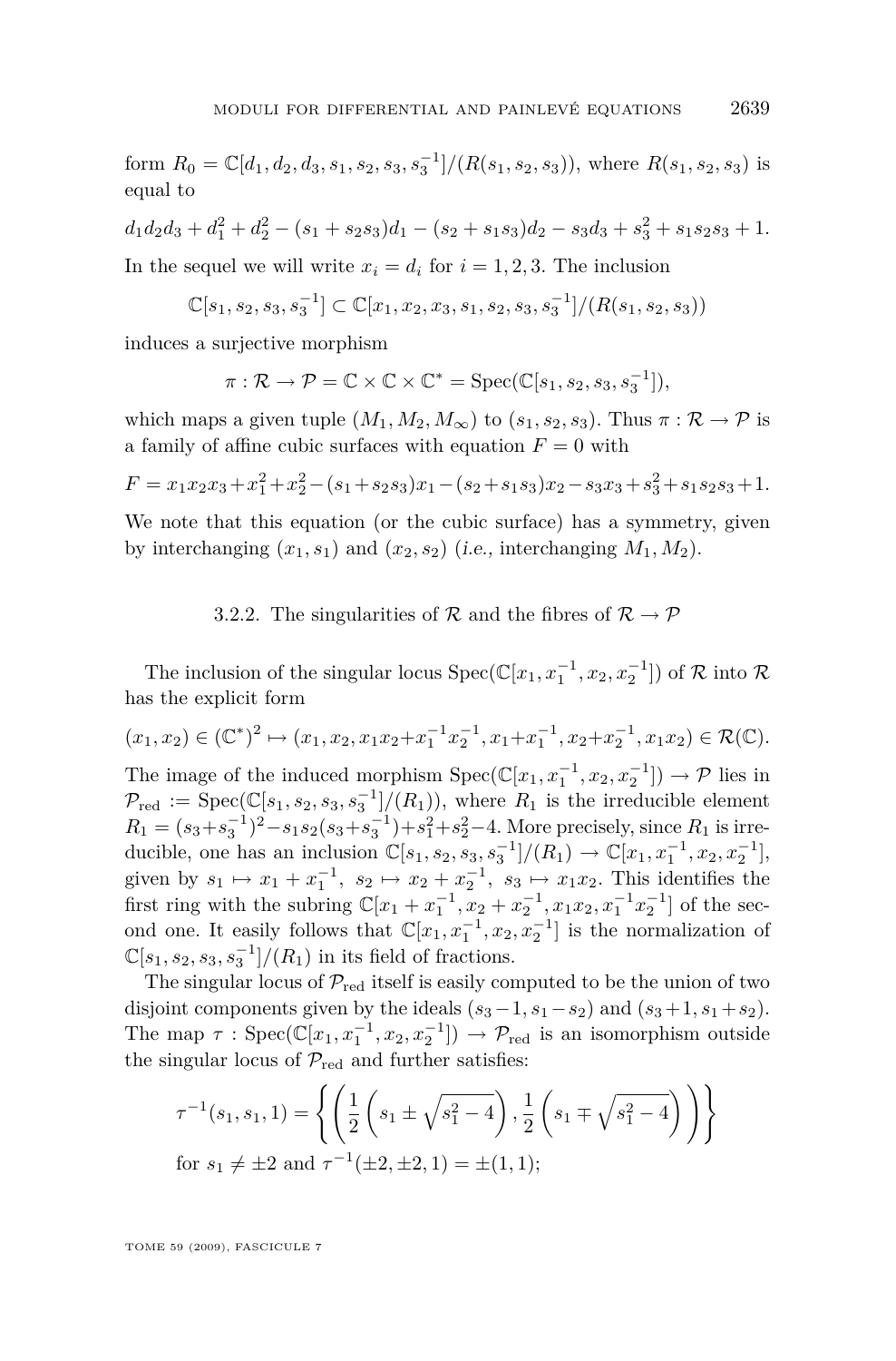$$
\tau^{-1}(s_1, -s_1, -1) = \left\{ \left( \frac{1}{2} \left( s_1 \pm \sqrt{s_1^2 - 4} \right), -\frac{1}{2} \left( s_1 \mp \sqrt{s_1^2 - 4} \right) \right) \right\}
$$
  
for  $s_1 \neq \pm 2$  and  $\tau^{-1}(\pm 2, \mp 2, -1) = (\pm 1, \mp 1).$ 

If for a fixed point  $p \in \mathcal{P}$ , the fibre  $\pi^{-1}(p)$  has a singular point, then the ideal  $(\frac{d}{dx_1}F(x_1, x_2, x_3, p), \frac{d}{dx_2}F(x_1, x_2, x_3, p), \frac{d}{dx_3}F(x_1, x_2, x_3, p))$  is not the unit ideal and it follows that the ideal  $I := (F, \frac{d}{dx_1}F, \frac{d}{dx_2}F, \frac{d}{dx_3}F) \cap$  $\mathbb{C}[s_1, s_2, s_3, s_3^{-1}]$  lies in the maximal ideal of  $\mathbb{C}[s_1, s_2, s_3, s_3^{-1}]$  defined by the point *p*. Using a Gröbner basis one verifies that *I* is generated by  $(s_1^2 - 4)(s_2^2 - 4)R_1(s_1, s_2, s_3)$ . Thus singular points in  $\pi^{-1}(p)$  occur for *p* lying on one of the five divisors on  $P$  defined by  $s_1 = \pm 2$ ,  $s_2 = \pm 2$ ,  $R_1 = 0$ . The first four divisors correspond to resonance for the matrices  $M_1, M_2$ and the last one to reducibility. A singular point in  $\pi^{-1}(p)$ , with *p* lying on only one of the divisors has type  $A_1$ . If  $p$  lies on more than one divisor, the singularity type can be different. The following table, of importance for the comparison with the Okamoto-Painlevé pairs, gives the rather complicated structure of the singularities of the fibres (see Table [3.1\)](#page-31-0).

#### **3.3. Family**  $(0,0,1/2)$  and Painlevé  $PV_{\text{deg}}$

A differential module of this type is irreducible and by Theorem 1.11 can be represented by a matrix differential equation of the form  $\frac{d}{dz} + \frac{A_0}{z} + \frac{A_1}{z}$  $A_1$ <sub>z</sub><sup>*−*</sup>1 + *A*<sup>∞</sup> with tr(*A*<sub>0</sub>) = tr(*A*<sub>1</sub>) = 0 and *A*<sup>∞</sup> nilpotent. The generalized eigenvalues at  $\infty$  are  $\pm t \cdot z^{1/2}$  and  $t \in \mathbb{C}^*$ . One may normalize by  $A_{\infty} =$  $\binom{0 \ t^2}{0 \ 0}$ .

For the computation of monodromy space  $R$  we give the solution space *V* at  $\infty$  a basis  $e_1, e_2$  such that  $V_q = \mathbb{C}e_1$ ,  $V_{-q} = \mathbb{C}e_2$ ,  $\gamma e_1 = e_2$ ,  $\gamma e_2 = -e_1$ . Let  $M_0, M_1, M_\infty$  denote the topological monodromies at  $0, 1, \infty$  on the basis  $e_1, e_2$ . Then  $M_{\infty} = \begin{pmatrix} 0 & -1 \\ 1 & 0 \end{pmatrix} \begin{pmatrix} 1 & 0 \\ e & 1 \end{pmatrix}$  and one finds  $M_0 M_1 \begin{pmatrix} -e & -1 \\ 1 & 0 \end{pmatrix} = 1$ . Changing the basis at  $\infty$  does not effect these data. Therefore  $\mathcal R$  has dimension  $3+3+1-3=4$  (for  $M_0, M_1, M_\infty$  and the 3 equations). One considers the map  $\mathcal{R} \to \mathcal{P} := \mathbb{C} \times \mathbb{C}$  which sends the tuple to  $(s_0, s_1) := (\text{tr}(M_0), \text{tr}(M_1)).$ 

Write  $M_1 = \begin{pmatrix} a_1 & b_1 \\ c_1 & d_1 \end{pmatrix}$ . The equation  $M_0 M_1 M_\infty = 1$  determines  $M_0$  in terms of  $M_1, M_\infty$ . In particular,  $s_0 = -c_1 + b_1 + a_1e$ . Thus  $\mathcal R$  is the space, given by the 5 variables  $a_1, b_1, c_1, d_1, e$  and the equation  $a_1d_1 - b_1c_1 = 1$ . Use  $s_0$  and  $s_1 = a_1 + d_1$  to eliminate  $c_1$  and  $d_1$ . Then the single equation between  $b_1, a_1, e, s_0, s_1$  reads  $a_1b_1e + a_1^2 + b_1^2 - a_1s_1 - b_1s_0 + 1 = 0$ . With the choice  $x_1 = -b_1$ ,  $x_2 = -a_1$ ,  $x_3 = e$  this equation is

$$
x_1x_2x_3 + x_1^2 + x_2^2 + s_0x_1 + s_1x_2 + 1 = 0
$$
 and shows that  $\mathcal{R} \to \mathcal{P}$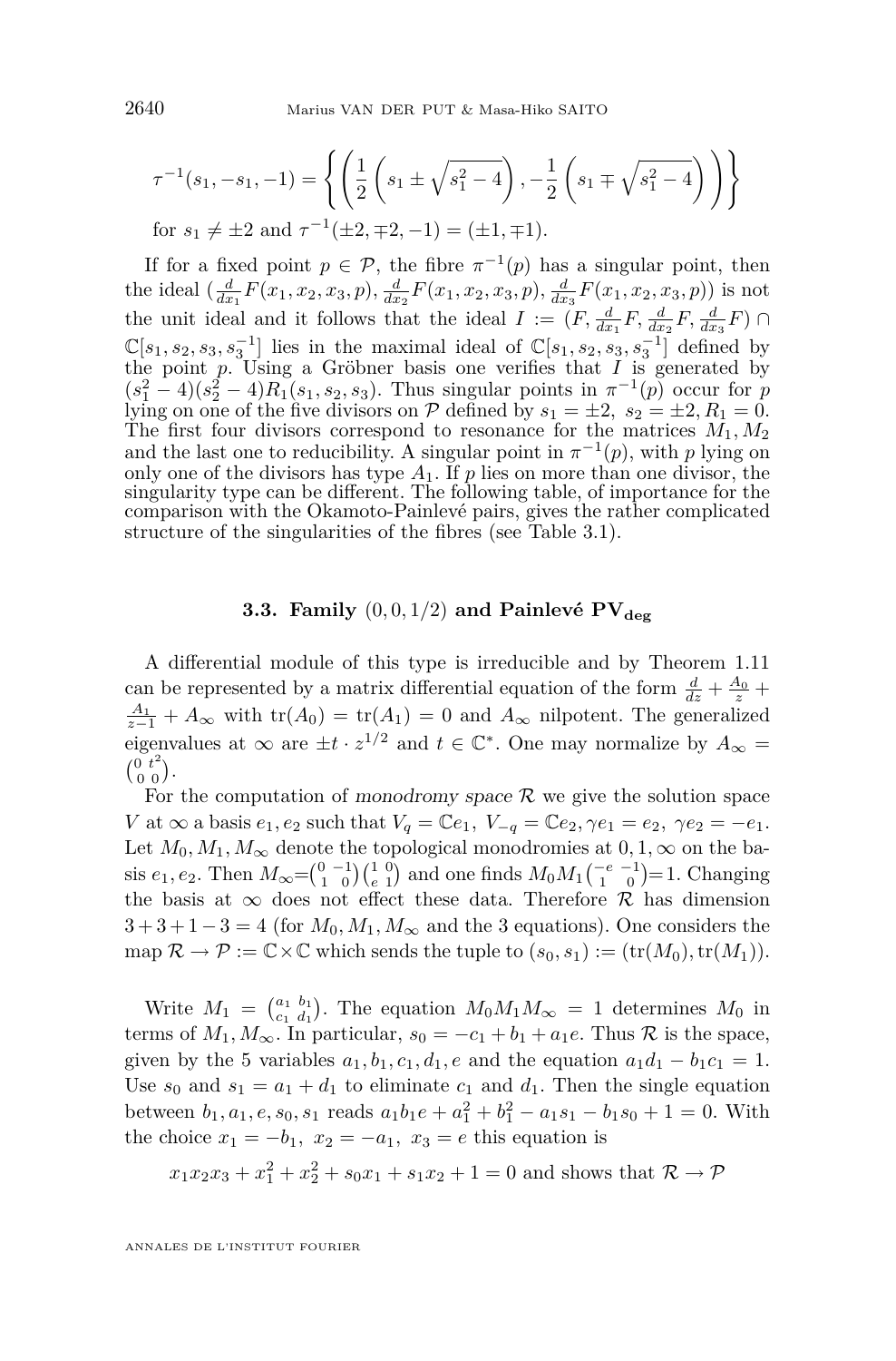<span id="page-31-0"></span>

| $s_1$           | $s_2$          | $R_1$            | Singular points<br>$(x_1, x_2, x_3)$       | Type of the<br>singularities |
|-----------------|----------------|------------------|--------------------------------------------|------------------------------|
| $\overline{2}$  | $\neq \pm 2$   | $\neq 0$         | $(1, s_3, s_2)$                            | A <sub>1</sub>               |
| $\overline{2}$  | $\overline{2}$ | $\neq 0$         | $(1, s_3, 2), (s_3, 1, 2)$                 | $A_1 + A_1$                  |
| $\overline{2}$  | $\overline{2}$ | 0                | (1, 1, 2)                                  | $A_3$                        |
| $\overline{2}$  | $-2$           | $\neq 0$         | $(-s_3,-1,-2), (1,s_3,-2)$                 | $A_1 + A_1$                  |
| $\overline{2}$  | $-2$           | 0                | $(1, -1, -2)$                              | $A_3$                        |
| 2               | $\neq \pm 2$   | $\overline{0}$   | $(1, s_3, s_3 + s_3^{-1})$                 | $A_2$                        |
| $-2$            | $\neq \pm 2$   | $\neq 0$         | $(-1,-s_3,-s_2)$                           | A <sub>1</sub>               |
| $-2$            | 2              | $\neq 0$         | $(-1,-s_3,-2), (s_3,1,-2)$                 | $A_1 + A_1$                  |
| $\frac{-2}{-2}$ | $\overline{2}$ | $\Omega$         | $(-1,-1,-2)$                               | $A_3$                        |
|                 | $-2$           | $\neq 0$         | $(-1, -s_3, 2), (-s_3, -1, -2)$            | $A_1 + A_1$                  |
| $\overline{-2}$ | $-2$           | 0                | $(-1,-1,2)$                                | Aз                           |
| $-2$            | $\neq \pm 2$   | 0                | $\overline{(-1,-s_3,s_3+s_3^{-1})}$        | $A_2$                        |
| $\neq \pm 2$    | $\overline{2}$ | $\neq 0$         | $(s_3, 1, s_1)$                            | A <sub>1</sub>               |
| $\neq \pm 2$    | $\overline{2}$ | $\overline{0}$   | $(s_3, 1, s_3 + s_3^{-1})$                 | A <sub>2</sub>               |
| $\neq \pm 2$    | $-2$           | $\neq 0$         | $\overline{(-s_3,-1,-s_1)}$                | $A_1$                        |
| $\neq \pm 2$    | $-2$           | 0                | $(-s_3,-1,s_3+s_3^{-1})$                   | $A_2$                        |
| $\neq \pm 2$    | $\neq \pm 2$   | $\Omega$         | $(a_1, a_2, a_3)$                          | A <sub>1</sub>               |
| $\neq \pm 2$    | s <sub>1</sub> | $\overline{0}$   | $(\alpha, \beta, 2), (\beta, \alpha, 2)$   | $A_1 + A_1$                  |
| $\neq \pm 2$    | $-s_1$         | $\boldsymbol{0}$ | $(\alpha, -\beta, 2), (-\beta, \alpha, 2)$ | $A_1 + A_1$                  |

This table of the singularities of the fibres uses the notation

$$
(a_1, a_2, a_3) = \left(\frac{s_3^2 - 1}{s_2 s_3 - s_1}, \frac{s_3(s_2 s_3 - s_1)}{s_3^2 - 1}, s_3 + s_3^{-1}\right)
$$
 and  

$$
\alpha = \frac{1}{2} \left(s_1 + \sqrt{s_1^2 - 4}\right), \beta = \frac{1}{2} \left(s_1 - \sqrt{s_1^2 - 4}\right).
$$

As usual, the symbol  $A_n$ ,  $n \ge 1$  stands for the surface singularity given by the local equation  $x^2 + y^2 + z^{n+1} = 0$ .

Table 3.1. Singularities for the monodomy spaces for PV.

is a family of affine cubic surfaces. We note that there are no reducible cases and that  $R$  is nonsingular. The singularities of the fibres occur only for the loci  $s_0 = \pm 2$  and/or  $s_1 = \pm 2$ , corresponding to resonance. The fibres for  $(s_0, s_1) = (\pm 2, \pm \pm 2)$  and  $(s_0, s_1) = (\pm \pm 2, \pm 2)$  contain one singular point and the fibers for  $(s_0, s_1) = (\pm 2, \pm 2)$  contain two singular points. All these surface singularities are of type *A*1.

#### **3.4. Family** (1*, −,* 1) **and Painlevé PIII(D6)**

Due to the ample choice of invariant lattices at 0 and at  $\infty$ , any differential module of this type can be represented by a matrix differential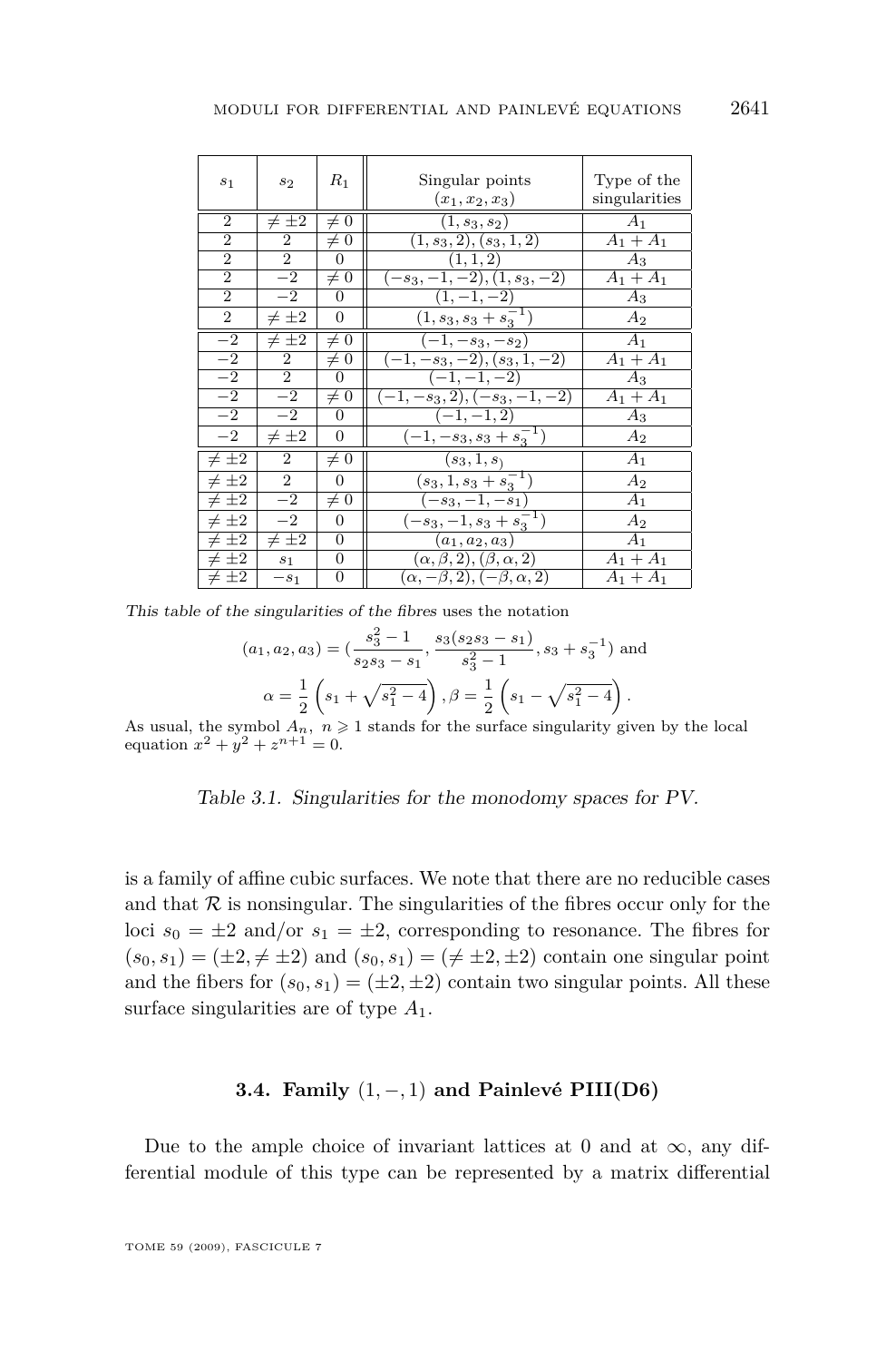equation  $z \frac{d}{dz} + A_0 z^{-1} + A_1 + A_2 z$ . By a transformation  $z \mapsto \lambda z$  one arrives at eigenvalues  $\pm \frac{t}{2}z^{-1}$  at 0 and  $\pm \frac{t}{2}z$  at  $\infty$  with  $t \in \mathbb{C}^*$ . Moreover one can normalize such that  $A_2 = \frac{t}{2} \begin{pmatrix} 1 & 0 \\ 0 & -1 \end{pmatrix}$ . There are more normalizations possible. The affine space *AnalyticData* is described as follows.

The formal solution space  $V(0)$  at 0 is given a basis  $e_1, e_2$  such that the

formal monodromy, the Stokes matrices and the topological monodromy  $top_0$  have the form

$$
\left(\begin{array}{cc}\alpha & 0\\0 & \alpha^{-1}\end{array}\right), \left(\begin{array}{cc}1 & 0\\a_1 & 1\end{array}\right), \left(\begin{array}{cc}1 & a_2\\0 & 1\end{array}\right), \left(\begin{array}{cc}\alpha & \alpha a_2\\ \alpha^{-1}a_1 & \alpha^{-1}(1+a_1a_2)\end{array}\right).
$$

The last matrix is written as  $\binom{m_1 & m_2}{m_3 & m_4}$ . It is characterized by  $m_1 \neq 0$ ,  $m_1 m_4$  $-m_2m_3 = 1$  and it determines  $\alpha$ ,  $a_1$ ,  $a_2$ . Moreover,  $e_1 \wedge e_2$  is a fixed global solution of the second exterior power.

The formal solution space  $V(\infty)$  at  $\infty$  is provided with a basis  $f_1, f_2$ , such that  $f_1 \wedge f_2$  is again this fixed global solution and the formal monodromy, the Stokes maps and the topological monodromy top<sub>∞</sub> have the matrices

$$
\left(\begin{array}{cc} \beta & 0 \\ 0 & \beta^{-1} \end{array}\right), \left(\begin{array}{cc} 1 & 0 \\ b_1 & 1 \end{array}\right), \left(\begin{array}{cc} 1 & b_2 \\ 0 & 1 \end{array}\right), \left(\begin{array}{cc} \beta & \beta b_2 \\ \beta^{-1}b_1 & \beta^{-1}(1+b_1b_2) \end{array}\right).
$$

The link  $L: V(0) \to V(\infty)$  satisfies:

(i) top<sub>∞</sub>  $\circ L = L \circ \text{top}_0$ , this follows from  $M_1 M_\infty = 1$ .

(ii) *L* maps  $e_1 \wedge e_2$  to  $f_1 \wedge f_2$ . Thus the matrix  $\begin{pmatrix} \ell_1 & \ell_2 \\ \ell_3 & \ell_4 \end{pmatrix}$  of *L* w.r.t. the given bases has determinant 1.

One uses (i) to forget the data for *∞*. The coordinate ring for *Analytic Data* is the localization of  $\mathbb{C}[m_1, \ldots, m_4, \ell_1, \ldots, \ell_4]/(m_1 m_4 - m_2 m_3 - 1, \ell_1 \ell_4)$  $-\ell_2 \ell_3 - 1$ , given by  $0 \neq \alpha = m_1$  and  $0 \neq \beta = \ell_1 \ell_4 m_1 + \ell_2 l_4 m_3 - \ell_1 \ell_3 m_2 - \ell_2 \ell_4 m_3$  $\ell_2 \ell_3 m_4$ .

The monodromy space  $R$  is obtained by dividing *AnalyticData* by the action of the elements  $(\gamma, \delta) \in \mathbb{G}_m \times \mathbb{G}_m$ , which is induced by the base change  $e_1, e_2, f_1, f_2 \mapsto \gamma e_1, \gamma^{-1} e_2, \delta f_1, \delta^{-1} f_2.$ 

The new matrices are  $\begin{pmatrix} m_1 & \gamma^2 m_2 \ -2 & m_1 \end{pmatrix}$ *γ <sup>−</sup>*<sup>2</sup>*m*<sup>3</sup> *m*<sup>4</sup> and  $\begin{pmatrix} \gamma^{-1} \delta \ell_1 & \gamma \delta \ell_2 \\ -1 \delta^{-1} \ell & \delta^{-1} \end{pmatrix}$ *γ*<sup>-1</sup> $\delta$ **<sup>-1</sup>** $\ell_3$  *γ*δ<sup>-1</sup><sup> $\ell_4$ </sup> . The ring of invariants for the action of  $\mathbb{G}_m \times \mathbb{G}_m$  is computed to be (a localization of)  $\mathbb{C}[m_1, m_4, \ell_1 \ell_4, m_2 \ell_1 \ell_3, m_3 \ell_2 \ell_4]$ . We note that  $m_2 m_3$  and  $\ell_2 \ell_3$  are omitted because of the determinant  $=1$  relation. There is only one relation between these five generators namely (recall  $\alpha = m_1$ )

$$
(m_2\ell_1\ell_3)\cdot(m_3\ell_2\ell_4)+(-\alpha m_4+1)\cdot(\ell_1\ell_4)\cdot(\ell_1\ell_4-1)=0.
$$

ANNALES DE L'INSTITUT FOURIER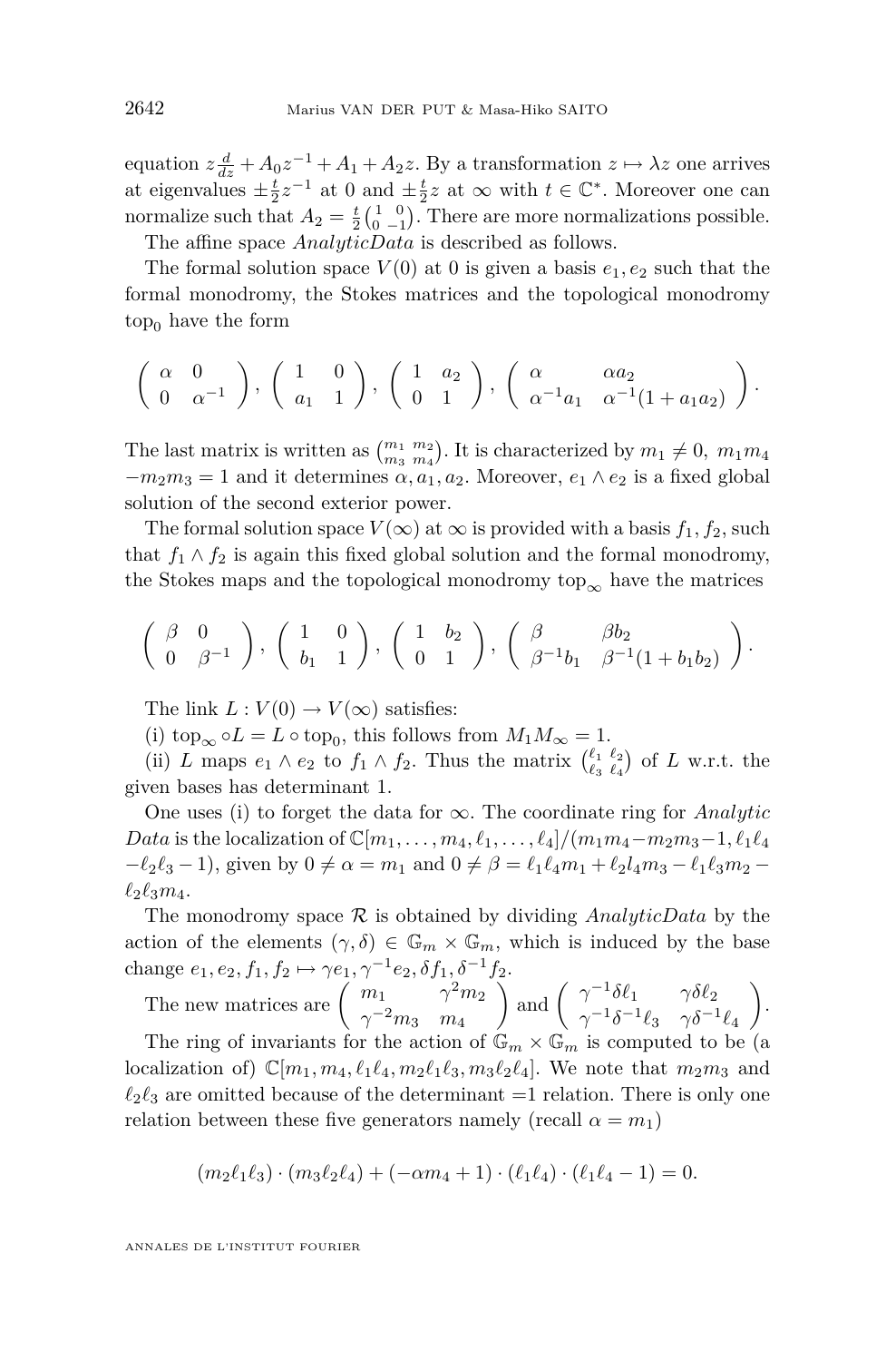Writing  $y_1 := \ell_1 \ell_4$ ,  $y_2 := m_2 \ell_1 \ell_3$ ,  $y_3 := m_3 \ell_2 \ell_4$  and using the formula for  $\beta$  one obtains the equation and the formula

 $y_2y_3 + (-\alpha m_4 + 1)y_1(y_1 - 1) = 0$  and  $\beta = \alpha y_1 + y_3 - y_2 - (y_1 - 1)m_4$ .

Using the formula for  $\beta$  one eliminates  $y_3$  and obtains the equation

 $y_2(\beta - \alpha y_1 + y_2 + (y_1 - 1)m_4) + (-\alpha m_4 + 1)y_1(y_1 - 1) = 0.$ 

For fixed  $\alpha$ ,  $\beta$  this is a cubic equation in  $y_1, y_2, m_4$ . After a series of simple transformations, one obtains the following equation for  $\mathcal{R} \to \mathcal{P} = \mathbb{C}^* \times \mathbb{C}^*$ 

$$
x_1x_2x_3 + x_1^2 + x_2^2 + (1 + \alpha\beta)x_1 + (\alpha + \beta)x_2 + \alpha\beta = 0.
$$

The discriminant of  $\mathcal{R} \to \mathcal{P}$  has the formula  $(\alpha - \beta)^2 (\alpha \beta - 1)^2$  and therefore the fiber above  $(\alpha, \beta)$  with  $\alpha \neq \beta, \beta^{-1}$  is non singular. The singular locus of *R* consists of the two non intersecting lines

$$
L_1: \alpha = \beta, (x_1, x_2, x_3) = (0, -\alpha, \alpha + \alpha^{-1}) \text{ and}
$$
  

$$
L_2: \alpha = \beta^{-1}, (x_1, x_2, x_3) = (-1, 0, \alpha + \alpha^{-1}).
$$

They correspond to the reducible connections (or equivalently reducible monodromy data). All the singularities of the fibres are obtained by intersecting with  $L_1$  or  $L_2$ . The corresponding surface singularities are of type *A*<sub>1</sub>. If  $\alpha \neq \pm 1$  and  $\beta = \alpha^{\pm 1}$ , then there is only one singular point in the fiber. If  $\alpha = \beta = \pm 1$ , then the fiber has two singular points.

#### **3.5. Family** (1*/*2*, −,* 1) **and Painlevé PIII(D7)**

By Theorem [1.2,](#page-4-0) any differential module of this type is represented by a matrix differential equation  $z \frac{d}{dz} + A_0 z^{-1} + A_1 + A_2 z$ . One may normalize  $A_2 = \begin{pmatrix} \frac{t}{2} & 0 \\ 0 & -\frac{t}{2} \end{pmatrix}$  $\sum_{0}^{\frac{1}{2}}$  *o*  $\left(\frac{1}{2}\right)$ . After a transformation  $z \mapsto \lambda z$  one may suppose that the eigenvalues at 0 are  $\pm z^{-1/2}$  and  $\pm \frac{t}{2} \cdot z$  at  $\infty$ . Assuming that  $A_0$  and  $A_2$ have no common eigenvector leads to the explicit family

$$
z\frac{d}{dz} + A_0 z^{-1} + A_1 + \begin{pmatrix} \frac{t}{2} & 0\\ 0 & -\frac{t}{2} \end{pmatrix} z.
$$

For the description of the space *AnalyticData*, the formal solution space  $V(0)$  at 0 is given the basis  $e_1, e_2$  for which the formal monodromy, the Stokes matrix and topological monodromy top<sub>0</sub> have the matrices

$$
\begin{pmatrix} 0 & -1 \\ 1 & 0 \end{pmatrix}, \begin{pmatrix} 1 & 0 \\ e & 1 \end{pmatrix}, \begin{pmatrix} -e & -1 \\ 1 & 0 \end{pmatrix}.
$$

TOME 59 (2009), FASCICULE 7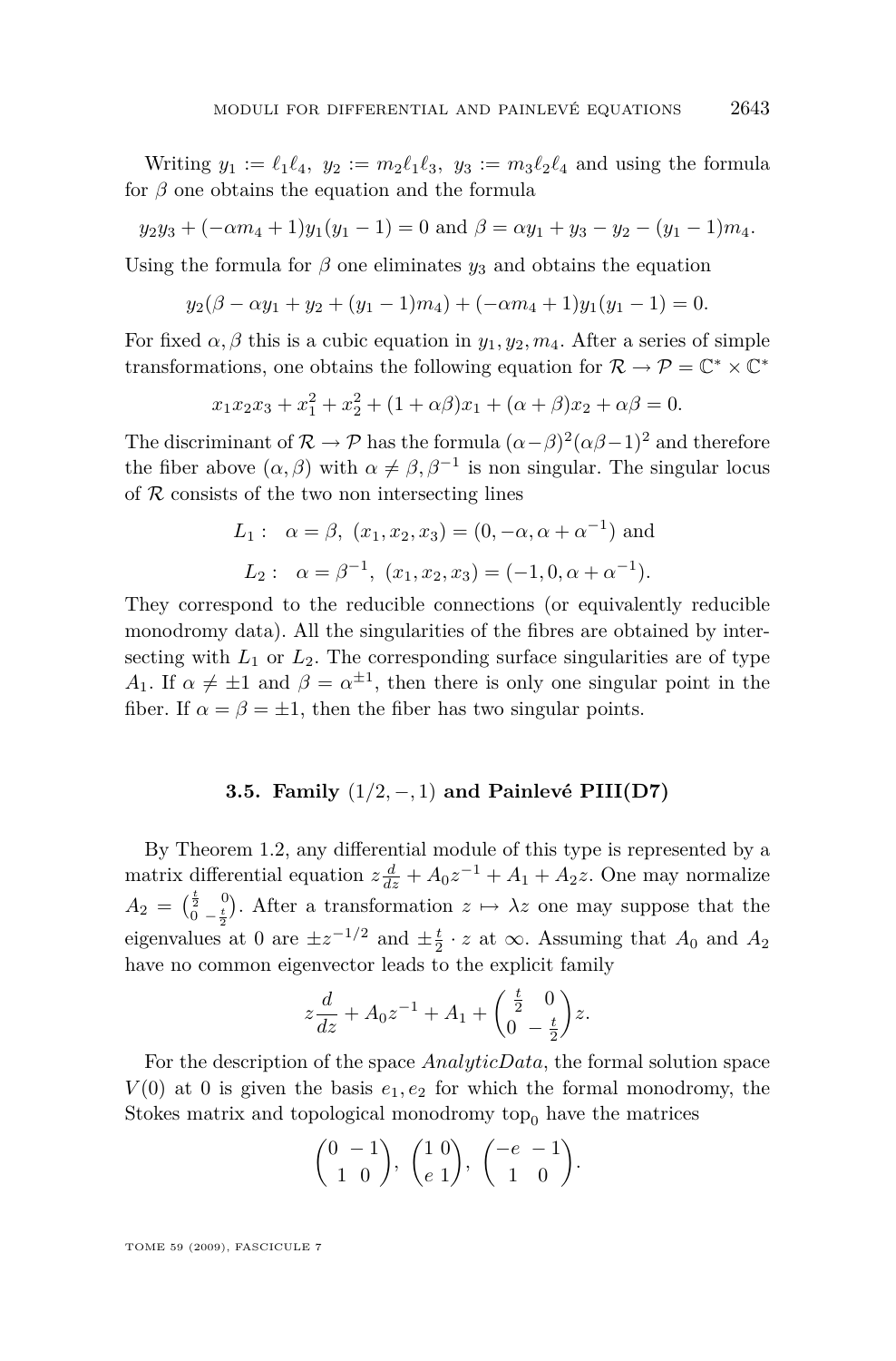The formal solution space  $V(\infty)$  at  $\infty$  is given a basis  $f_1, f_2$  for which the formal monodromy, the Stokes maps and the topological monodromy top<sub>∞</sub> have the matrices

$$
\begin{pmatrix}\n\alpha & 0 \\
0 & \alpha^{-1}\n\end{pmatrix}, \begin{pmatrix}\n1 & 0 \\
c_1 & 1\n\end{pmatrix}, \begin{pmatrix}\n1 & c_2 \\
0 & 1\n\end{pmatrix}, \begin{pmatrix}\n\alpha & \alpha c_2 \\
\alpha^{-1}c_1 & \alpha^{-1}(1 + c_1 c_2)\n\end{pmatrix}.
$$

One writes top<sub>∞</sub> =  $\begin{pmatrix} a & b \\ c & d \end{pmatrix}$  with  $a \neq 0$  and determinant 1. It is assumed that  $e_1 \wedge e_2$  and  $f_1 \wedge f_2$  are the same global solution of the second exterior power of the differential equation. The link  $L: V(0) \to V(\infty)$  has therefore a matrix  $\binom{\ell_1}{\ell_3} \binom{\ell_2}{\ell_4}$  with determinant 1.

The equation  $\text{top}_0 \cdot L^{-1} \text{top}_{\infty} L = 1$  can be written as  $\begin{pmatrix} a & b \\ c & d \end{pmatrix} = L \begin{pmatrix} 0 & 1 \\ -1 & -e \end{pmatrix} L^{-1}$ . This eliminates  $\begin{pmatrix} a & b \\ c & d \end{pmatrix}$  (and thus  $\alpha, c_1, c_2$ ). The coordinate ring of *Analytic Data* is therefore  $\mathbb{C}[\ell_1, \ldots, \ell_4, e]/(\ell_1 \ell_4 - \ell_2 \ell_3 - 1)$ . The elements  $\mu \in \mathbb{G}_m$  act on *AnalyticData* by the base change  $f_1$ ,  $f_2 \mapsto \mu f_1$ ,  $\mu^{-1} f_2$ . The elements  $\ell_1, \ell_2, \ell_3, \ell_4$  have weights  $-1, -1, 1, 1$  for this action.

The coordinate ring of  $R$  is generated by the variables  $e, \ell_{13}, \ell_{14}, \ell_{23}, \ell_{24}$ where  $\ell_{ij} := \ell_i \ell_j$ . There are two relations, namely  $\ell_{14} - \ell_{23} = 1$  and  $\ell_{14} \ell_{23} =$  $\ell_{13}\ell_{24}$ . *R* has dimension 3. The map  $\mathcal{R} \to \mathcal{P} = \mathbb{C}^*$  is defined by: an element in *R* is mapped to  $\alpha = -\ell_{24} - \ell_{13} - \ell_{23}e$ , one of the eigenvalues of the formal monodromy at  $\infty$ . Eliminate  $\ell_{14} = \ell_{23} + 1$ . Then we have the equation  $(\ell_{23} + 1)\ell_{23} + \ell_{13}(\alpha + \ell_{13} + \ell_{23}e) = 0$  (here  $\ell_{24}$  is eliminated). We obtain a family  $\mathcal{R} \to \mathcal{P} = \mathbb{C}^*$  of non singular affine cubic surfaces given by the equation  $\ell_{13}\ell_{23}e + \ell_{13}^2 + \ell_{23}^2 + \alpha \ell_{13} + \ell_{23} = 0.$ 

#### **3.6. Family** (1*/*2*, −,* 1*/*2) **and Painlevé PIII(D8)**

We consider differential modules of this type for which the strong Riemann–Hilbert problem has a solution (see Definition and examples [1.12,](#page-15-0) part (2)). Then a matrix differential equation  $z \frac{d}{dz} + A_0 z^{-1} + A_1 + A_2 z$ , with nilpotent  $A_0$  and  $A_2$ , represents the module. Further assuming that the eigenvectors of  $A_0$  and  $A_2$  are distinct one can normalize to an equation of the form (see [4.7\)](#page-50-0)

$$
z\frac{d}{dz} + \begin{pmatrix} 0 & 0 \\ -q & 0 \end{pmatrix} z^{-1} + \begin{pmatrix} \frac{p}{q} & -\frac{t}{q} \\ 1 & -\frac{p}{q} \end{pmatrix} + \begin{pmatrix} 0 & 1 \\ 0 & 0 \end{pmatrix} z.
$$

The space *AnalyticData* is build as follows. The formal solution space  $V(0)$  at 0 is given a basis  $e_1, e_2$ , unique up to multiplication by the same constant, such that  $V(0)_{z^{-1/2}} = \mathbb{C}e_1$ ,  $V(0)_{-z^{-1/2}} = \mathbb{C}e_2$ , such that the

ANNALES DE L'INSTITUT FOURIER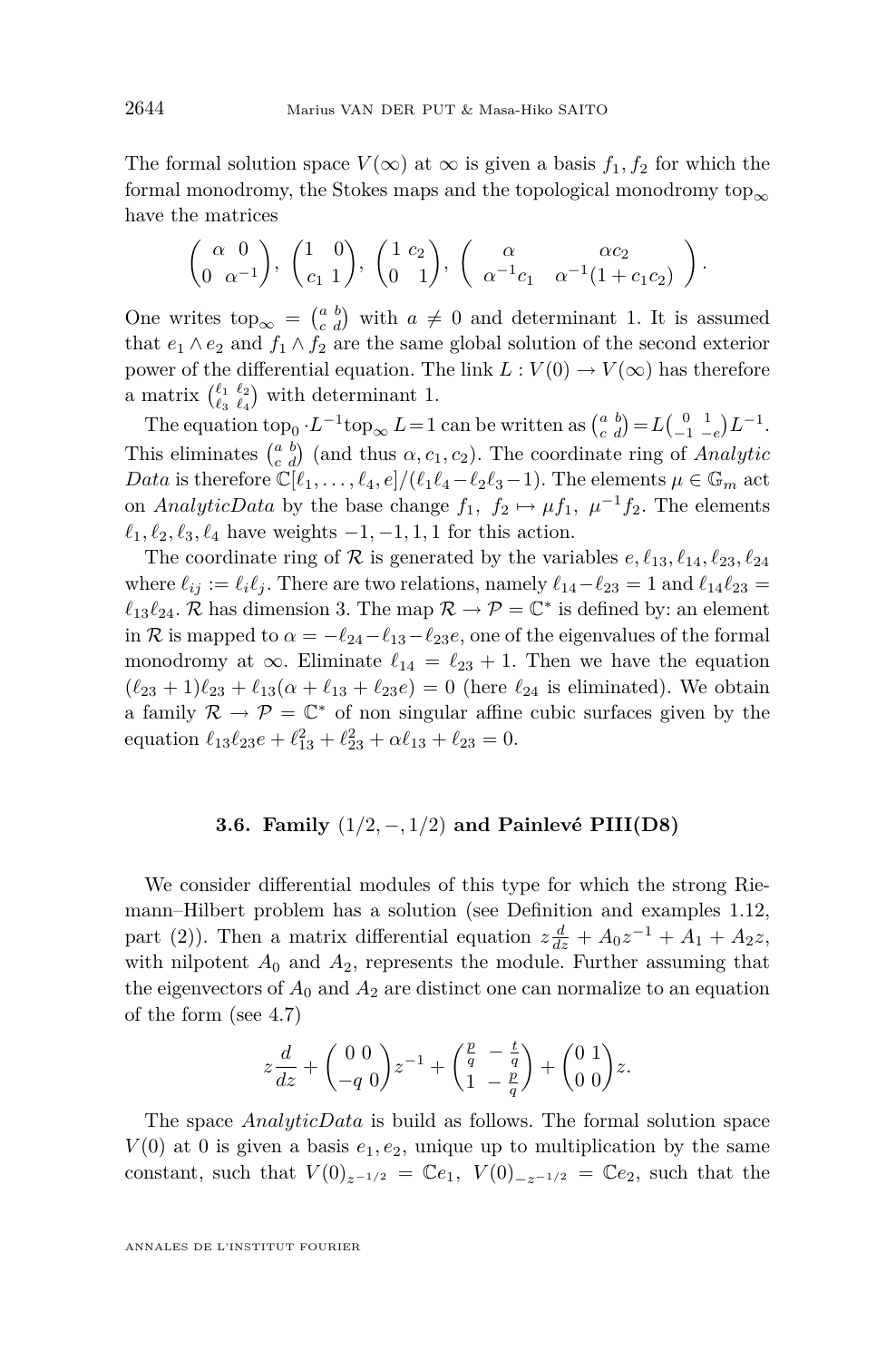formal monodromy has matrix  $\begin{pmatrix} 0 & -1 \\ 1 & 0 \end{pmatrix}$ . There is one Stokes matrix  $\begin{pmatrix} 1 & 0 \\ a & 1 \end{pmatrix}$ . The topological monodromy at 0 is the product, i.e.,  $\begin{pmatrix} -a & -1 \\ 1 & 0 \end{pmatrix}$ .

At ∞, one has similarly a basis  $f_1, f_2$  for  $V(\infty)$  with topological monodromy  $\binom{0}{1} - \binom{1}{0} \binom{1}{b-1} = \binom{-b-1}{1}$ . The matrix of the link  $L: V(0) \to V(\infty)$ with respect to these basis satisfies  $L: e_1 \wedge e_2 \mapsto f_1 \wedge f_2$ , because we assume, as we may, that  $e_1 \wedge e_2$  and  $f_1 \wedge f_2$  are the same global solution of the second exterior power. Thus  $L =: \binom{\ell_1 \ \ell_2}{\ell_3 \ \ell_4}$  has determinant 1. The identity

$$
\binom{\ell_1 \ell_2}{\ell_3 \ell_4} \binom{-a - 1}{1 \ 0} = \binom{-b - 1}{1 \ 0} \binom{\ell_1 \ell_2}{\ell_3 \ell_4}
$$

describes the generators and relations of the coordinate ring of *Analytic Data*. The only admissible bases change is  $e_1, e_2, f_1, f_2 \mapsto \lambda e_1, \lambda e_2, \lambda f_1, \lambda f_2$ with  $\lambda \in \mathbb{C}^*$  acts trivially on *AnalyticData* and thus this space coincides with *R*.

After elimination of  $b, \ell_1, \ell_3$  one is left with the variables  $a, \ell_2, \ell_4$  and one equation, namely  $a\ell_2\ell_4 + \ell_4^2 - \ell_2^2 - 1 = 0$ , or in other variables

$$
x_1x_2x_3 + x_1^2 - x_2^2 - 1 = 0.
$$

This defines a non singular affine cubic surface.

#### **3.7. Family** (0*, −,* 2) **and Painlevé PIV**

The singularity at  $\infty$  of a module of this type guarantees that the strong Riemann-Hilbert problem has a solution. There is a corresponding matrix differential equation which can be normalized to  $z \frac{d}{dz} + A_0 + A_1 z + \begin{pmatrix} 1 & 0 \\ 0 & -1 \end{pmatrix} z^2$ . Using the transformation  $z \mapsto \lambda z$  one may suppose that the eigenvalues at  $\infty$  are  $\pm (z^2 + \frac{t}{2} \cdot z)$ . The ingredients for *AnalyticData* are the following.

The symbolic solution space at  $\infty$  is written as  $V_q \oplus V_{-q}$  and one takes a basis  ${e_1}$  and  ${e_2}$  for  $V_q$  and  $V_{-q}$ . With respect to the basis  ${e_1, e_2}$  the topological monodromy top<sub>∞</sub> at  $\infty$  has the form

$$
\text{top}_{\infty} = \begin{pmatrix} \alpha & 0 \\ 0 & \alpha^{-1} \end{pmatrix} \begin{pmatrix} 1 & 0 \\ a_1 & 1 \end{pmatrix} \begin{pmatrix} 1 & a_2 \\ 0 & 1 \end{pmatrix} \begin{pmatrix} 1 & 0 \\ a_3 & 1 \end{pmatrix} \begin{pmatrix} 1 & a_4 \\ 0 & 1 \end{pmatrix},
$$

where the first matrix is the formal monodromy and the others are the 4 Stokes matrices. Let top<sub>0</sub> denote the monodromy at 0 written on the basis  $e_1, e_2$ . The condition  $\text{top}_0 \cdot \text{top}_{\infty} = 1$  implies that  $\text{top}_{\infty}$  determines  $\text{top}_0$ . The coordinate ring of  $AnalyticData$  is  $\mathbb{C}[\alpha, \alpha^{-1}, a_1, \ldots, a_4]$ . An element  $\lambda \in \mathbb{G}_m$  acts on *AnalyticData* by the base change  $e_1, e_2 \mapsto \lambda e_1, \lambda^{-1} e_2$ . The weights of  $\alpha$ ,  $a_1$ ,  $a_2$ ,  $a_3$ ,  $a_4$  for this action are  $0, +1, -1, +1, -1$ . Therefore  $\mathcal{R}$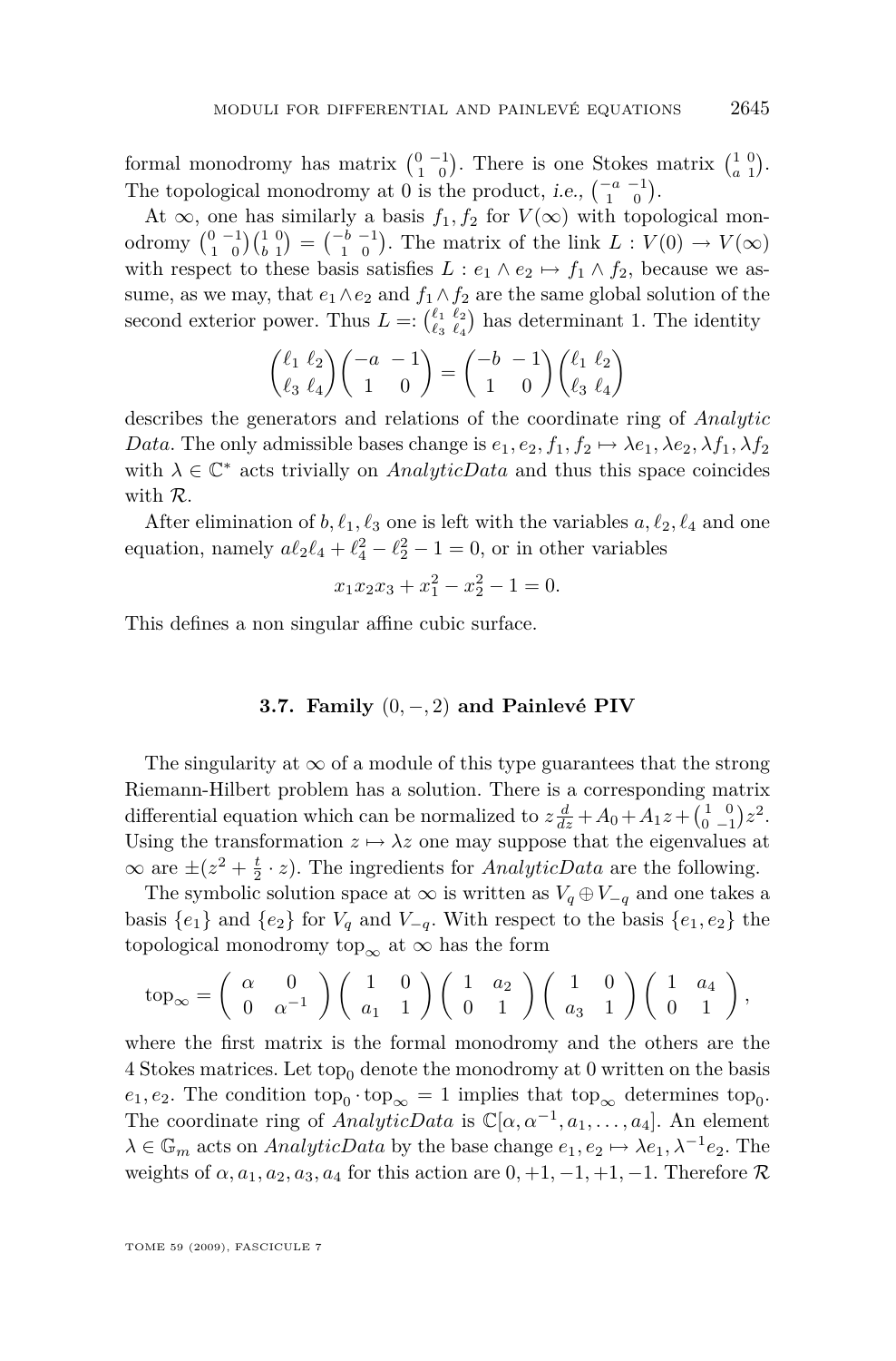has coordinate ring  $\mathbb{C}[\alpha, \alpha^{-1}, a_{12}, a_{14}, a_{23}, a_{34}]$ , where  $a_{ij} := a_i a_j$ . There is only one relation namely  $a_{12}a_{34} - a_{14}a_{23} = 0$ .

The singular points of R are given by the equations  $a_{12} = a_{14} = a_{23}$  $a_{34} = 0$ . This coincides with the locus where the monodromy data (or equivalently the differential modules) are reducible (namely  $a_1 = a_3 = 0$  or  $a_2 = a_4 = 0$ .

The morphism  $\mathcal{R} \to \mathcal{P} := \mathbb{C} \times \mathbb{C}^*$ , where  $\mathcal{P}$  is a space of parameters, is given by  $(\alpha, a_1, \ldots, a_4) \mapsto (\text{tr}(\text{top}_1), \alpha)$ . Now  $\text{tr}(\text{top}_1) = \text{tr}(\text{top}_{\infty})$  and

 $\text{tr}(\text{top}_{\infty}) = \alpha(1 + a_{23}) + \alpha^{-1}(a_{14} + a_{34} + a_{12} + a_{12}a_{34} + 1).$ 

Write  $s_2 = \alpha$  and  $s_1 = \text{tr}(\text{top}_{\infty})$  and exchange  $a_{23}$  with  $s_1$  by the formula

$$
a_{23} = s_2^{-1} s_1 - s_2^{-2} (a_{14} + a_{34} + a_{12} + a_{12} a_{34} + 1) - 1.
$$

Then the coordinate ring of  $\mathcal{R}$  has the form  $\mathbb{C}[s_1, s_2, s_2^{-1}, a_{12}, a_{14}, a_{34}]$  and there is one relation, namely

$$
a_{12}a_{14}a_{34} + (s_2^2 a_{12}a_{34} + a_{14}^2 + a_{14}a_{12} + a_{14}a_{34}) + a_{14}(1 + s_2^2 - s_1s_2) = 0.
$$

One makes the following substitutions

 $a_{14} = x_1 - s_2^2$ ,  $a_{12} = x_2 - 1$ ,  $a_{34} = x_3 - 1$  and the relation *R* reads

$$
x_1x_2x_3 + x_1^2 - (s_2^2 + s_1s_2)x_1 - s_2^2x_2 - s_2^2x_3 + s_2^2 + s_1s_2^3 = 0,
$$

and thus  $\mathcal{R} \to \mathcal{P} = \mathbb{C} \times \mathbb{C}^*$  is a family of affine cubic surfaces.

#### 3.7.1. Singular loci of  $R$  and the fibres of  $R \rightarrow \mathcal{P}$

We have already remarked that the singular points of *R* correspond to reducibility and are given by  $x_1 = s_2^2$ ,  $x_2 = 1$ ,  $x_3 = 1$ ,  $s_1 = s_2 + s_2^{-1}$ .

For a fixed  $s = (s_1, s_2) \in \mathcal{P}$ , the singular locus of the fibre is given by the (relative) Jacobian ideal, generated by *R, ∂R/∂x*1*, ∂R/∂x*2*, ∂R/∂x*3. A Gröbner basis for this ideal produces the following results.

The fiber has singular points if and only if *s* satisfies the equation

$$
\Delta(s) := (s_1 - 2)(s_1 + 2)(s_2^2 - s_1 s_2 + 1) = 0.
$$

We define three divisors of  $P$  by  $D_1^{\pm} = \{s_1 = \pm 2\}$ ,  $D_{\text{red}} = \{s_2^2 - s_1s_2 +$  $1 = 0$ }. We have seen that  $D_{\text{red}}$  corresponds to the locus of the *reducible* differential equations. Further  $s_1 = e^{\pi i \theta_0} + e^{-\pi i \theta_0}$ , where  $\pm \theta_0/2$  are the local exponents at  $z = 0$  of the differential equation. Thus  $s_1 = \pm 2$  corresponds to the resonant case  $\theta_0 \in \mathbb{Z}$ . The table gives the singularities and their type of the fibres.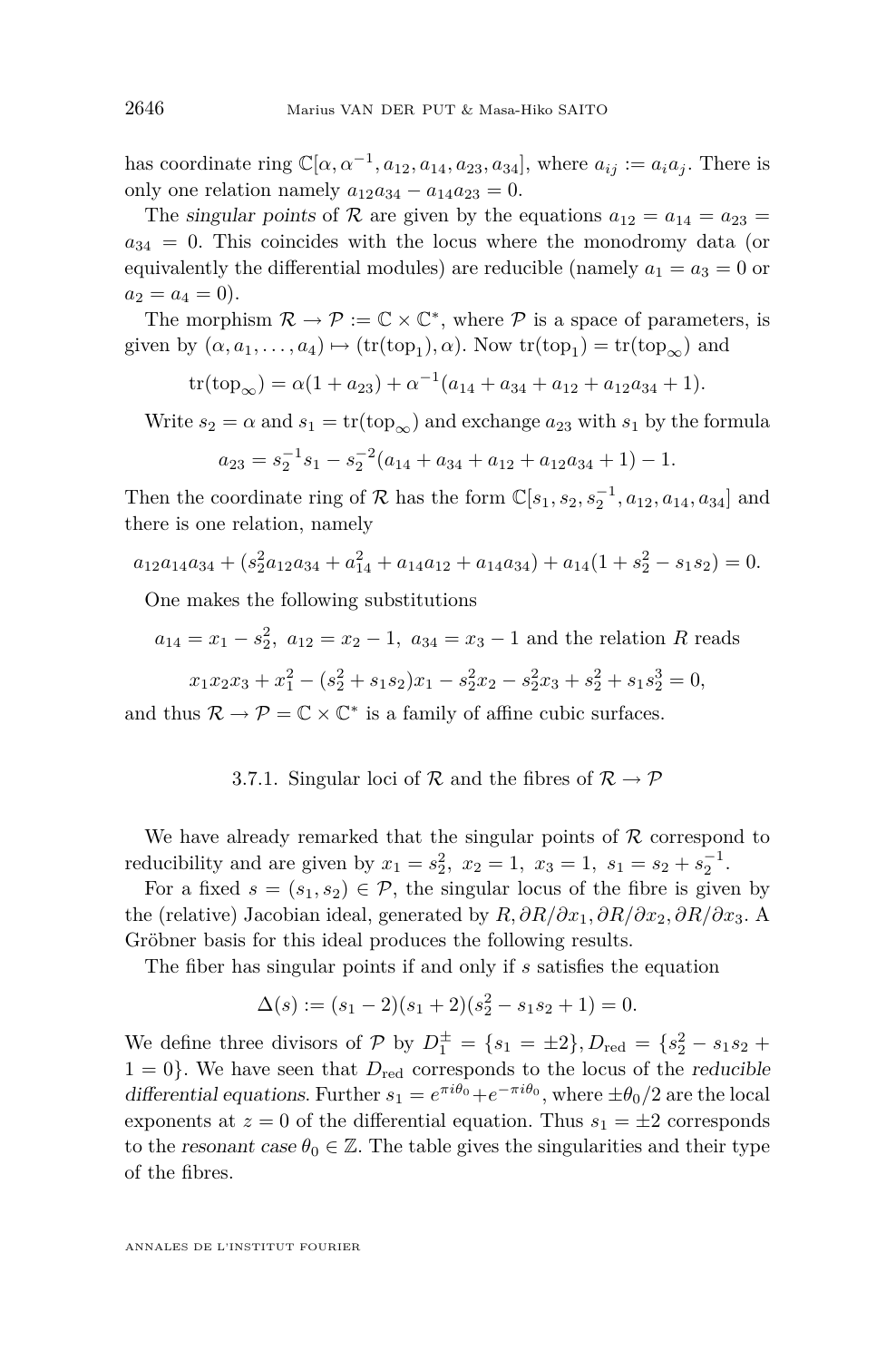|                                  | $s = (s_1, s_2)$                        | $(x_1, x_2, x_3)$   | Type           |
|----------------------------------|-----------------------------------------|---------------------|----------------|
| $D_1^+$ not $D_{\text{red}}$     | $(2, s_2), s_2 \neq 1$                  | $(s_2, s_2, s_2)$   | A <sub>1</sub> |
| $D_1^-$ not $D_{\text{red}}$     | $(-2, s_2), s_2 \neq -1$                | $-s_2, -s_2, -s_2)$ | A <sub>1</sub> |
| $D_{\text{red}}$ not $D_1^{\pm}$ | $(s_2 + s_2^{-1}, s_2), s_2 \neq \pm 1$ | $(s_2^2, 1, 1)$     | A <sub>1</sub> |
| $D_1^+\cap D_{\text{red}}$       | (2,1)                                   | (1,1,1)             | A <sub>2</sub> |
| $D_1^- \cap D_{\text{red}}$      | $(-2,-1)$                               | (1, 1, 1)           | А,             |

#### **3.8. Family** (0*, −,* 3*/*2) **and Painlevé PIIFN**

A module of this type can be represented, by Theorem [1.2,](#page-4-0) by a matrix differential equation  $z \frac{d}{dz} + A_0 + A_1 z + A_2 A_2$  with  $A_2$  nilpotent. One can use the transformation  $z \mapsto \lambda z$  and choose a basis such that the explicit form is  $z\frac{d}{dz} + \binom{a-c}{-b-a} + \binom{0}{1} \binom{t+b}{0} z + \binom{0}{0} \binom{1}{0} z^2$ . The eigenvalues at  $\infty$  are  $\pm (z^{3/2} + \frac{t}{2} \cdot z^{1/2})$ .

The space *AnalyticData* is formed as follows. The formal solution space *V* at  $\infty$  is given a basis  $e_1, e_2$  such that the formal monodromy and the three Stokes maps have the matrices

$$
\begin{pmatrix} 0 & -1 \ 1 & 0 \end{pmatrix}, \begin{pmatrix} 1 & 0 \ a_1 & 0 \end{pmatrix}, \begin{pmatrix} 1 & a_2 \ 0 & 1 \end{pmatrix}, \begin{pmatrix} 1 & 0 \ a_3 & 1 \end{pmatrix}.
$$

The topological monodromy top<sub>∞</sub> is the product of these matrices and top<sub>0</sub> is the inverse of top<sub>∞</sub>. Further, the base change  $e_1, e_2 \mapsto \lambda e_1, \lambda e_2$  does not effect the matrices. It follows that the coordinate ring of  $\mathcal R$  is  $\mathbb C[a_1, a_2, a_3]$ . One computes that the trace *s* of the topological monodromy at 0 is  $s =$  $-a_1a_2a_3 - a_1 + a_2 - a_3$ . The map  $\mathcal{R} \to \mathcal{P}$  is given by  $(a_1, a_2, a_3) \mapsto s$ . Thus  $\mathcal{R} \to \mathcal{P}$  is a family of affine cubic surfaces given by the equation  $a_1a_2a_3 + a_1 - a_2 + a_3 + s = 0.$ 

The singularities of the fibres occur only for the resonant case  $\theta_0 \in \mathbb{Z}$ , where  $\pm\theta_0/2$  are the local exponents at  $z = 0$ . Since  $s = e^{\pi i \theta_0} + e^{-\pi i \theta_0}$ , this corresponds to  $s = \pm 2$ . For  $s = 2$  one finds one singular point  $(a_1, a_2, a_3) =$  $(-1, 1, −1)$  and for  $s = -2$  one singular point  $(a_1, a_2, a_3) = (1, -1, 1)$ . The type of the singularity is  $A_1$  in both cases.

#### **3.9. Family** (*−, −,* 3) **and Painlevé PII**

The family of connections. A differential module of this type can be represented by a matrix differential equation  $\frac{d}{dz} + A_0 + A_1 z + A_2 z^2$ , because of the singularity at  $\infty$ . Using a transformation  $z \mapsto \lambda z + \mu$  and by choosing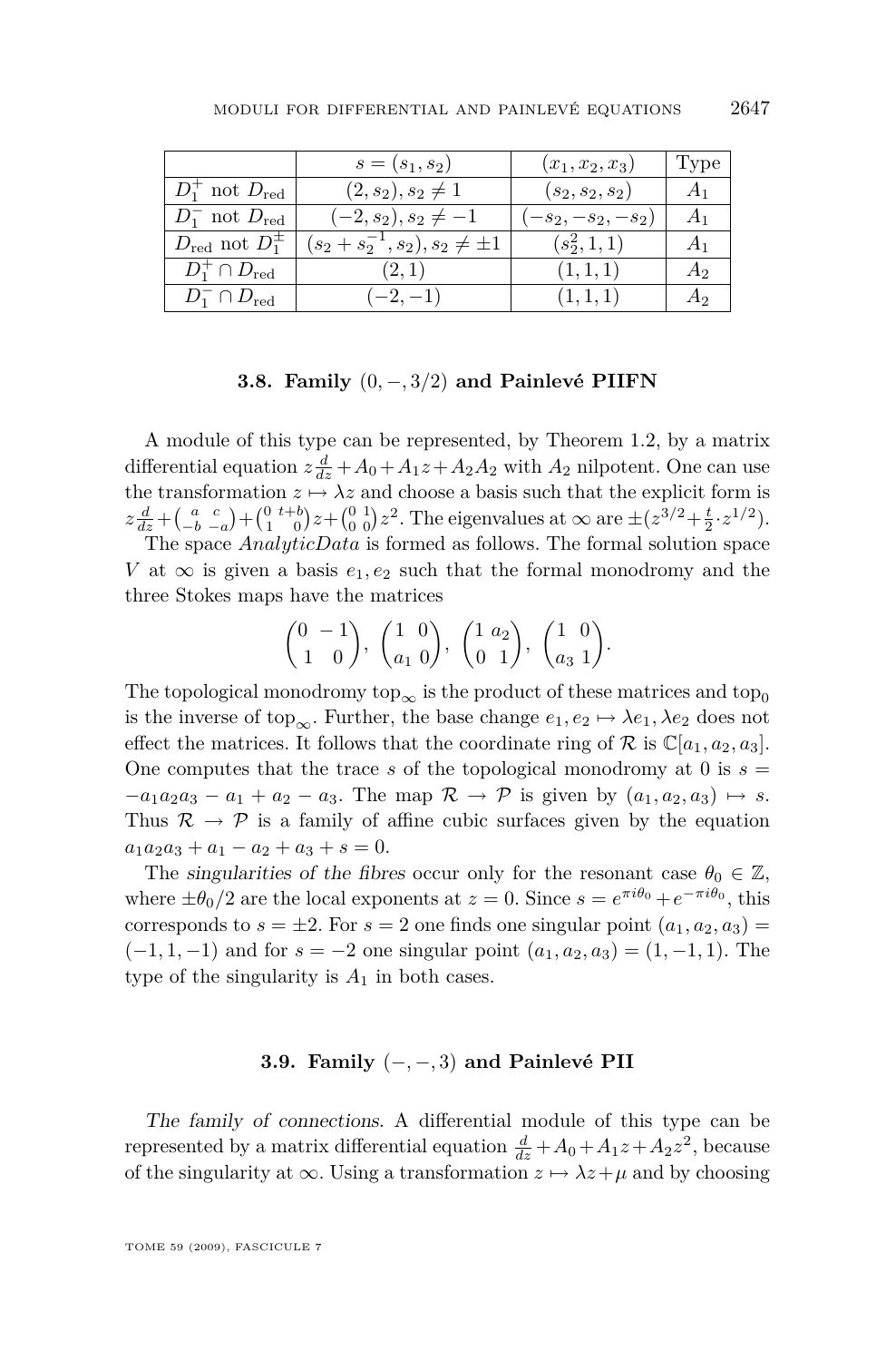a suitable basis one arrives at the explicit form, having eigenvalues  $\pm (z^3 + z^4)$  $\frac{t}{2} \cdot z$  at *∞*, namely

$$
\frac{d}{dz} + \begin{pmatrix} a_{10} + z^2 & a_{21}z + a_{20} \ a_{31}z + a_{30} & -a_{10} - z^2 \end{pmatrix}
$$
 and  $t = a_{10} + a_{21}a_{31}/2$ .

The group  $\mathbb{G}_m$  acts by conjugation, in fact by  $a_{21}z + a_{20} \mapsto \lambda(a_{21}z + a_{20})$ and  $a_{31}z + a_{30} \rightarrow \lambda^{-1}(a_{31}z + a_{30})$ . In general, this cannot be used to normalize the equation even further. (See Subsection [4.10\)](#page-53-0).

The space *AnalyticData* consists of the formal monodromy and six Stokes matrices. The formal solution space *V* at  $\infty$  is given a basis  $e_1, e_2$ such that the formal monodromy and the six Stokes maps have the matrices

$$
\left(\begin{array}{cc} \alpha & 0 \\ 0 & \alpha^{-1} \end{array}\right), \left(\begin{array}{cc} 1 & 0 \\ b_1 & 1 \end{array}\right), \left(\begin{array}{cc} 1 & b_2 \\ 0 & 1 \end{array}\right), \cdots, \left(\begin{array}{cc} 1 & b_6 \\ 0 & 1 \end{array}\right).
$$

The product of all of them is the topological monodromy at  $\infty$  and hence is equal to  $\begin{pmatrix} 1 & 0 \\ 0 & 1 \end{pmatrix}$ . The coordinate ring of *AnalyticData* is therefore generated by  $\alpha, \alpha^{-1}, b_1, \ldots, b_6$  and the matrix identity defines the ideal of the relations  $I \subset \mathbb{C}[\alpha, \alpha^{-1}, b_1, \ldots, b_6]$ . The basis  $e_1, e_2$  is unique up to the action of the elements  $\lambda \in \mathbb{G}_m$ , given by  $e_1, e_2 \mapsto \lambda e_1, \lambda^{-1} e_2$ .

Call the six Stokes matrices  $M_1, \ldots, M_6$ . Then  $M_3M_4M_5M_6$  is equal to

$$
\begin{pmatrix} \alpha^{-1}(1+b_1b_2) & -\alpha b_2 \\ -\alpha^{-1}b_1 & \alpha \end{pmatrix}
$$
 which is the inverse of 
$$
\begin{pmatrix} \alpha & 0 \\ 0 & \alpha^{-1} \end{pmatrix} M_1M_2.
$$

We note that the product of the three matrices determines  $\alpha, b_1, b_2$ . Further one computes that  $\alpha = b_3b_6 + (1+b_3b_4)(1+b_5b_6)$ . Thus the coordinate ring of *AnalyticData* is  $\mathbb{C}[b_3, b_4, b_5, b_6, \frac{1}{b_3b_6+(1+b_3b_4)(1+b_5b_6)}]$ . For the group  $\mathbb{G}_m$ the variables  $b_1, b_3, b_5$  have weight  $-1$ , the variables  $b_2, b_4, b_6$  have weight +1 and  $\alpha$  has weight 0. Write  $b_{ij} := b_i b_j$  for  $i < j$ . Then the coordinate ring of  $R$  is the ring of the  $\mathbb{G}_m$ -invariant elements and this is

$$
\mathbb{C}\Bigg[b_{34},b_{36},b_{45},b_{56},\frac{1}{b_{36}+(1+b_{34})(1+b_{56})}\Bigg].
$$

There is only one relation, namely  $b_{34}b_{56} = b_{36}b_{45}$ . We use the identity  $\alpha = b_{36} + (1+b_{34})(1+b_{56})$  to exchange  $b_{36}$  with  $\alpha$ . Then the coordinate ring of *R* has the form  $\mathbb{C}[\alpha, \alpha^{-1}, b_{34}, b_{45}, b_{56}]$  and there is only one relation now. Define  $x_1 = b_{34} + 1 = \text{tr}(M_3M_4) - 1$ ,  $x_2 = b_{45} + 1 = \text{tr}(M_4M_5) - 1$ ,  $x_3 =$  $b_{56} + 1 = \text{tr}(M_5M_6) - 1$ . Then this relation reads  $x_1x_2x_3 - x_1 - \alpha x_2 - x_3 +$  $\alpha + 1 = 0$  and defines a family  $\mathcal{R} \to \mathcal{P} = \mathbb{C}^*$  of cubic surfaces.

The locus in the affine space *AnalyticData* of reducible data has two components. The first one is given by  $\alpha = 1$ ,  $b_1 = b_3 = b_5 = 0$  and the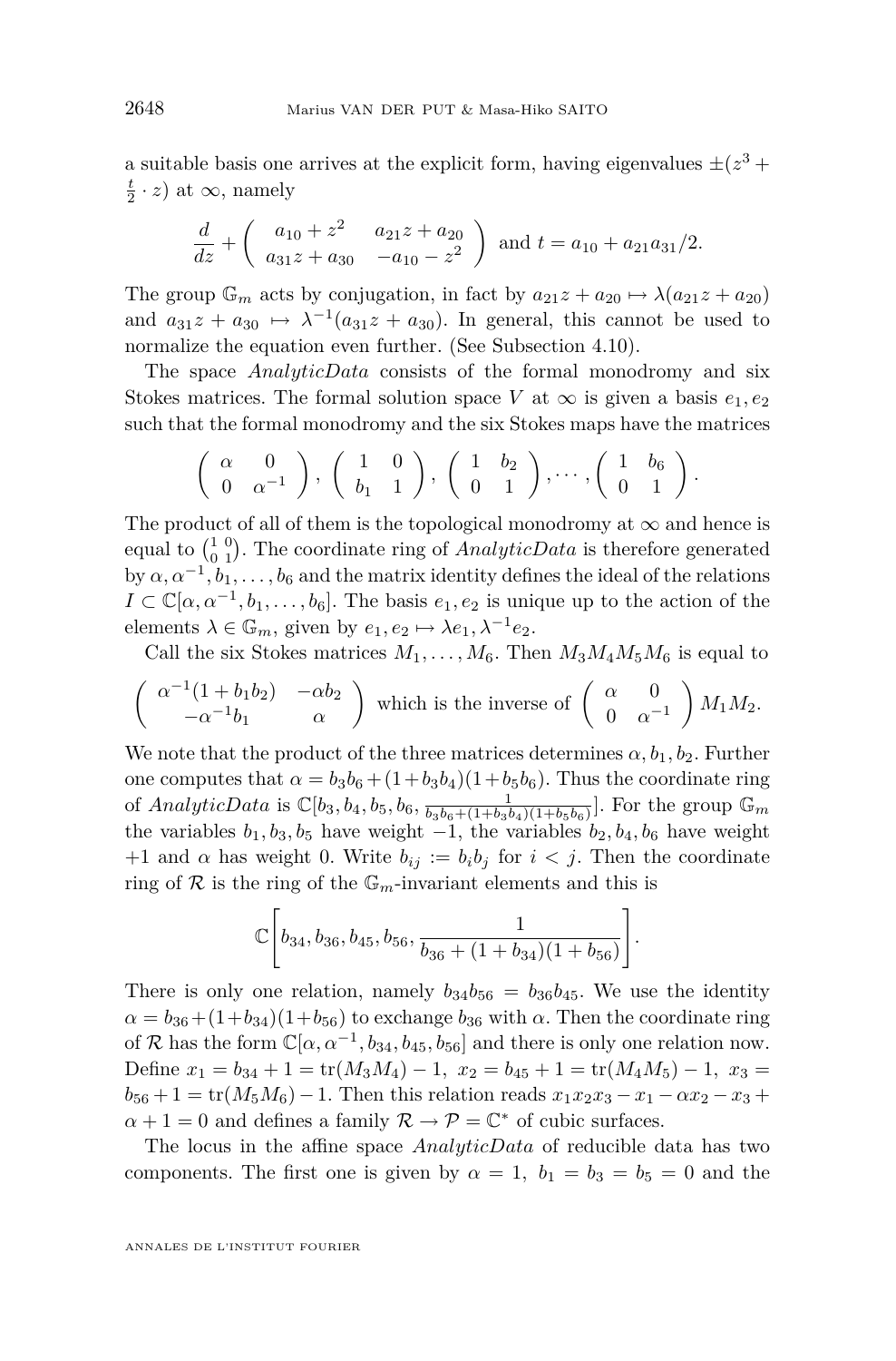second one by  $\alpha = 1$ ,  $b_2 = b_4 = b_6 = 0$ . These loci are mapped to the unique singular point  $\alpha = 1$ ,  $x_1 = x_2 = x_3 = 1$  of  $\mathcal{R}$ .

For  $\alpha \neq 1$ , the affine cubic surface, given by the above equation, has no singularities. The infinite part of the cubic surface consists of three lines. The three intersection points of these lines are the infinite singularities. The cubic surface for  $\alpha = 1$  has one extra singular point, namely  $x_1 =$  $x_2 = x_3 = 1$ . (This cubic surface is the Cayley surface). The type of the surface singularities is *A*1.

#### **3.10. Family** (*−, −,* 5*/*2) **and Painlevé PI**

According to Definition and examples [1.12,](#page-15-0) a differential module of this type need not have a solution for the strong Riemann-Hilbert problem. We deal here with the modules for which there is a solution, i.e., are represented by a matrix differential equation  $\frac{d}{dz} + A_0 + A_1 z + A_2 z^2$  with nilpotent  $A_2$  which can be normalized into  $\begin{pmatrix} 0 & 1 \\ 0 & 0 \end{pmatrix}$ . The map  $z \mapsto \lambda z + \mu$  is used to normalize the eigenvalues at  $\infty$  to  $\pm (z^{5/2} + \frac{t}{2} \cdot z^{1/2})$ . Conjugation with a constant matrix of the form  $\begin{pmatrix} 1 & * \\ 0 & 1 \end{pmatrix}$  leads to the normalization

$$
\frac{d}{dz} + \begin{pmatrix} p & t+q^2 \\ -q & -p \end{pmatrix} + \begin{pmatrix} 0 & q \\ 1 & 0 \end{pmatrix} z + \begin{pmatrix} 0 & 1 \\ 0 & 0 \end{pmatrix} z^2.
$$

The space *AnalyticData* is given by the formal monodromy and 5 Stokes maps which are on a basis  $e_1, e_2$  of the formal solution space at  $\infty$  given by the matrices

$$
\begin{pmatrix} 0 & -1 \ 1 & 0 \end{pmatrix}, \begin{pmatrix} 1 & 0 \ a_1 & 1 \end{pmatrix}, \begin{pmatrix} 1 & a_2 \ 0 & 1 \end{pmatrix}, \begin{pmatrix} 1 & 0 \ a_3 & 1 \end{pmatrix}, \begin{pmatrix} 1 & a_4 \ 0 & 1 \end{pmatrix}, \begin{pmatrix} 1 & 0 \ a_5 & 1 \end{pmatrix}.
$$

Their product is the topological monodromy and thus equal to  $\begin{pmatrix} 1 & 0 \\ 0 & 1 \end{pmatrix}$ . The base change  $e_1, e_2 \mapsto \lambda e_1, \lambda e_2$  does not effect these matrices. Hence the coordinate ring of  $R$  is generated by  $a_1, \ldots, a_5$  and their relations are given by the above matrix identity.

After eliminating  $a_2$  by  $a_2 = 1 + a_4 a_5$  and  $a_1$  by  $a_1 = -1 - a_3 a_4$ , one obtains for the remaining variables  $a_3, a_4, a_5$  just one equation and  $R$  is a non singular affine cubic surface with three lines at infinity, given by  $a_3a_4a_5 + a_3 + a_5 + 1 = 0.$ 

TOME 59 (2009), FASCICULE 7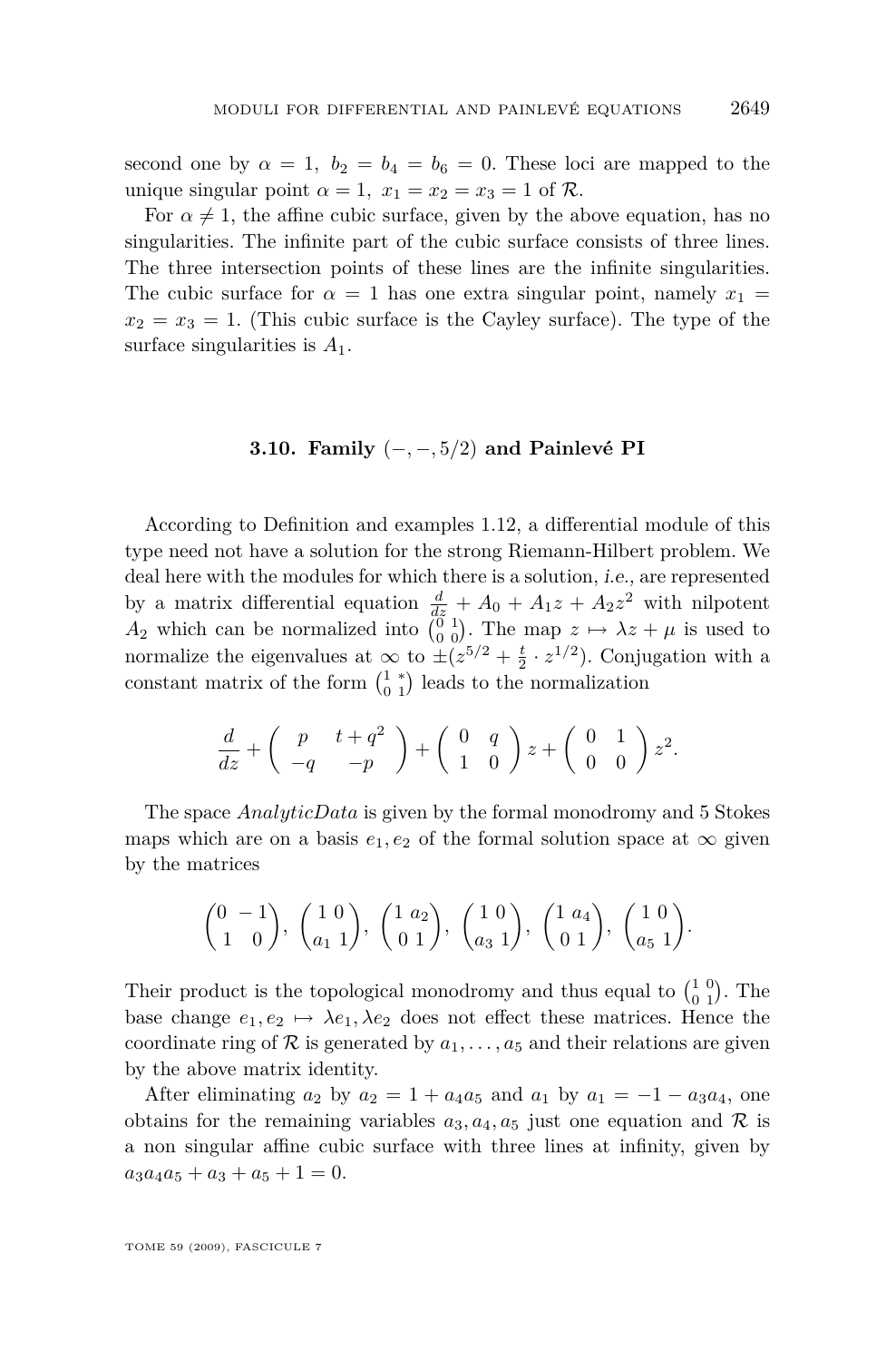#### **4. The Painlevé equations**

#### **4.1. Finding the Painlevé equations**

<span id="page-40-0"></span>For each of the ten families of Section [3,](#page-27-0) with the exception of  $(0, 0, 0, 0)$ , which is the well known classical case leading to PVI, we want to derive a corresponding Painlevé equation  $q'' = R(q, q', t)$ .

We choose one of the other nine cases. A Zariski open part  $\mathcal{M}^0$  of the corresponding moduli space is represented by a suitable matrix differential operator. Recall that there is a morphism  $pr : \mathcal{M}^0 \to T \times \Lambda$ , where *T* denotes the space of the "time variable"  $t$  and the parameter space  $\Lambda$  consists of the local exponents for the regular singular points and the constant term of the generalized local exponents at the irregular singular points.

Choose  $\lambda \in \Lambda$ , let  $a \in \mathcal{P}$  be the image of  $\lambda$  in the parameter space of *R*. Write  $\mathcal{M}_{\lambda}^{0} = pr^{-1}(T \times {\lambda})$  and  $\mathcal{R}_{a}$  for the fibre of  $\mathcal{R} \to \mathcal{P}$  at *a*. Then the Riemann–Hilbert map restricts to  $RH_{\lambda}: \mathcal{M}_{\lambda}^0 \to \mathcal{R}_a$  and the fibres of  $RH_{\lambda}$  are parametrized by *t*. In particular,  $\mathcal{M}_{\lambda}^{0}$  has dimension 3. This space is represented by an explicit family of differential operators  $\frac{d}{dz} + A$ , where the entries of *A* are rational functions in *z* with coefficients depending on three explicit variables, say *f, g, t*. Later on we will make a rather special choice for *f, g*.

An isomonodromic family  $\frac{d}{dz} + A = \frac{d}{dz} + A(z, t)$  on  $\mathbb{P}^1$ , parametrized by *t*, is a fibre of some  $RH_{\lambda}$ . The earlier variables *f*, *g* are now functions of *t*. Let S denote the singular locus. On  $\mathbb{P}^1 \setminus S$  there exists a multivalued fundamental matrix  $Y(z, t)$ , i.e.,  $\left(\frac{d}{dz} + A(z, t)\right)Y(z, t) = 0$ , normalized by det  $Y(z, t) = 1$ . By isomonodromy,  $\frac{d}{dt}Y(z,t)$  and  $Y(z,t)$  have the same behaviour for Stokes and monodromy and thus  $B(z, t) := -\frac{d}{dt}Y(z, t) \cdot Y(z, t)^{-1}$  is univalued and extends in a meromorphic way at the set *S*. Moreover  $B := B(z, t)$  has trace 0 since det  $Y(z,t) = 1$ . Therefore the entries of *B* are rational functions in *z* and are analytic in *t*. It follows that the operators  $\frac{d}{dz} + A(z, t)$ and  $\frac{d}{dt} + B(z, t)$  commute. This is equivalent to the identity

$$
\frac{d}{dt}A = \frac{d}{dz}B + [B, A] \text{ and } \text{tr}(B) = 0.
$$

This equality is seen as a differential equation for matrices *B*, rational in *z* and with trace 0. Assume (as we will in the examples) that  $\frac{d}{dz} + A$  is irreducible, then *B* is unique. Indeed, the difference *C* of two solutions is rational in *z* and satisfies  $\frac{d}{dz}C = [C, A]$ . Thus  $C(\frac{d}{dz} + A) = (\frac{d}{dz} + A)C$  and *C* is an endomorphism of  $\frac{d}{dz} + A$ . By irreduciblity, *C* is a multiple of the identity and  $C = 0$  because  $tr(C) = 0$ .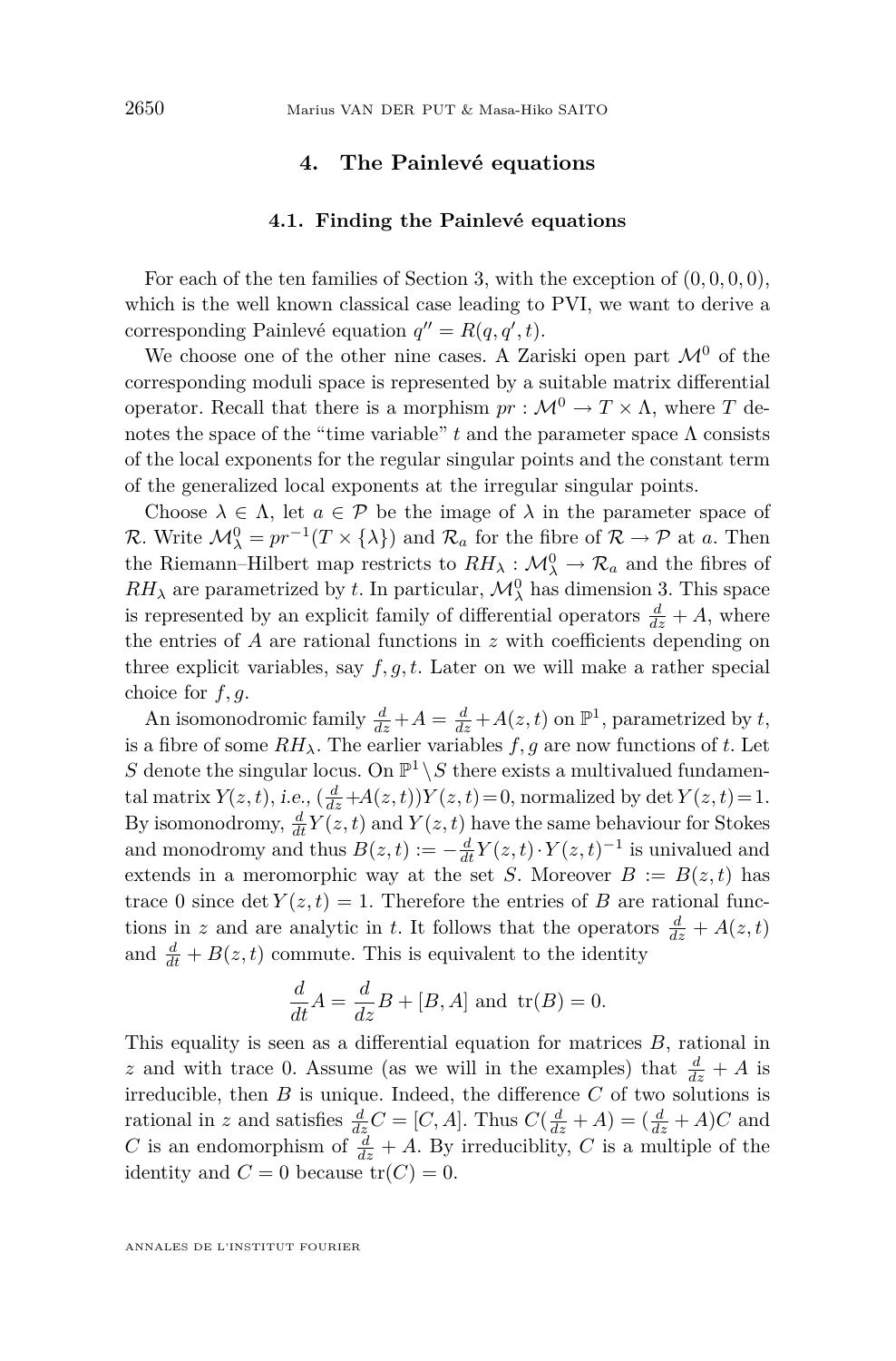For the actual computation of *B* for the cases of Subsection [2.2,](#page-23-0) the following remarks are useful. If  $z = c$  is a regular, or regular singular point (without resonance), then *B* has no pole at *c*. If the Katz invariant  $r = r(c) > 0$  is an integer, and the top coefficient of the eigenvalues at *c* do not depend on *t*, then  $\text{ord}_{c}(B) \geq -r+1$ . If however this top coefficient depends on *t*, then  $\text{ord}_c(B) \geq -r$ . If the Katz invariant  $r(c) = m + \frac{1}{2}$  with integer  $m \ge 0$ , then  $\text{ord}_c(B) \ge -m-1$ . The above matrix equation yields explicit differential equations for *f, g* as functions of *t*, and an explicit *B*.

The symbols *p, q* denote a preferred choice for the variables *f, g*. To define and find them we consider a pair  $(t, \lambda) \in T \times \Lambda$  and the 2-dimensional space  $\mathcal{M}_{t,\lambda}^0 := pr^{-1}(\{(t,\lambda)\})$ . Let  $\frac{d}{dz} + A$  be the corresponding matrix differential operator and let a cyclic vector *e* be given. The monic scalar differential operator  $L := (\frac{d}{dz})^2 + a_1 \frac{d}{dz} + a_0$  defined by  $Le = 0$  has, in general, a number of new singularities, called apparent singular points. In Subsection [4.2,](#page-42-0) we will find good cyclic vectors *e*, defined by the condition that there is only one apparent singular point. This singular point, varying in the family  $\mathcal{M}_{(t,\lambda)}^0$ , is the choice for *q*. To make this explicit, suppose that  $A = \begin{pmatrix} a & b \\ c & -a \end{pmatrix}$ and that the first basis vector is the cyclic vector *e*. Then

$$
L = \left(\frac{d}{dz}\right)^2 - \frac{c'}{c} \cdot \frac{d}{dz} - a' - a^2 - bc + a \cdot \frac{c'}{c}, \text{ where } a' = \frac{da}{dz} \text{ etc.}
$$

Thus *c* has as rational function in *z* a simple zero at *q* and this yields a pole at *q* with residue 1 in the coefficient of  $\frac{d}{dz}$  in *L*. Now *p* is defined as the residue at *q* of the "constant term"  $-a' - a^2 - bc + a \cdot \frac{c'}{c}$  $\frac{c}{c}$  of  $L$ , multiplied by a factor  $F \in \{1, q, q^2, q(q-1)\}\$  depending on the family *M*. This factor is introduced for geometrical reasons in connection with the Okamoto–Painlevé pairs [\[25,](#page-57-0) [29\]](#page-57-0) (see the formulas of 4.3).

A Zariski open, dense part of the space  $\mathcal{M}^0_{(t,\lambda)}$  is now parametrized by *p, q*. On this space we introduce the symplectic structure by the closed 2-form  $\frac{dp \wedge dq}{F}$  (with  $F \in \{1, q, q^2, q(q-1)\}\)$  and thus  $p, q$  are canonical coordinates. The Zariski open subset of the space  $\mathcal{M}^0_\lambda$  is parametrized by *p, q, t*. This space has a foliation given by the isomonodromy families, i.e., the fibres of  $RH_{\lambda}$ . There is an Hamiltonian function  $H = H(p, q, t)$ , rational in  $p, q$  and  $t$ , such that this foliation coincides with the foliation deduced from the closed 2-form  $\Omega = \frac{dp \wedge dq}{F} - dH \wedge dt$  on  $\mathcal{M}_{\lambda}^{0}$ . More precisely, the vector field  $v = \frac{\partial}{\partial t} + v_p \frac{\partial}{\partial p} + v_q \frac{\partial}{\partial q}$  describing ismonodromic families satisfies  $v \cdot \Omega = 0$  (see [\[25\]](#page-57-0), Section 6 and [\[29\]](#page-57-0), Subsection  $(2.3)$ ).

The important fact is that for an isomonodromic family, *q* as function of *t* satisfies the Painlevé equation  $q'' = R(q, q', t)$  that we are looking for.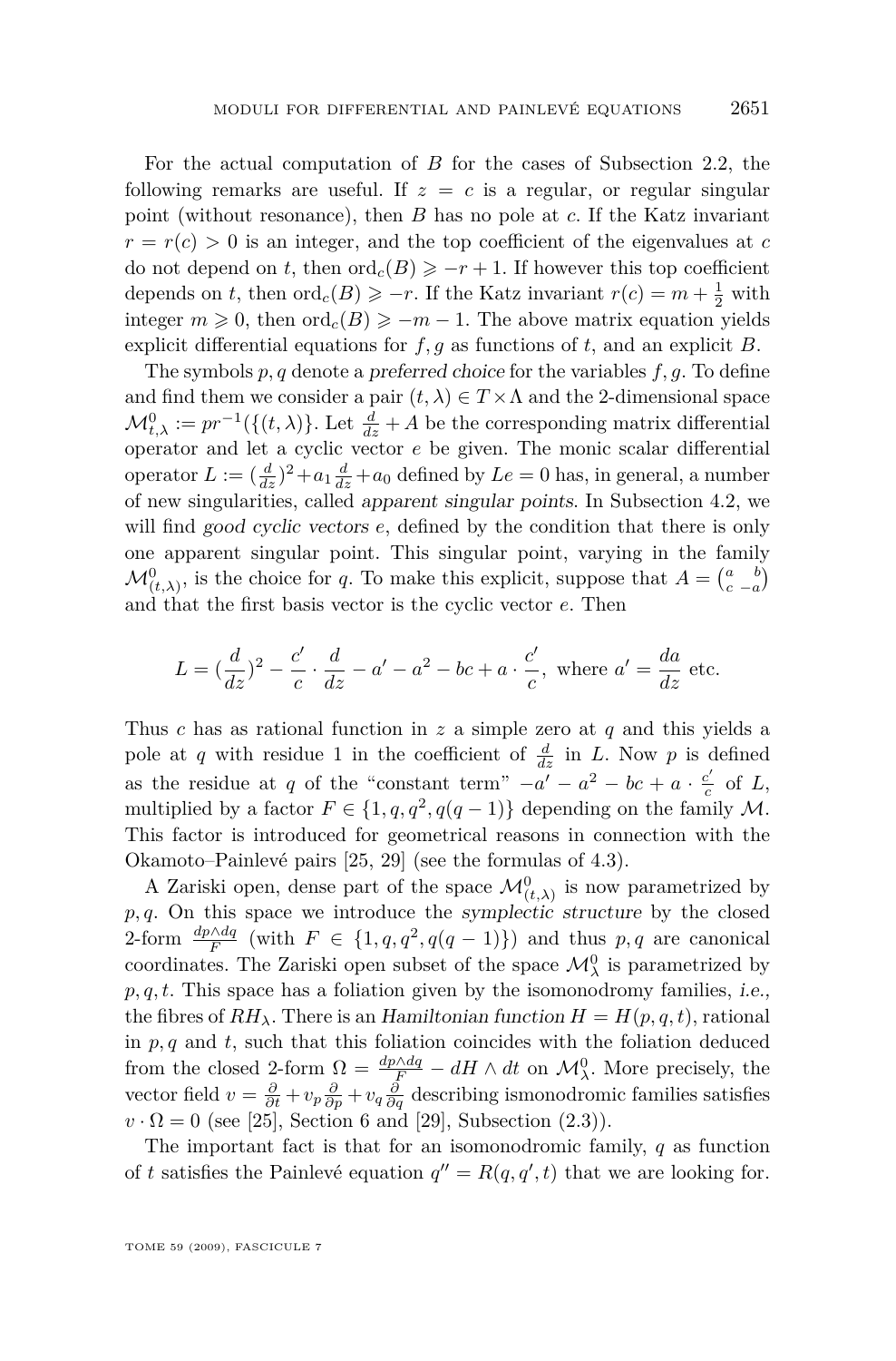<span id="page-42-0"></span>The functions *p, q* of *t* satisfy the Hamiltonian equations, modified with the factor  $F \in \{1, q, q^2, q(q-1)\},\$  thus  $p' = F \cdot \frac{\partial H}{\partial q}, q' = -F \cdot \frac{\partial H}{\partial p}$ .

#### **4.2. Apparent singularities**

Let *M* denote a differential module over  $\mathbb{C}(z)$  of rank 2 with det  $M \cong \mathbf{1}$ , with singular points  $0, 1, \infty$  and represented by a connection  $(\mathcal{V}, \nabla)$  with  $\mathcal{V}$ free and  $\nabla : \mathcal{V} \to \Omega(n_0[1] + n_1[1] + n_\infty[\infty]) \otimes \mathcal{V}$  for integers  $n_0, n_1, n_\infty \geq 1$ . Put  $V := H^0(\mathbb{P}^1, \mathcal{V})$ . Then  $M = \mathbb{C}(z) \otimes V$  and  $\partial := \nabla_{\frac{d}{dz}} = \frac{d}{dz} + B_0 +$  $B_1 + B_{\infty}$  with  $B_0$ ,  $B_1$ ,  $B_{\infty}$  polynomials in  $z^{-1}$ ,  $(z-1)^{-1}$ , z of degrees  $\leq n_0, n_1, -1 + n_\infty$  and with coefficients in End(*V*). The free module *N* :=  $\mathbb{C}[z, \frac{1}{z(z-1)}] \otimes V$  over  $\mathbb{C}[z, \frac{1}{z(z-1)}]$  is invariant under  $\partial$  and can be considered as a differential module over  $\mathbb{C}[z, \frac{1}{z(z-1)}][\frac{d}{dz}].$ 

Let  $e \in M = \mathbb{C}(z) \otimes V$  be a cyclic vector, producing the scalar equation  $(\partial^2 + a_1 \partial + a_0)e = 0$ . The poles of  $a_1, a_0$ , different from  $0, 1, \infty$  are called the apparent singularities. Let  $s \neq 0, 1, \infty$  have local parameter  $u = z - s$ . The elements  $e \in \mathbb{C}((u)) \otimes V$  are written as formal Laurent series  $\sum_{n \geq x} v_n u^n$ with all  $v_n \in V$ . Now  $\text{ord}_s(e)$ , the order of  $e \neq 0$  at *s*, is defined to be the minimal integer *d* with  $v_d \neq 0$ .

We will use the second exterior power  $\Lambda^2 N = \mathbb{C}[z, \frac{1}{z(z-1)}] \otimes \Lambda^2 V$ . Let  $e \in N$  be a cyclic vector and  $N^0 \subset N$  the submodule generated by *e* and  $\partial e$ . Then  $\Lambda^2 N^0 = b \cdot \Lambda^2 N$  for some monic polynomial *b* with  $b(0) \neq 0$  $0, b(1) \neq 0$ . The following lemma is an explicit calculation corresponding to [\[13\]](#page-56-0), Subsection 4.2.

LEMMA  $4.1.$  — The zero's of *b* are the apparent singular points.

Proof. — We fix a point  $s \neq 0, 1, \infty$  and show that ord<sub>s</sub> $(b) > 0$  if and only if *s* is an apparent singularity. First we consider the case that  $\text{ord}_s(e) = 0$ . Since *s* is non singular,  $\mathbb{C}[[u]] \otimes V$  has a free basis  $w_1, w_2$  over  $\mathbb{C}[[u]]$  with  $\partial w_1 = \partial w_2 = 0$ . Write  $e = c_1 w_1 + c_2 w_2$  with  $\min(\text{ord}(c_1), \text{ord}(c_2)) = 0$ . We may suppose that  $\text{ord}(c_1) = 0$  and  $\text{ord}(c_2) = m \geq 1$ . The equation for the cyclic vector is  $\partial^2 + a_1 \partial + a_0$  with  $a_1 = \frac{(-c_1''c_2 + c_1c_2'')}{(c_1c_2' - c_1'c_2)}$  $\frac{(-c_1''c_2+c_1c_2'')}{(c_1c_2'-c_1'c_2)}, a_0 = \frac{(-c_1''c_2'+c_1'c_2'')}{(c_1c_2'-c_1'c_2)}$  $\frac{-c_1c_2+c_1c_2}{(c_1c'_2-c'_1c_2)}$ . If  $m = 1$ , then  $\text{ord}_s(c_1c_2' - c_1'c_2) = 0$  and *s* is not an apparent singularity. If  $m \geqslant 2$ , then

$$
\text{ord}_s(c_1c'_2 - c'_1c_2) = m - 1, \text{ ord}_s(-c''_1c_2 + c_1c''_2) = m - 2,
$$
  

$$
\text{ord}_s(-c''_1c'_2 + c'_1c''_2) \ge m - 2.
$$

Thus  $\text{ord}_s(a_1) = -1, \text{ord}_s(a_0) \geq -1$  and *s* is an apparent singularity.

ANNALES DE L'INSTITUT FOURIER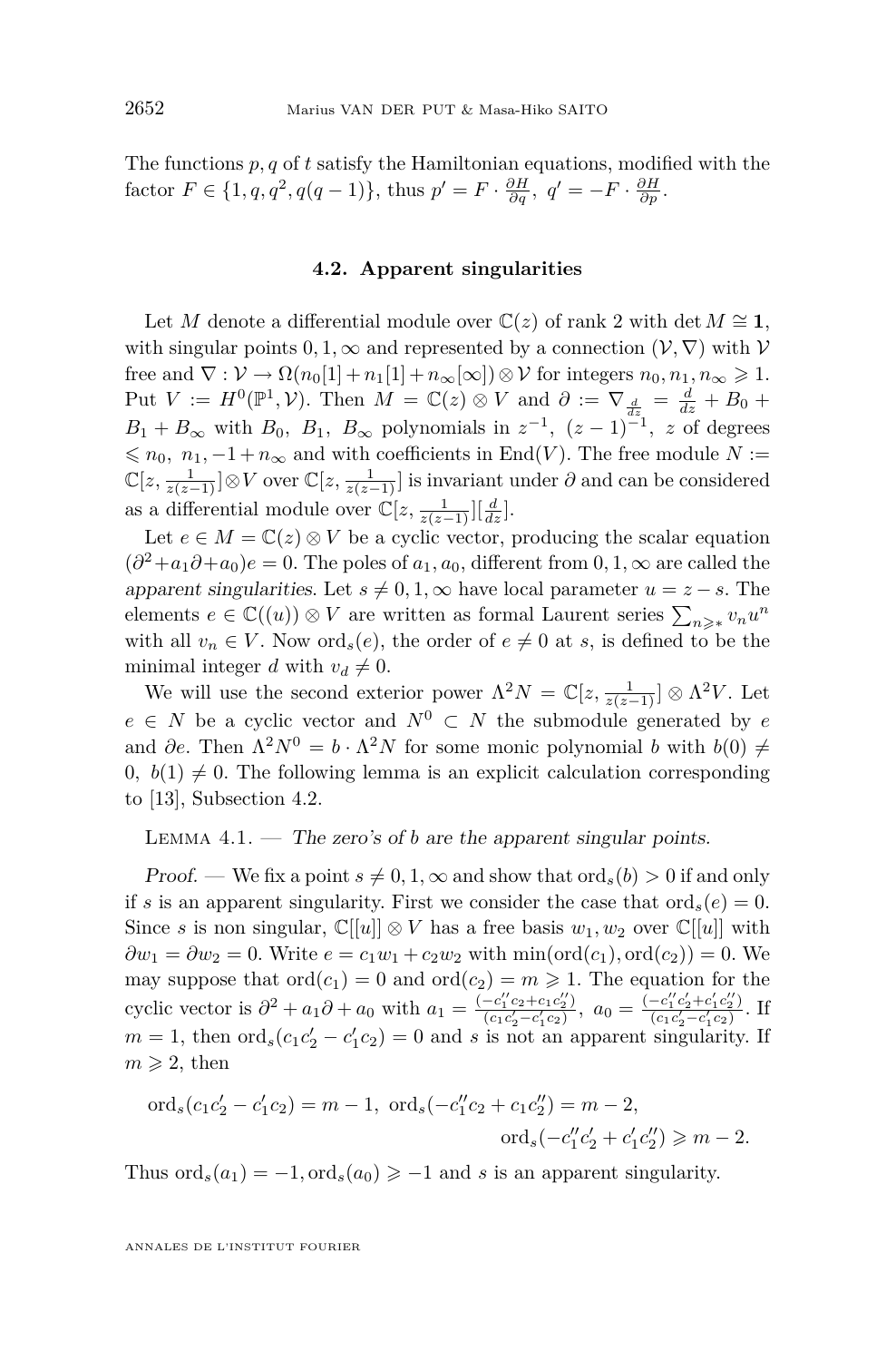Suppose now that  $e = u^n f$ ,  $n \ge 1$ , ord<sub>s</sub> $(f) = 0$ . The equation for *e* is obtained from the scalar equation  $\partial^2 + a_1 \partial + a_0$  for *f* by the substitution *∂* → *∂* − *nu*<sup>−1</sup> and reads  $\partial^2$  + (−2*nu*<sup>−1</sup> + *a*<sub>1</sub>) $\partial$  + (*n*<sup>2</sup> + *n*)*u*<sup>−2</sup> − *na*<sub>1</sub>*u*<sup>−1</sup> + *a*<sub>0</sub>. This introduces a pole if there was no pole before and a pole of order 2 if there was already a pole.

For e with  $\text{ord}_s(e)$  one has  $e \wedge \partial e = (c_1c'_2 - c'_1c_2)w_1 \wedge w_2$  and  $\text{ord}_s(c_1c'_2 - c'_1c'_2)w_1 \wedge w_2$  $c'_1c_2$ ) = *m* − 1 and for *e* =  $u^n f$  one has  $e \wedge \partial e = u^{2n} f \wedge \partial f$ . From this the statement follows.  $\Box$ 

By multiplying a given cyclic vector *e* with  $\prod_{s\neq 0,1} (z-s)^{-\text{ord}_s(e)}$ , the number of zero's of *b* (counted with multiplicity) goes down. The cyclic vectors with minimal degree for *b* have the form  $e \in \mathbb{C}[z, \frac{1}{z(z-1)}] \otimes V$  (or even, after multiplying with  $z^*(z-1)^*$  one has  $e \in \mathbb{C}[z] \otimes V$  and  $\text{ord}_s(e) = 0$ for all  $s \neq 0, 1$ . We note that the condition ord<sub>s</sub> $(e) = 0$  is equivalent to *b* has at most simple zero's. We call a cyclic vector *e* good if the corresponding *b* has degree one (and thus there is only one apparent singularity).

Application of Lemma 4.1 for finding good cyclic vectors  $v \in V$ . *Family* (0, 0, 1),  $\partial = \frac{d}{dz} + z^{-1}A_0 + (z - 1)^{-1}A_1 + A_\infty$  and  $A_0, A_1, A_\infty$  ∈ End(*V*). We only consider good cyclic vectors  $v \in V$ . The operator  $\partial$  is multiplied by  $z(z - 1)$ . The condition that *v* produces only one apparent singularity is equivalent to  $v \wedge (z(z-1)A_{\infty}(v) + (z-1)A_0(v) + zA_1(v))$ (as element of  $\mathbb{C}[z] \otimes \Lambda^2 V$ ) has only one zero  $\neq 0, 1$ . This is equivalent to *v* is an eigenvector of  $A_{\infty}$  or  $A_0$  or  $A_1$ . Thus in total there are 6 good cyclic vectors, in general.

Family  $(0,0,1/2)$ , same formula for  $\partial$  but with  $A_{\infty}$  nilpotent. The good cyclic vectors are the eigenvectors of the matrices  $A_0, A_1, A_\infty$ . There are, in general, 5 good cyclic vectors.

Family  $(1, -1)$ . Now we work with a module over  $\mathbb{C}[z, z^{-1}]$ . Here  $z^2\partial =$  $z^2 \frac{d}{dz} + A_2 + A_1 z + A_0 z^2$ . The condition on *v* is  $v \wedge (A_2(v) + A_1(v)z + A_0(v)z^2)$ has only one zero  $\neq 0$ . Thus *v* is an eigenvector of  $A_2$  or of  $A_0$ . In general, there are total 4 good cyclic vectors and they come in pairs.

Family  $(1/2, -1)$ . As before, but now  $A_2$  is nilpotent and, in general, there are in 3 good cyclic vectors.

Family  $(1/2, -1/2)$ . As before, but both  $A_2$  and  $A_0$  are nilpotent. Thus, in general, 2 good cyclic vectors.

Family  $(0, -, 2)$ .  $z\partial = z\frac{d}{dz} + A_0 + zA_1 + z^2A_2$ . Then a good cyclic vector is eigenvector of  $A_0$  or of  $A_2$ . Thus, in general 4 good cyclic vectors.

Family  $(0, -1, 3/2)$ . As before, but now, in general, 3 good cyclic vectors because  $A_2$  is nilpotent.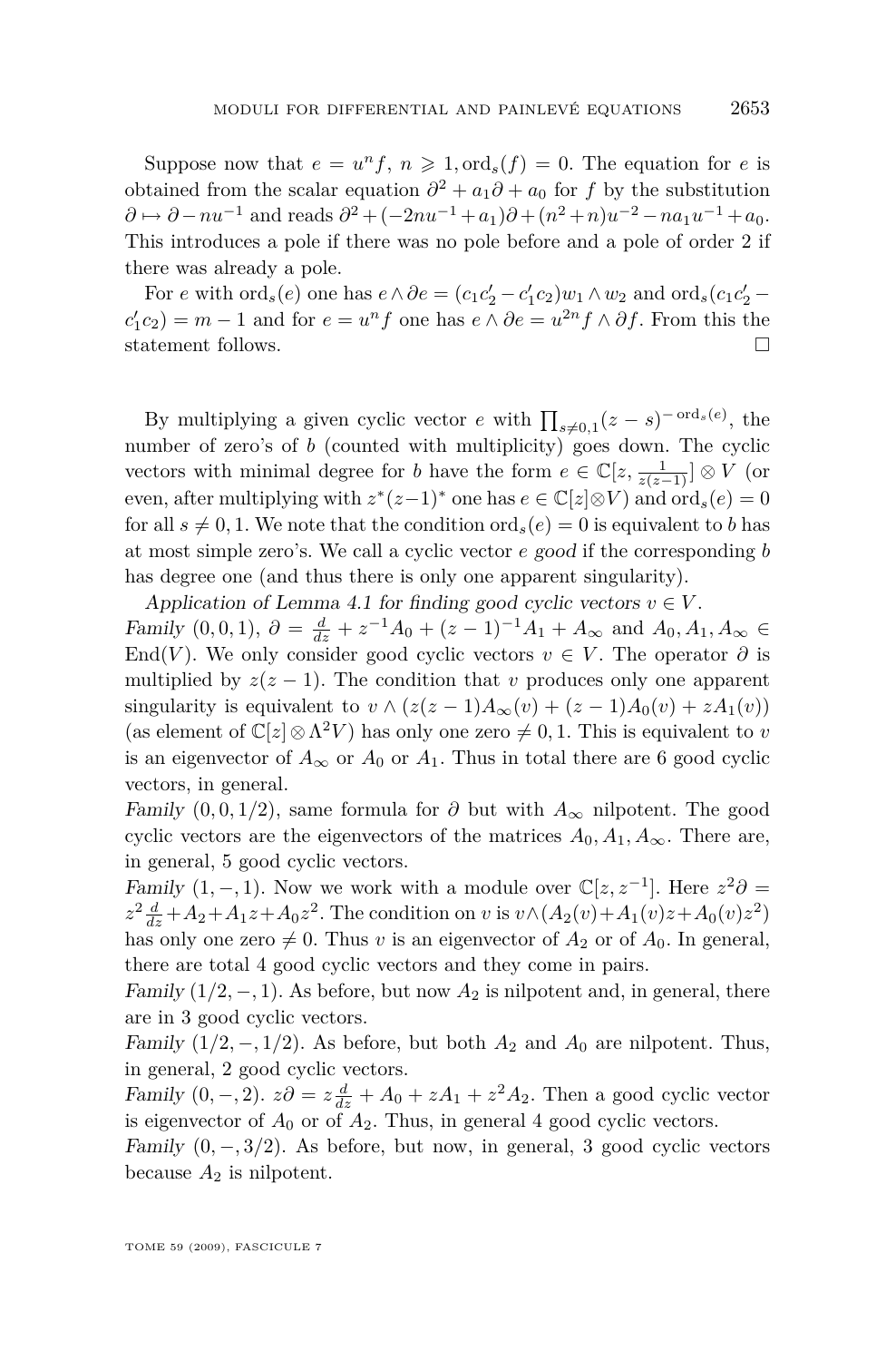<span id="page-44-0"></span>Family  $(-, -, 3)$ . Now we work over the ring  $\mathbb{C}[z]$  and  $\partial = \frac{d}{dz} + A_0 + zA_1 + \frac{d}{dz} + A_0 + zA_1$  $z^2 A_2$ . The possible *v* are eigenvector for  $A_2$ . Thus 2 good cyclic vectors. Family  $(-, -, 5/2)$ . As before, but only one good cyclic vector, since  $A_2$  is nilpotent.

Remarks  $4.2.$  — (1) In general there are more complicated good cyclic vectors, than those in *V*. However for  $(-, -, 5/2)$  there is only one good cyclic vector.

(2) If a cyclic vector  $v \in V$  is eigenvector of two of the matrices, then the corresponding scalar equation has no apparent singularity.

## 4.3. Family  $(0,0,1)$  and Painlevé V,  $PV(\tilde{D}_5)$

In terms of the parameters  $(p, q)$  of Subsection 4.1, the family reads

| The singularities $z$                                                                                                          |  |  |
|--------------------------------------------------------------------------------------------------------------------------------|--|--|
| Katz invariant                                                                                                                 |  |  |
| generalized local exponents $\pm \frac{\theta_0}{2}$ $\pm \frac{\theta_1}{2}$ $\pm (\frac{t}{2}z + \frac{\theta_{\infty}}{2})$ |  |  |

(4.1) 
$$
\nabla_{\frac{d}{dz}} = \frac{d}{dz} + \frac{A_0}{z} + \frac{A_1}{z - 1} + A_{\infty} = \frac{d}{dz} + \frac{1}{z(z - 1)}A \text{ with}
$$

$$
A_0 = \begin{pmatrix} -p - \frac{1}{2}q(qt - t + \theta_{\infty}) & \frac{(q-1)\left((p + \frac{1}{2}q(qt - t + \theta_{\infty}))^2 - \frac{\theta_0^2}{4}\right)}{p + \frac{1}{2}q(qt - t + \theta_{\infty})} \\ -\frac{q}{q - 1} & p + \frac{1}{2}q(qt - t + \theta_{\infty}) \end{pmatrix},
$$
  

$$
A_1 = \begin{pmatrix} p + \frac{(q-1)(qt + \theta_{\infty})}{2} & \left(\frac{\theta_1}{2}\right)^2 - \left(p + \frac{(q-1)(qt + \theta_{\infty})}{2}\right)^2 \\ 1 & -\left(p + \frac{(q-1)(qt + \theta_{\infty})}{2}\right) \end{pmatrix}
$$
  

$$
A_{\infty} = \begin{pmatrix} -\frac{t}{2} & 0 \\ 0 & \frac{t}{2} \end{pmatrix}.
$$

ANNALES DE L'INSTITUT FOURIER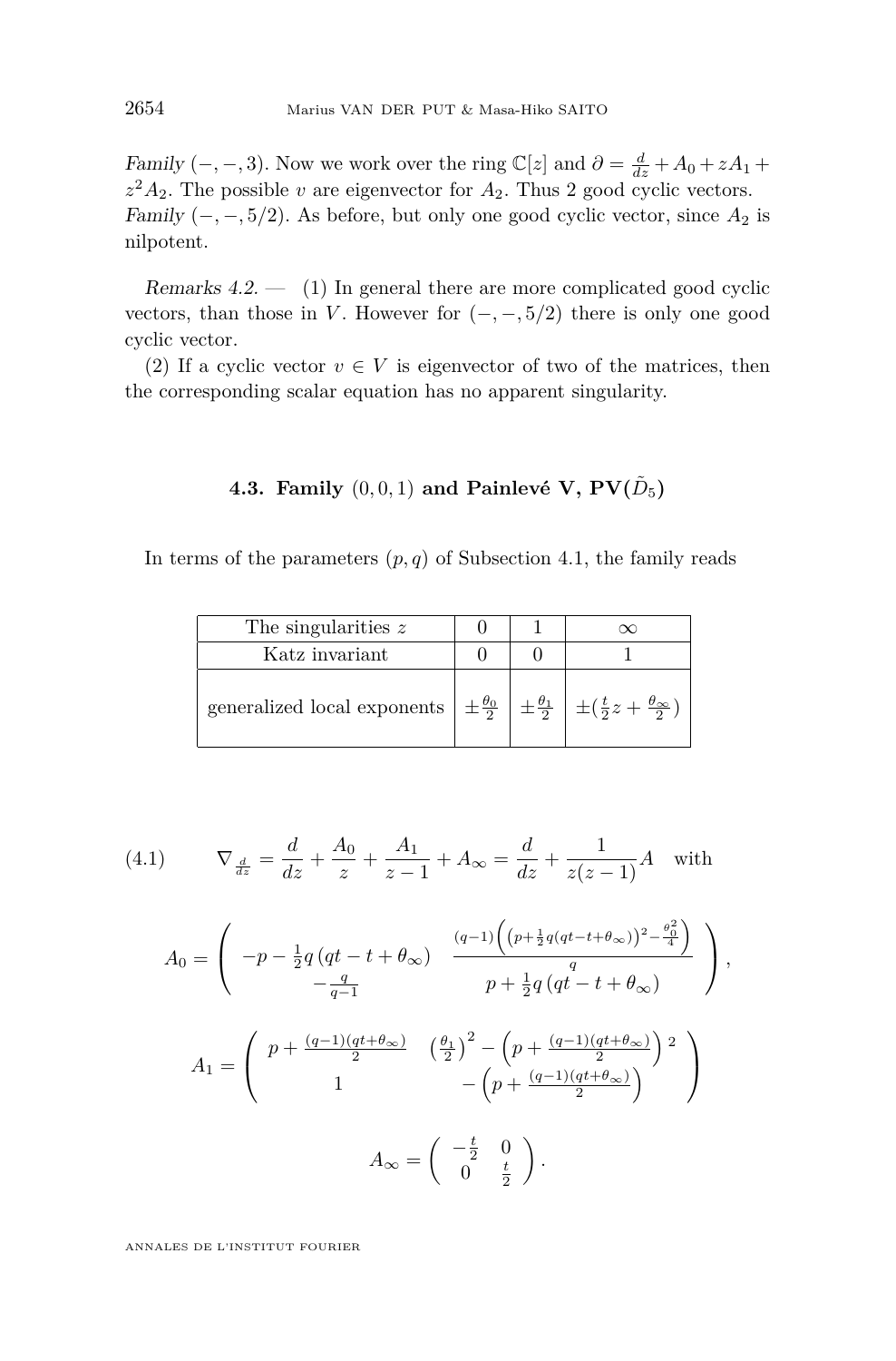<span id="page-45-0"></span>Write 
$$
A = z(z - 1)(A_{\infty} + A_0/z + A_1/(z - 1)) = \begin{pmatrix} a(z) & b(z) \\ c(z) & -a(z) \end{pmatrix}
$$
 with  
\n
$$
a(z) = p + \frac{1}{2}(-2qt + t - \theta_{\infty})(z - q) - \frac{1}{2}t(z - q)^2,
$$
\n
$$
b(z) = -\frac{z\left(\left(p + \frac{1}{2}(q - 1)q\right)^2 - \frac{\theta_1^2}{4} + (q - 1)\left(\frac{\theta_0^2}{4} - \frac{\theta_1^2}{4} - \frac{q\theta_{\infty}^2}{4}\right)\right)}{q} - \frac{(q - 1)\left(p + \frac{1}{2}\left((q - 1)qt - \theta_0 + q\theta_{\infty}\right)\right)\left(p + \frac{1}{2}\left((q - 1)qt + \theta_0 + q\theta_{\infty}\right)\right)}{q},
$$
\n
$$
c(z) = -\frac{(z - q)}{q - 1}.
$$

The first basis vector is chosen as cyclic vector and following Subsec-tion [4.1,](#page-40-0) *q* is the unique zero of  $c(z)$  and  $p = a(q)$ .

The parameter  $(p, q)$  gives canonical coordinates on an affine Zariski open set  $U_0 \cong \mathbb{C} \times (\mathbb{C} \setminus \{0,1\})$  of the moduli space  $\mathcal{M}_{t,\lambda}$  of the connections with fixed *t* and fixed generalized local exponents  $\lambda$ . The symplectic form on  $U_0$ , which is natural from the view point of Okamoto–Painlevé pair, is given by  $\frac{dp \wedge dq}{q(q-1)}$ .

The matrix different operator  $\frac{d}{dt} + B$ , commuting with  $\nabla_{\frac{d}{dz}}$ , has the form

$$
B = zB_0 + \frac{1}{t}B_1 \text{ where } B_0 = \begin{pmatrix} -\frac{1}{2} & 0\\ 0 & \frac{1}{2} \end{pmatrix} \text{ and}
$$

$$
B_1 = \begin{pmatrix} -\frac{p}{q-1} - \frac{1}{2}(q-1)t - \frac{\theta_{\infty}}{2} & -\frac{\left(p+\frac{1}{2}(q-1)qt\right)^2 - \frac{\theta_{1}^{2}}{4} + (q-1)\left(\frac{\theta_{0}^{2}}{4} - \frac{\theta_{1}^{2}}{4} - \frac{q\theta_{\infty}^{2}}{4}\right) \\ -\frac{1}{q-1} & \frac{p}{q-1} + \frac{1}{2}(q-1)t + \frac{\theta_{\infty}}{2} \end{pmatrix}.
$$
From  $\left[\frac{d}{dt} + B, \nabla_{\frac{d}{dz}}\right] = 0$  one deduces the following.

 $\mathbf{Painlev\'e V, PV}(\tilde{D}_5)$ (4.2)

$$
\begin{cases}\n\frac{dq}{dt} = \frac{2p}{t} \\
\frac{dp}{dt} = \frac{(2q-1)p^2}{(q-1)qt} + \frac{\theta_0^2(q-1)^2 - \theta_1^2 q^2}{4q(q-1)t} + \frac{1}{4}(q-1)q(2qt-t+2\theta_\infty - 2).\n\end{cases}
$$

The equation (4.2) is equivalent to the second order differential equation of *q*

(4.3)  
\n
$$
q'' = \frac{(2q-1) (q')^2}{2(q-1)q} - \frac{q'}{t} + \frac{(q-1)q (2qt-t+2\theta_{\infty}-2)}{2t} + \frac{\theta_0^2}{2qt^2} + \frac{\theta_1^2}{2(q-1)t^2}.
$$

By a rational transformation of  $(p, q)$ , this can be transformed into the classical Painlevé V in [\[16\]](#page-56-0).

Now we compute the Hamiltonian function  $H_V = H_V(p, q, t, \theta)$  for (4.2), which is a rational function of  $(p, q, t)$ . It is defined by the property that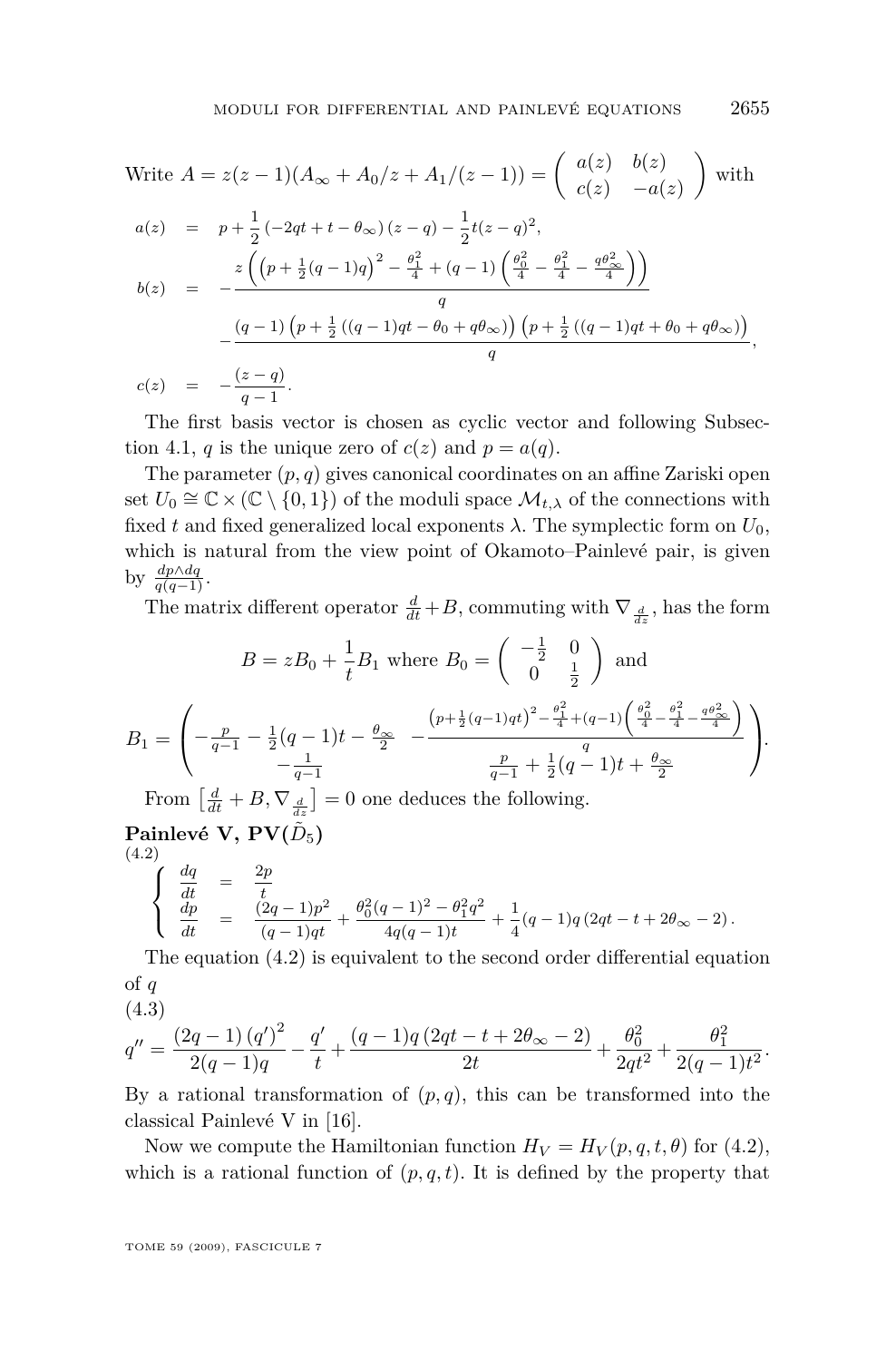the foliation given by the 2-form  $\Omega = \frac{dp \wedge dq}{q(q-1)} - dH_V \wedge dt$  on  $U_0 \times (\mathbb{C} \setminus \{0\})$ coincides with the foliation given by isomonodromy. The latter is given by the vector field *v*, equivalent to [\(4.2\)](#page-45-0), satisfying  $v \cdot \Omega = 0$  and of the form

$$
v = \frac{\partial}{\partial t} + v_p \frac{\partial}{\partial p} + v_q \frac{\partial}{\partial q}, \text{ with } v_p = \frac{dp}{dt}, \ v_q = \frac{dq}{dt}.
$$
  
Now  $0 = v \cdot \Omega = dH_V + v_p \frac{dq}{q(q-1)} - v_q \frac{dp}{q(q-1)}, \text{ is equivalent to}$   
(4.4)  

$$
\begin{cases} \frac{dp}{dt} = q(q-1) \frac{\partial H_V}{\partial q} \\ \frac{dq}{dt} = -q(q-1) \frac{\partial H_V}{\partial p} .\end{cases}
$$

Comparing this with  $(4.2)$ , one obtains the following expression for  $H_V$ 

$$
(4.5) \ H_V(p,q,t) = -\frac{p^2}{(q-1)qt} - \frac{\theta_0^2}{4qt} + \frac{\theta_1^2}{4(q-1)t} + \frac{1}{4}q\left(qt - t + 2\theta_\infty - 2\right).
$$

## 4.4. Family  $(0,0,1/2)$  and degenerate Painlevé V,  $\text{PV}_\text{deg}(\tilde{D}_6)$

 $PV_{\text{deg}}$  stands for "degenerate PV" (cf. [\[21\]](#page-56-0)) which turns out to be equivalent to Painlevé equation of type  $\text{PIII}(\tilde{D}_6)$ . The first basis vector is chosen as cyclic vector, the  $(p, q)$  are as in Subsection [4.1](#page-40-0) and the family reads

| The singular points z                            |                          |                     |
|--------------------------------------------------|--------------------------|---------------------|
| Katz invariant                                   |                          |                     |
| generalized local exponents $\frac{\theta_0}{2}$ | $\pm \frac{\theta_1}{2}$ | $+tz^{\frac{1}{2}}$ |

(4.6) 
$$
\nabla_{\frac{d}{dz}} = \frac{d}{dz} + \frac{A_0}{z} + \frac{A_1}{z-1} + A_{\infty} = \frac{d}{dz} + \frac{1}{z(z-1)}A \text{ with}
$$

$$
A_0 = \begin{pmatrix} -p & \frac{\theta_0^2 - 4p^2}{4q} \\ q & p \end{pmatrix} \quad A_1 = \begin{pmatrix} p & \frac{4p^2 - \theta_1^2}{4(q-1)} \\ 1 - q & -p \end{pmatrix} \quad A_{\infty} = \begin{pmatrix} 0 & t^2 \\ 0 & 0 \end{pmatrix}
$$

$$
A = \begin{pmatrix} p & L \\ z - q & -p \end{pmatrix}, L := \frac{(q+z-1)p^2}{(q-1)q} + \frac{(z-1)\theta_0^2}{4q} - \frac{z\theta_1^2}{4(q-1)} + t^2(z-1)z.
$$

ANNALES DE L'INSTITUT FOURIER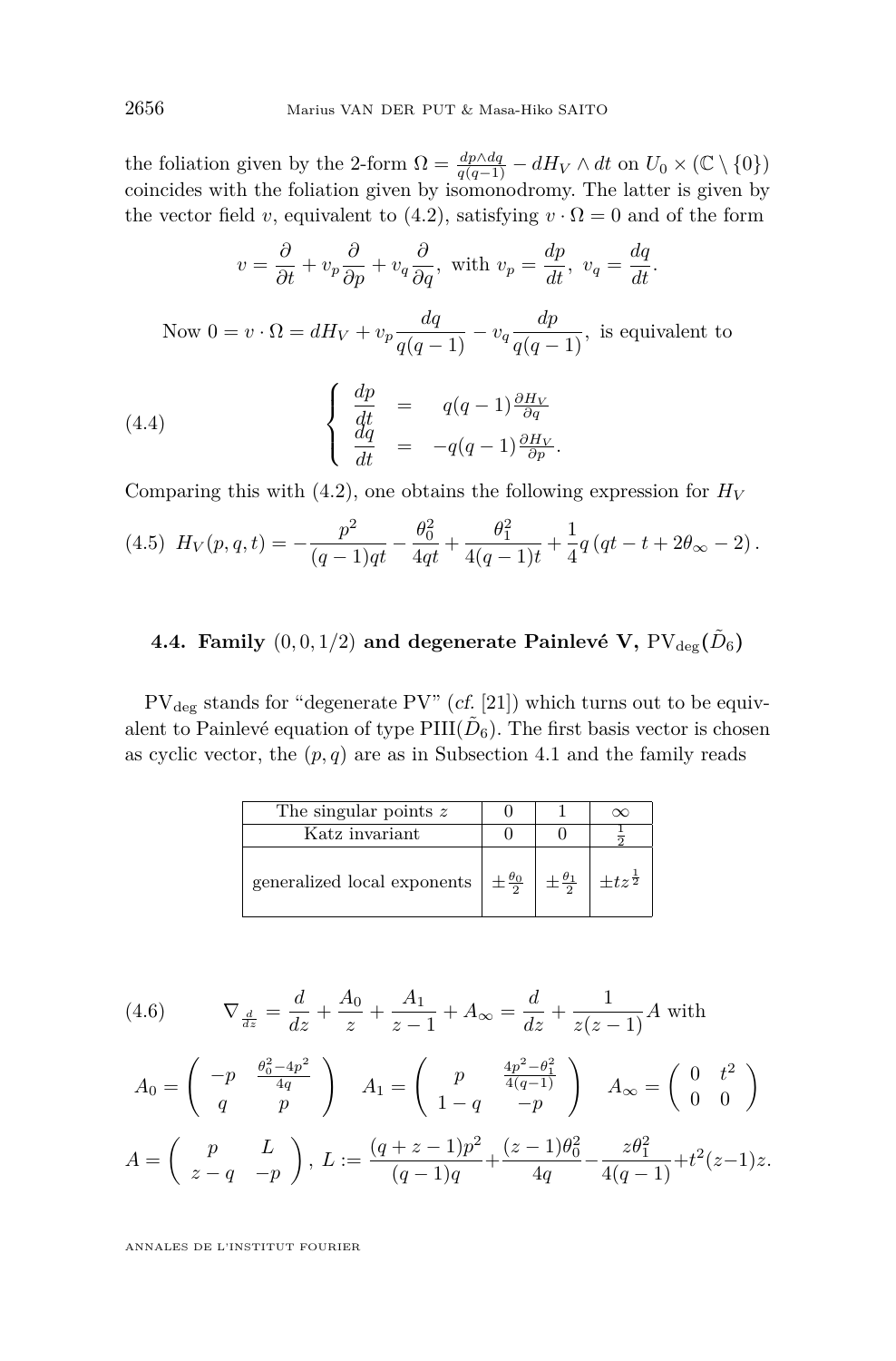The operator  $\frac{d}{dt} + B$  with  $\left[\frac{d}{dt} + B, \nabla_{\frac{d}{dz}}\right] = 0$  satisfies  $B = zB_0 + B_1$ , where

$$
B_0 = \begin{pmatrix} 0 & 2t \\ 0 & 0 \end{pmatrix}, B_1 = \begin{pmatrix} 0 & \frac{2p^2}{(q-1)qt} + \frac{\theta_0^2}{2qt} - \frac{\theta_1^2}{2(q-1)t} + 2(q-1)t \\ \frac{2}{t} & 0 \end{pmatrix}.
$$

Solving  $\left[\frac{d}{dt} + B, \nabla_{\frac{d}{dz}}\right] = 0$  with *Mathematica* yields the following.  $\bf Degenerate$   $\bf Painlev\'e$   $\bf V,$   $\rm PV_{\rm deg}(\tilde D_6)$ 

$$
(4.7) \quad\n\begin{cases}\n\frac{dq}{dt} = \frac{4p}{t} \\
\frac{dp}{dt} = \frac{2(2q-1)p^2}{(q-1)qt} + \frac{(q-1)\theta_0^2}{2qt} - \frac{q\theta_1^2}{2(q-1)t} + 2q(q-1)t\n\end{cases}
$$

(4.8) 
$$
q'' = \frac{(2q-1) (q')^2}{2(q-1)q} - \frac{q'}{t} + \frac{2(q-1)\theta_0^2}{qt^2} - \frac{2q\theta_1^2}{(q-1)t^2} + 8(q-1)q.
$$

The 2-form on  $\mathbb{C} \times (\mathbb{C} \setminus \{0,1\}) \times (\mathbb{C} \setminus \{0\})$ , natural for the Okamoto– Painlevé pair of type  $\tilde{D}_6$ , is given by

$$
\Omega = \frac{dp \wedge dq}{q(q-1)} - dH_{dV} \wedge dt
$$
, where  $H_{dV} = H_{dV}(p, q, t, \theta)$  is equal to

(4.9) 
$$
H_{dV}(p,q,t,\theta) = -\frac{2p^2}{(q-1)qt} - \frac{\theta_0^2}{2qt} + \frac{\theta_1^2}{2(q-1)t} + 2qt,
$$

$$
2(p^2 - \left(\frac{\theta_0}{2}\right)^2) - 2(p^2 - \left(\frac{\theta_1}{2}\right)^2)
$$

(4.10) 
$$
= \frac{2(p^2 - \left(\frac{\theta_0}{2}\right)^2)}{tq} - \frac{2(p^2 - \left(\frac{\theta_1}{2}\right)^2)}{t(q-1)} + 2qt.
$$

We note that equation (4.7) is equivalent to the Hamiltonian system

(4.11) 
$$
\begin{cases} \frac{dq}{dt} = -q(q-1)\frac{\partial H_{dV}}{\partial p}, \\ \frac{dp}{dt} = q(q-1)\frac{\partial H_{dV}}{\partial q}. \end{cases}
$$

## **4.5. Family**  $(1, - , 1)$  and Painlevé III,  $\text{PIII}(\tilde{D}_6)$

As before, the first basis vector is chosen to be the cyclic vector,  $(p, q)$ are as introduced in Subsection 4.1 and the operator  $\frac{d}{dt} + B$  commuting with  $\nabla_{\frac{d}{dz}}$  has the form  $B = zB_0 + B_1 + \frac{1}{z}B_2$ . We present now the data.

(4.12) 
$$
\nabla_{\frac{d}{dz}} = \frac{d}{dz} + \frac{1}{z^2}A_0 + \frac{1}{z}A_1 + A_2 = \frac{d}{dz} + \frac{1}{z^2}A.
$$

TOME 59 (2009), FASCICULE 7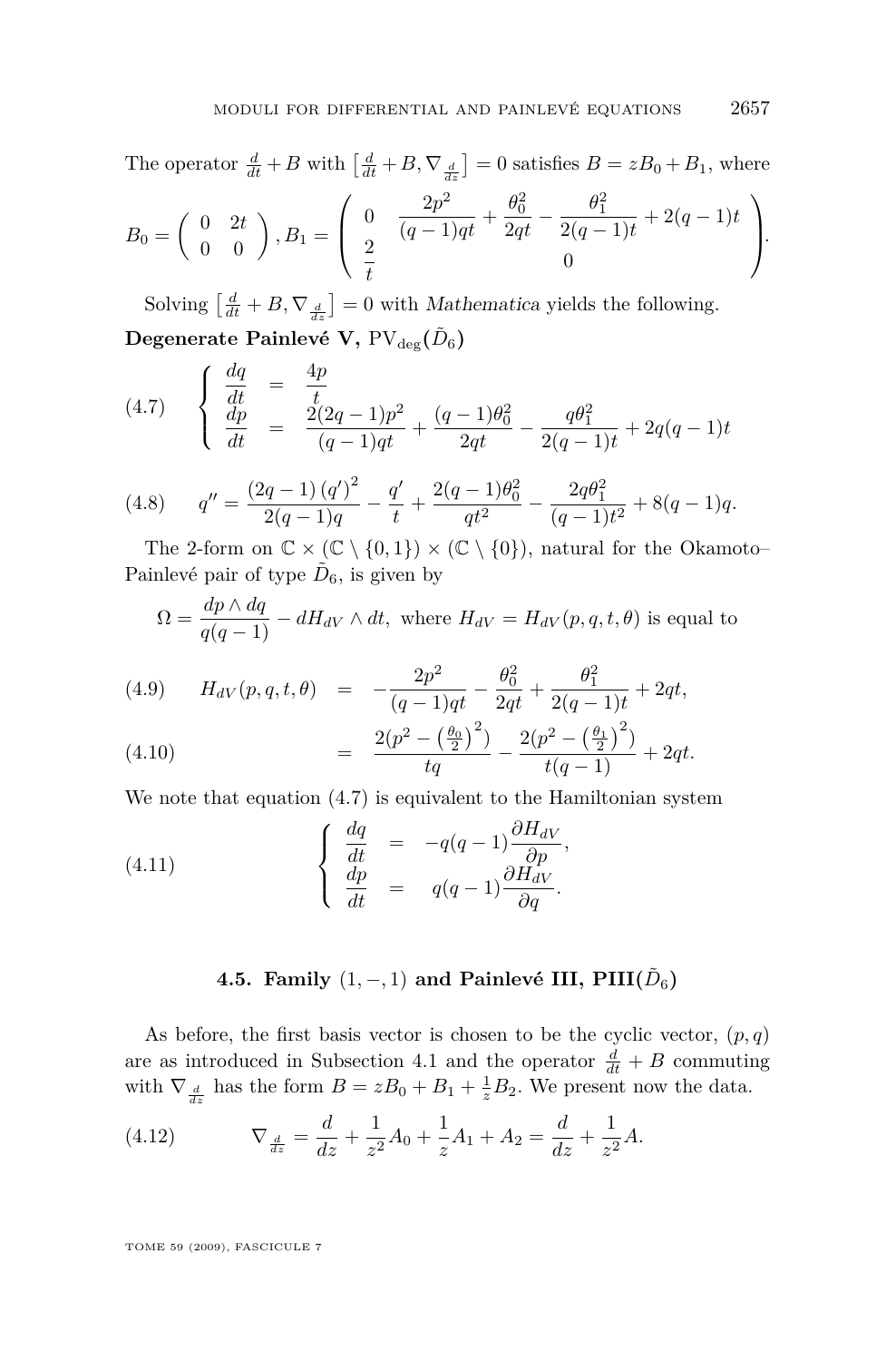<span id="page-48-0"></span>

| The singular points $z$                                                                                           |  |
|-------------------------------------------------------------------------------------------------------------------|--|
| Katz invariant                                                                                                    |  |
| generalized local exponents $\pm(\frac{t}{2}z^{-1}+\frac{\theta_0}{2}) \pm(\frac{t}{2}z+\frac{\theta_\infty}{2})$ |  |

$$
A_0 = \begin{pmatrix} \frac{1}{2} \left( -tq^2 - \theta_{\infty}q + 2p \right) & \frac{t^2q^4 + 2t\theta_{\infty}q^3 + \theta_{\infty}^2q^2 - 4ptq^2 - 4p\theta_{\infty}q + 4p^2 - t^2}{4q} \\ -q & \frac{1}{2} \left( tq^2 + \theta_{\infty}q - 2p \right) \end{pmatrix},
$$
  
\n
$$
A_1 = \begin{pmatrix} \frac{\theta_{\infty}}{2} & \frac{t^2q^4 - \theta_{\infty}^2q^2 - 4ptq^2 - 2t\theta_{0}q + 4p^2 - t^2}{4q^2} \\ 1 & -\frac{\theta_{\infty}^2}{2} \end{pmatrix}, \quad A_2 = \begin{pmatrix} \frac{t}{2} & 0 \\ 0 & -\frac{t}{2} \end{pmatrix},
$$
  
\n
$$
A = \begin{pmatrix} p + \frac{1}{2}(z - q) \left( qt + zt + \theta_{\infty} \right) & -p - \frac{1}{2}(z - q) \left( qt + zt + \theta_{\infty} \right) \\ (z - q) & -p - \frac{1}{2}(z - q) \left( qt + zt + \theta_{\infty} \right) \end{pmatrix},
$$
  
\n
$$
L = \frac{q \left( tq^2 + \theta_{\infty}q - 2p + t \right) \left( tq^2 + \theta_{\infty}q - 2p - t \right)}{4q^2} + \frac{z \left( t^2q^4 - \left( \theta_{\infty}^2 + 4pt \right)q^2 - 2t\theta_{0}q + 4p^2 - t^2 \right)}{4q^2}.
$$
  
\n
$$
B_0 = \begin{pmatrix} \frac{1}{2} & 0 \\ 0 & -\frac{1}{2} \end{pmatrix}, B_1 = \begin{pmatrix} q + \frac{\theta_{\infty}}{2t} & \frac{t^2q^4 - \theta_{\infty}^2q^2 - 4ptq^2 - 2t\theta_{0}q + 4p^2 - t^2}{4q^2 t} \\ \frac{1}{2} & -q - \frac{\theta_{\infty}}{2t} \end{pmatrix},
$$
  
\n
$$
B_2 = \begin{pmatrix} \frac
$$

Solving the equation  $\left[\frac{d}{dt} + B, \nabla_{\frac{d}{dz}}\right] = 0$  yields the following.  $\mathbf{Painlev\'e III}, \, \mathbf{PIII}(\tilde{D}_6).$ 

(4.13) 
$$
\begin{cases} \frac{dq}{dt} = \frac{4p+q}{t} \\ \frac{dp}{dt} = \frac{4p^2}{qt} + \frac{p}{t} + tq^3 + q^2 - \frac{t}{q} - \theta_0 + q^2 \theta_{\infty} . \end{cases}
$$

The system (4.13) is equivalent to the following second order equation.

(4.14) 
$$
q'' = \frac{(q')^2}{q} - \frac{q'}{t} - \frac{4\theta_0}{t} + \frac{4(\theta_\infty + 1)q^2}{t} + 4q^3 - \frac{4}{q}.
$$

The equations (4.13) or (4.14) are defined on  $\mathbb{C} \times \mathbb{C} \setminus \{0\} \times \mathbb{C} \setminus \{0\}$  and the 2-form  $\Omega$  on this affine open set is

$$
\Omega = \frac{dp \wedge dq}{q^2} - dH_{III} \wedge dt
$$

ANNALES DE L'INSTITUT FOURIER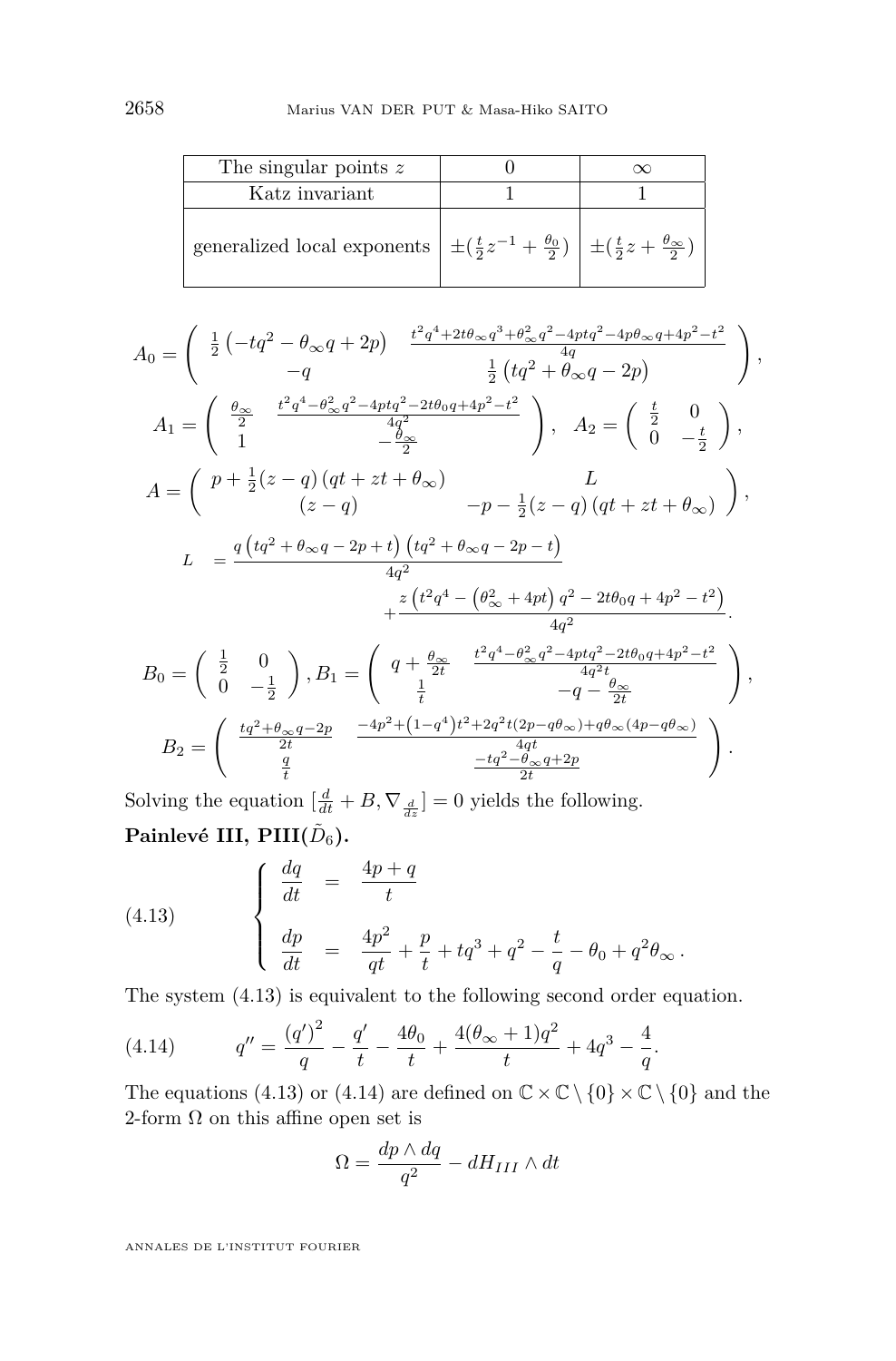where  $H_{III} = H_{III}(p, q, t, \theta)$  is a Hamiltonian function for PIII given by

(4.15) 
$$
H_{III}(p,q,t,\theta) = -\frac{2p^2}{q^2t} - \frac{p}{qt} + q + \frac{q^2t}{2} + \frac{t}{2q^2} + \frac{\theta_0}{q} + q\theta_{\infty}.
$$

As before, the equation [\(4.13\)](#page-48-0) is equivalent to the Hamiltonian system:

(4.16) 
$$
\begin{cases} \frac{dq}{dt} = -q^2 \frac{\partial H_{III}}{\partial p}, \\ \frac{dp}{dt} = q^2 \frac{\partial H_{III}}{\partial q}. \end{cases}
$$

## **4.6.** Family  $(1/2, −, 1)$ : Painlevé III $D_7$ , PIII $(\tilde{D}_7)$

This family can be written as

(4.17) 
$$
\nabla_{\frac{d}{dz}} = \frac{d}{dz} + \frac{1}{z^2}A_0 + \frac{1}{z}A_1 + A_2 = \frac{d}{dz} + \frac{1}{z^2}A.
$$

The items  $p, q, B$  are as before and the form of *B* is  $zB_0 + B_1$ . We give now the explicit data and the results on the Painlevé equation and the Hamiltonian.

| The singular points $z$                                                                     |  |
|---------------------------------------------------------------------------------------------|--|
| Katz invariant                                                                              |  |
| generalized local exponents $\pm z^{-1/2}$ $\pm (\frac{t}{2}z + \frac{\theta_{\infty}}{2})$ |  |

$$
A_0 = \begin{pmatrix} \frac{1}{2} \left( -tq^2 - \theta_\infty q + 2p \right) & \frac{(tq^2 + \theta_\infty q - 2p)^2}{4q} \\ -q & \frac{1}{2} \left( tq^2 + \theta_\infty q - 2p \right) \end{pmatrix}
$$

$$
A_1 = \begin{pmatrix} \frac{\theta_\infty}{2} & \frac{t^2q^4 - \theta_\infty^2q^2 - 4ptq^2 - 4q + 4p^2}{4q^2} \\ 1 & -\frac{\theta_\infty}{2} \end{pmatrix}, \quad A_2 = \begin{pmatrix} \frac{t}{2} & 0 \\ 0 & -\frac{t}{2} \end{pmatrix} \text{ and}
$$

$$
A = \begin{pmatrix} p + \frac{1}{2}(z - q)(qt + zt + \theta_\infty) & \frac{q(-tq^2 - \theta_\infty q + 2p)^2 + z(t^2q^4 - \theta_\infty^2 q^2 - 4ptq^2 - 4q + 4p^2)}{(z - q)} \\ (z - q) & -p - \frac{1}{2}(z - q)(qt + zt + \theta_\infty) \end{pmatrix}
$$

$$
B_0 = \begin{pmatrix} \frac{1}{2} & 0 \\ 0 & -\frac{1}{2} \end{pmatrix}, \quad B_1 = \begin{pmatrix} \frac{q}{2} + \frac{\theta_\infty}{2t} & \frac{t^2q^4 - (\theta_\infty^2 + 4pt)q^2 - 4q + 4p^2}{4q^2t} \\ \frac{1}{t} & -\frac{q}{2} - \frac{\theta_\infty}{2t} \end{pmatrix}.
$$

TOME 59 (2009), FASCICULE 7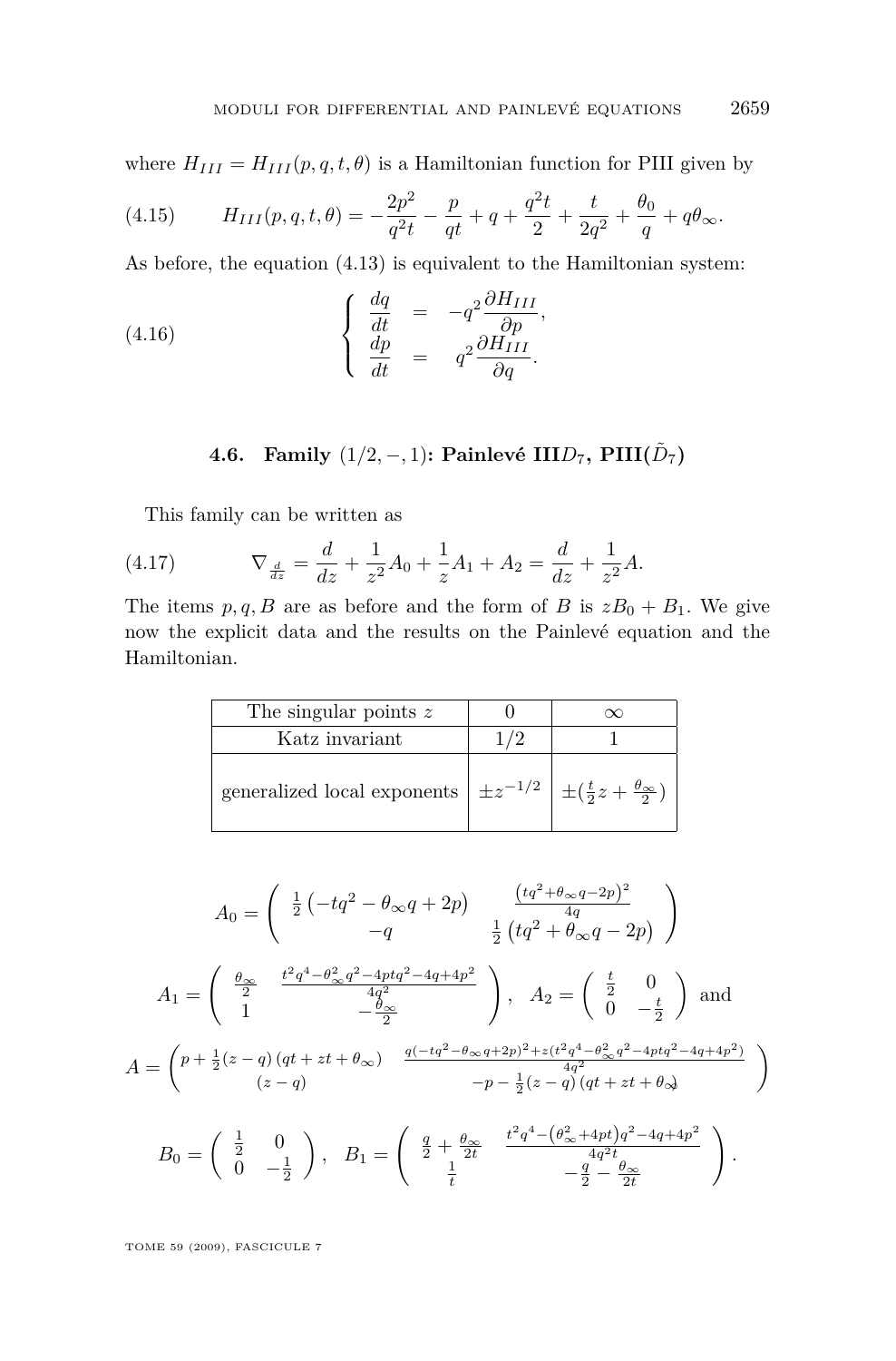## <span id="page-50-0"></span> $\mathbf{Painlev\'e\quad III}D_7, \, \mathbf{PIII}(\tilde{D}_7)$

(4.18) 
$$
\begin{cases} \frac{dq}{dt} = \frac{2p}{t} \\ \frac{dp}{dt} = \frac{2p^2}{tq} + \frac{tq^3}{2} + \frac{1}{2} (\theta_{\infty} + 1) q^2 - \frac{1}{t} \end{cases}
$$

The system (4.18) is equivalent to the following second order equation.

*.*

(4.19) 
$$
q'' = \frac{(q')^2}{q} - \frac{q'}{t} + \frac{(\theta_{\infty} + 1)q^2}{t} + q^3 - \frac{2}{t^2}
$$

(4.20) 
$$
H_{IIID_7}(p,q,t,\theta) = -\frac{p^2}{q^2t} + \frac{q^2t}{4} + \frac{1}{2}q(\theta_\infty + 1) + \frac{1}{qt}.
$$

(4.21) 
$$
\begin{cases} \frac{dq}{dt} = -q^2 \frac{\partial H_{IIID_7}}{\partial p}, \\ \frac{dp}{dt} = q^2 \frac{\partial H_{IIID_7}}{\partial q}. \end{cases}
$$

4.7. Family 
$$
(1/2, -, 1/2)
$$
: Painlevé  $\text{IIID}_8$ ,  $\text{PIII}(\tilde{D}_8)$ 

We present the data and the results of the computation.

 $(4.22)$  $\frac{d}{dz} = \frac{d}{dz} + \frac{1}{z^2}$  $\frac{1}{z^2}A_0 + \frac{1}{z}$  $\frac{1}{z}A_1 + A_2 = \frac{d}{dz} + \frac{1}{z^2}$  $\frac{1}{z^2}A$ .

| The singular points z                                                                   |  |
|-----------------------------------------------------------------------------------------|--|
| Katz invariant                                                                          |  |
| generalized local exponents $\vert \pm \sqrt{t} \cdot z^{-1/2} \vert \pm z^{1/2} \vert$ |  |

$$
A_0 = \begin{pmatrix} 0 & 0 \\ -q & 0 \end{pmatrix}, A_1 = \begin{pmatrix} \frac{p}{q} & -\frac{t}{q} \\ 1 & -\frac{p}{q} \end{pmatrix}, A_2 = \begin{pmatrix} 0 & 1 \\ 0 & 0 \end{pmatrix},
$$
  

$$
A = \begin{pmatrix} \frac{pz}{q} & \frac{z(qz-t)}{q} \\ z-q & -\frac{pz}{q} \end{pmatrix}, B = B_0 + \frac{1}{z}B_1 \text{ where}
$$
  

$$
B_0 = \begin{pmatrix} 0 & \frac{1}{q} \\ 0 & 0 \end{pmatrix}, B_1 = \begin{pmatrix} 0 & 0 \\ \frac{q}{t} & 0 \end{pmatrix}.
$$

ANNALES DE L'INSTITUT FOURIER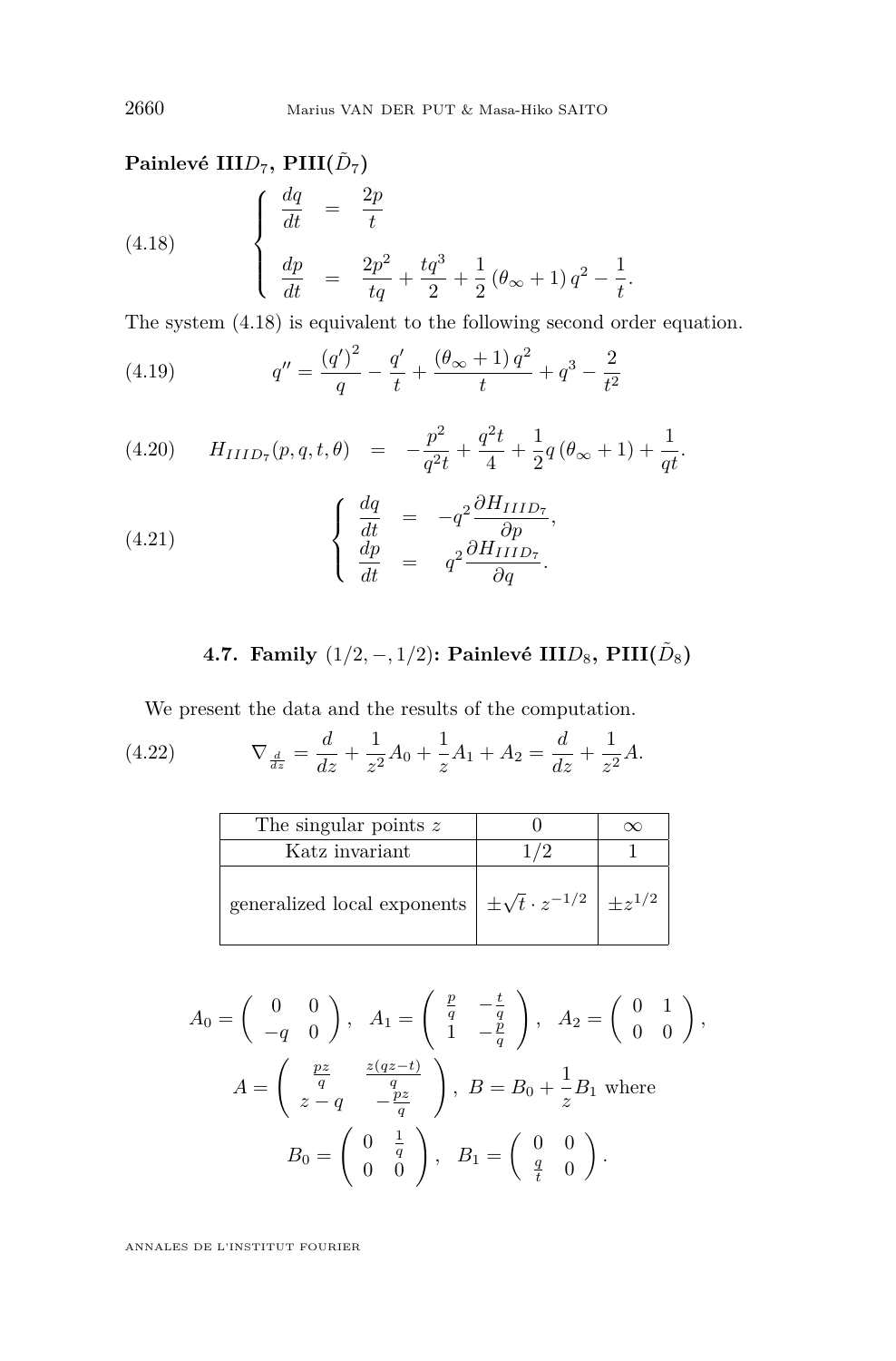### Painlevé III*D*<sub>8</sub>, PIII(*D*<sub>8</sub>).

(4.23) 
$$
\begin{cases} \frac{dq}{dt} = \frac{2p+q}{t} \\ \frac{dp}{dt} = \frac{2p^2}{qt} + \frac{p}{t} + \frac{q^2}{t} - 1 = \frac{q^3 + pq - tq + 2p^2}{qt} \end{cases}
$$

The system (4.23) is equivalent to the following second order equation.

(4.24) 
$$
q'' = \frac{(q')^2}{q} - \frac{q'}{t} + \frac{2q^2}{t^2} - \frac{2}{t}
$$

(4.25) 
$$
\Omega = \frac{dp \wedge dq}{q^2} - dH_{IIID_8} \wedge dt, \ H_{IIID_8} = -\frac{p^2}{q^2t} - \frac{p}{qt} + \frac{1}{q} + \frac{q}{t}.
$$

The equation (4.23) is equivalent to the following Hamiltonian system:

(4.26) 
$$
\begin{cases} \frac{dq}{dt} = -q^2 \frac{\partial H_{IIID_8}}{\partial p}, \\ \frac{dp}{dt} = q^2 \frac{\partial H_{IIID_8}}{\partial q}. \end{cases}
$$

## **4.8.** Family  $(0, -, 2)$  and Painlevé IV,  $\text{PIV}(\tilde{E}_6)$

The family of connection with this data can be written as

(4.27) 
$$
\nabla_{\frac{d}{dz}} = \frac{d}{dz} + \frac{1}{z}A_0 + A_1 + zA_2 = \frac{d}{dz} + \frac{1}{z}A,
$$

$$
A_0 = \begin{pmatrix} -q^2 - \frac{tq}{2} + p & \frac{q^4 + tq^3 + \frac{t^2q^2}{4} - 2pq^2 - tpq + p^2 - \frac{\theta_0^2}{4} \\ -q & q^2 + \frac{tq}{2} - p \\ A_1 = \begin{pmatrix} \frac{t}{2} & 2q^2 + tq - 2p + \theta_\infty \\ 1 & -\frac{t}{2} \end{pmatrix}, A_2 = \begin{pmatrix} 1 & 0 \\ 0 & -1 \end{pmatrix}.
$$

| The singular points $z$                                                                                 |  |
|---------------------------------------------------------------------------------------------------------|--|
| Katz invariant                                                                                          |  |
| generalized local exponents $\frac{\theta_0}{2}$ $\pm (z^2 + \frac{t}{2}z + \frac{\theta_{\infty}}{2})$ |  |

$$
B = zB_1 + B_2, B_1 = \begin{pmatrix} 1/2 & 0 \\ 0 & -1/2 \end{pmatrix}, B_2 = \begin{pmatrix} \frac{q}{2} + \frac{t}{4} & q^2 + \frac{tq}{2} - p + \frac{\theta_{\infty}}{2} \\ \frac{1}{2} & -\frac{q}{2} - \frac{t}{4} \end{pmatrix}.
$$

TOME 59 (2009), FASCICULE 7

*.*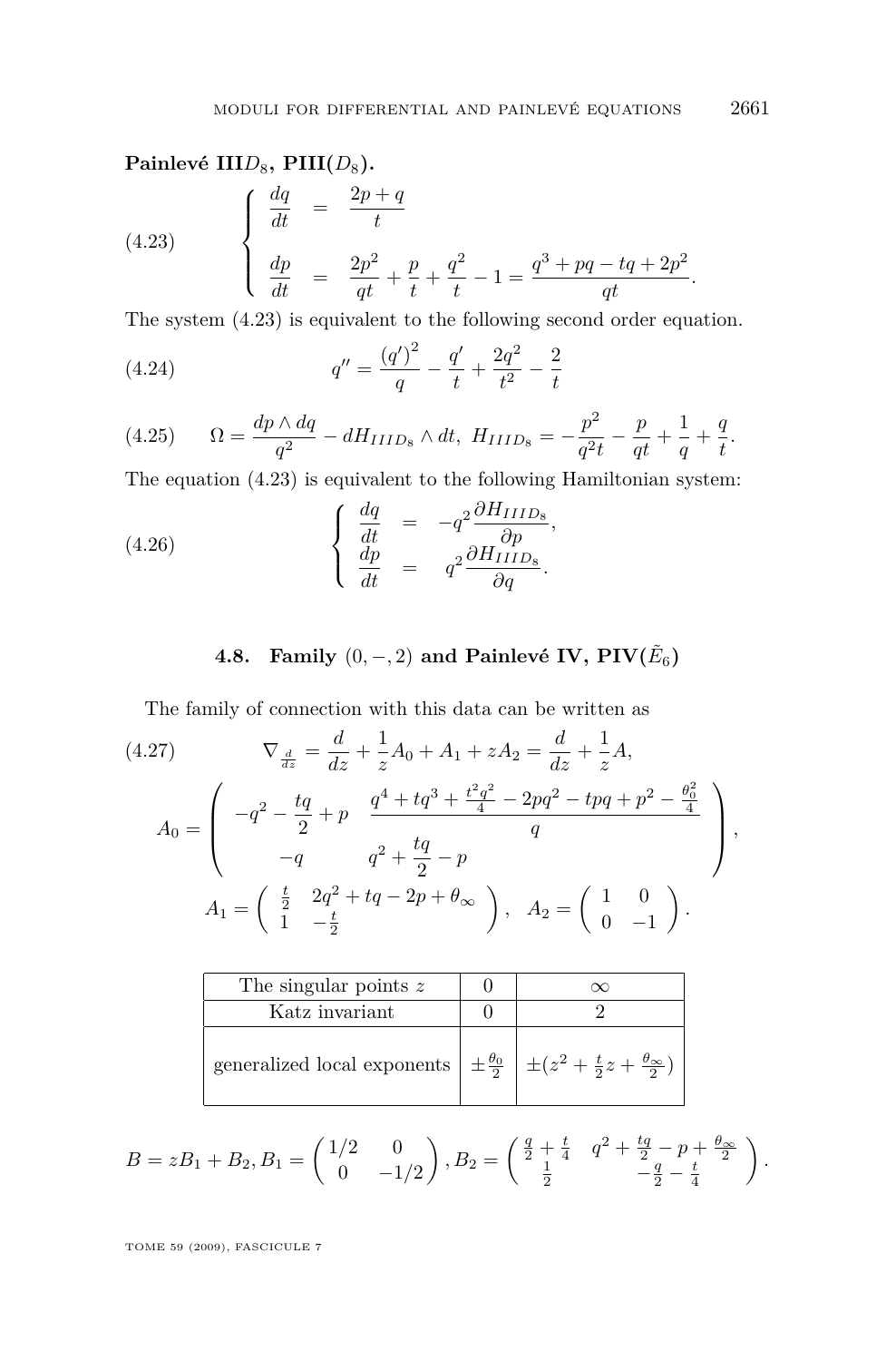## $\mathbf{Painlev\'e IV, PIV}(\tilde{E}_6)$

(4.28) 
$$
\begin{cases}\n\frac{dq}{dt} = p \\
\frac{dp}{dt} = \frac{3q^3}{2} + tq^2 + \frac{1}{8} (t^2 + 4\theta_\infty + 4) q + \frac{4p^2 - \theta_0^2}{8q} \\
= \frac{12q^4 + 8tq^3 + t^2q^2 + 4\theta_\infty q^2 + 4q^2 + 4p^2 - \theta_0^2}{8q}.\n\end{cases}
$$

The system (4.28) is equivalent to the following second order equation.

(4.29) 
$$
q'' = \frac{(q')^2}{2q} + \frac{3q^3}{2} + tq^2 + \frac{1}{8} (t^2 + 4\theta_{\infty} + 4) q - \frac{\theta_0^2}{8q}.
$$

(4.30) 
$$
H_{IVE_6}(p,q,t,\theta) = -\frac{p^2}{2q} + \frac{q^3}{2} + \frac{tq^2}{2} + \frac{(t^2 + 4\theta_\infty + 4)q}{8} + \frac{\theta_0^2}{8q}.
$$

Equation (4.28) is equivalent to the following Hamiltonian system:

(4.31) 
$$
\begin{cases} \frac{dq}{dt} = -q \frac{\partial H_{IVE_6}}{\partial p}, \\ \frac{dp}{dt} = q \frac{\partial H_{IVE_6}}{\partial q}. \end{cases}
$$

## **4.9. Family**  $(0, -, 3/2)$  and Painlevé II, PIIFN $(\tilde{E}_7)$

 $\text{PIIFN}(\tilde{E}_7)$  stands for the Flaschka–Newell equation [\[4\]](#page-55-0) which is equivalent to the Painlevé equation PII. A family of connection with this data is (4.32)

$$
\nabla_{\frac{d}{dz}} = \frac{d}{dz} + \frac{1}{z}A_0 + A_1 + zA_2 = \frac{d}{dz} + \frac{1}{z}A, \ A = \begin{pmatrix} p & \frac{p^2 + qz^2 - \theta_0^2 + q^2z - 2qtz}{q} \\ z - q & -p \end{pmatrix}.
$$

$$
A_0 = \begin{pmatrix} p & \frac{p^2 - \frac{\theta_0^2}{4}}{q} \\ -q & -p \end{pmatrix}, \ A_1 = \begin{pmatrix} 0 & q+t \\ 1 & 0 \end{pmatrix}, \ A_2 = \begin{pmatrix} 0 & 1 \\ 0 & 0 \end{pmatrix}.
$$

$$
B := B_0 + zB_1, \ B_1 = \begin{pmatrix} 0 & 1 \\ 0 & 0 \end{pmatrix} \ B_0 = \begin{pmatrix} 0 & 2q+t \\ 1 & 0 \end{pmatrix}.
$$

ANNALES DE L'INSTITUT FOURIER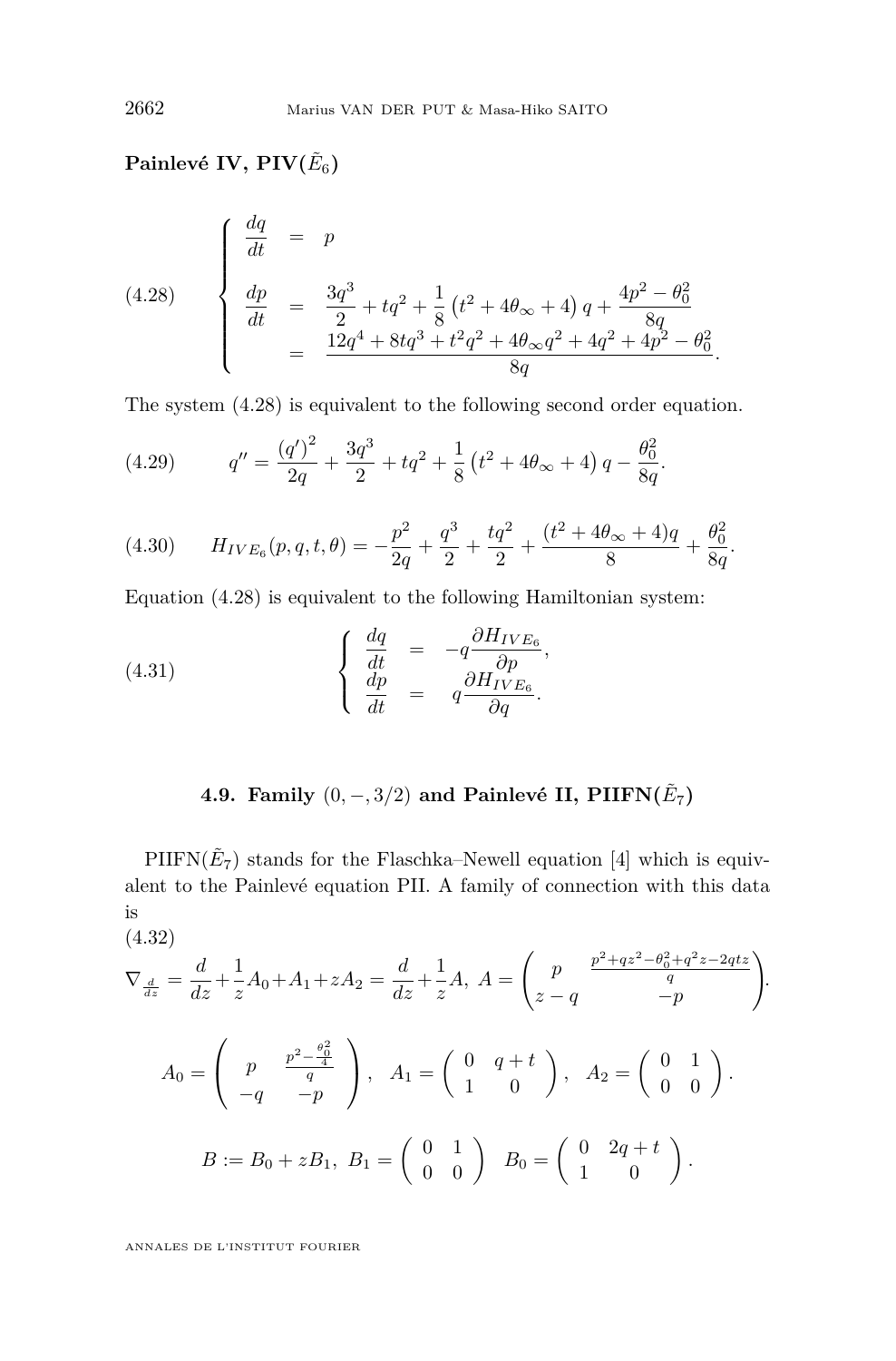<span id="page-53-0"></span>

| The singular points $z$                                                                                | Y |
|--------------------------------------------------------------------------------------------------------|---|
| Katz invariant                                                                                         |   |
| generalized local exponents $\left  \pm \frac{\theta_0}{2} \right  \pm (z^{3/2} + \frac{t}{2}z^{1/2})$ |   |

## **Painlevé II, PIIFN (***E*˜ 7**)**

(4.33) 
$$
\begin{cases} \frac{dq}{dt} = 2p \\ \frac{dp}{dt} = \frac{\left(2q^3 + tq^2 + p^2 - \frac{\theta_0^2}{4}\right)}{q} = 2q^2 + tq + \frac{p^2 - \frac{\theta_0^2}{4}}{q}. \end{cases}
$$

The system (4.33) is equivalent to the following second order equation.

(4.34) 
$$
q'' = \frac{(q')^2}{2q} + 4q^2 + 2tq - \frac{\theta_0^2}{2q} \n\Omega = \frac{dp \wedge dq}{q} - dH_{IIFNE_7} \wedge dt \text{ with}
$$

(4.35) 
$$
H_{IIFNTE_7} = -\frac{p^2 - \frac{\theta_0^2}{4}}{q} + q^2 + tq.
$$

Equation (4.33) is equivalent to the following Hamiltonian system:

(4.36) 
$$
\begin{cases} \frac{dq}{dt} = -q \frac{\partial H_{IIFNE_{7}}}{\partial p},\\ \frac{dp}{dt} = q \frac{\partial H_{IIFNE_{7}}}{\partial q}. \end{cases}
$$

## **4.10. Family**  $(-,-,3)$  and Painlevé II, PII( $\tilde{E}_7$ )

We present the data and the results of the computation.

(4.37) 
$$
\nabla_{\frac{d}{dz}} = \frac{d}{dz} + A_0 + zA_1 + z^2 A_2 = \frac{d}{dz} + A \text{ where}
$$

$$
A_0 = \begin{pmatrix} p - q^2 & 2q^3 - 2pq + tq + \theta_{\infty} \\ -q & q^2 - p \end{pmatrix}, A_1 = \begin{pmatrix} 0 & 2q^2 - 2p + t \\ 1 & 0 \end{pmatrix},
$$

$$
A_2 = \begin{pmatrix} 1 & 0 \\ 0 & -1 \end{pmatrix}, A = \begin{pmatrix} p + z^2 - q^2 & (q + 1)t - 2(p - q^2)(z + q)z + \theta_{\infty} \\ z - q & -p - z^2 + q^2 \end{pmatrix}.
$$

$$
B := B_0 + zB_1, B_0 = \begin{pmatrix} \frac{q}{2} & q^2 - p + \frac{t}{2} \\ \frac{1}{2} & -\frac{q}{2} \end{pmatrix}, B_1 = \begin{pmatrix} 1/2 & 0 \\ 0 & -1/2 \end{pmatrix}.
$$

TOME 59 (2009), FASCICULE 7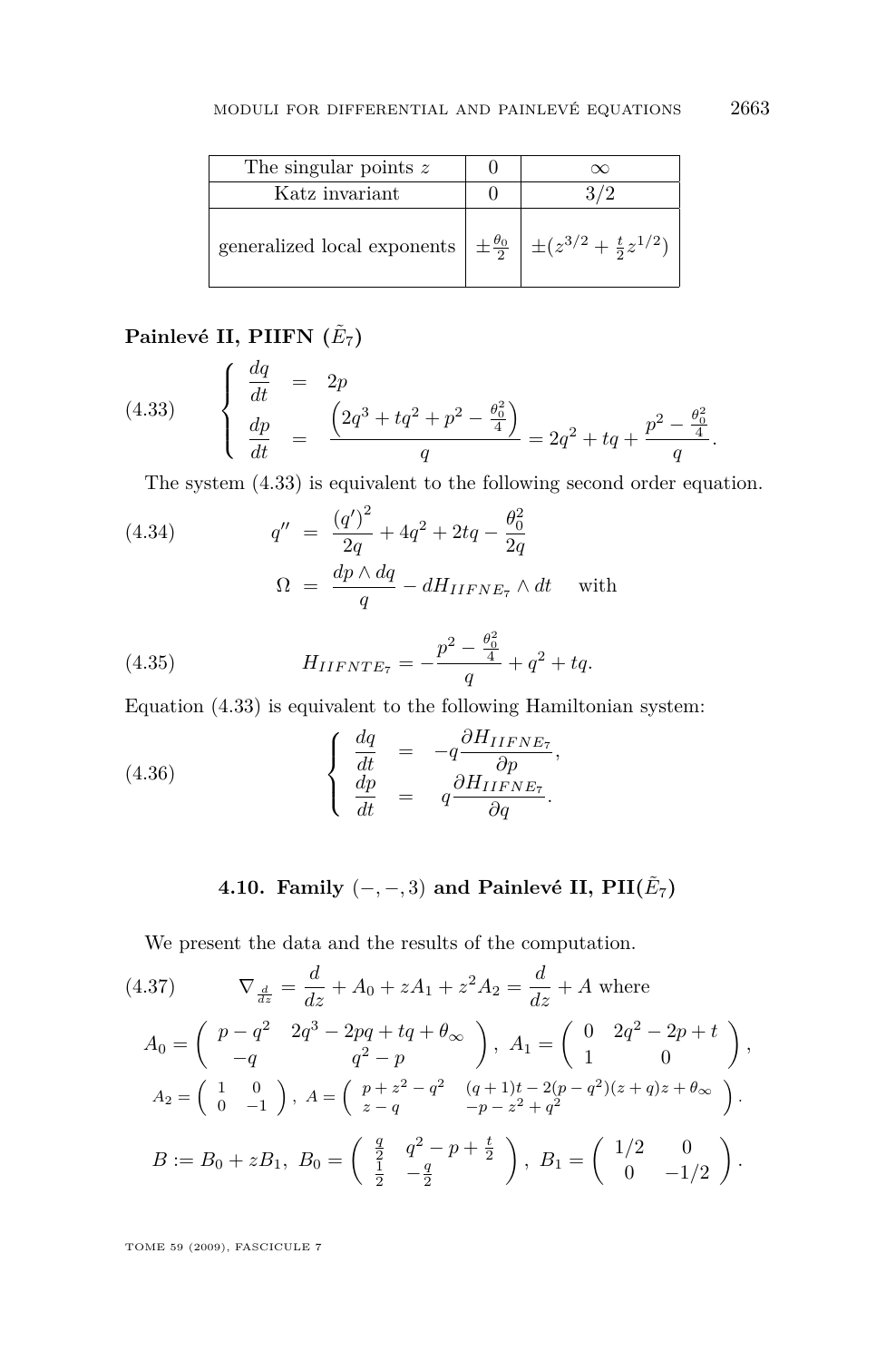<span id="page-54-0"></span>

| The singular points $z$                                                            |  |
|------------------------------------------------------------------------------------|--|
| Katz invariant                                                                     |  |
| generalized local exponents $\pm (z^3 + \frac{t}{2}z + \frac{\theta_{\infty}}{2})$ |  |

## $\mathbf{Painlev\'e II, PII}(\tilde{E}_7)$

(4.38) 
$$
\begin{cases} \frac{dq}{dt} = p \\ \frac{dp}{dt} = 2q^3 + tq + \frac{\theta_{\infty}+1}{2} .\end{cases}
$$

(4.39) 
$$
q'' = 2q^3 + qt + \frac{\theta_{\infty} + 1}{2}
$$

$$
\Omega = dp \wedge dq - dH_{IIE_7} \wedge dt, \text{ where}
$$

(4.40) 
$$
H_{IIE_7}(p,q,t,\theta) = \frac{1}{2}(-p^2 + q^4 + tq^2 + (\theta_{\infty} + 1)q).
$$

Equation (4.38) is equivalent to the following Hamiltonian system:

(4.41) 
$$
\begin{cases}\n\frac{dq}{dt} = -\frac{\partial H_{IIE_7}}{\partial p},\\
\frac{dp}{dt} = \frac{\partial H_{IIE_7}}{\partial q}.\n\end{cases}
$$

4.11. Family 
$$
(-, -5/2)
$$
 and Painlevé I,  $PI(\tilde{E}_8)$ 

The family of connection with the data can be written as

| The singular points z                                            |  |
|------------------------------------------------------------------|--|
| Katz invariant                                                   |  |
| generalized local exponents $\pm (z^{5/2} + \frac{t}{2}z^{1/2})$ |  |

(4.42) 
$$
\nabla_{\frac{d}{dz}} = \frac{d}{dz} + A_0 + zA_1 + z^2 A_2 = \frac{d}{dz} + A, \text{ where}
$$

$$
(4.43) \quad A_0 = \left( \begin{array}{cc} p & q^2 + t \\ -q & -p \end{array} \right), \quad A_1 = \left( \begin{array}{cc} 0 & q \\ 1 & 0 \end{array} \right) \quad A_2 = \left( \begin{array}{cc} 0 & 1 \\ 0 & 0 \end{array} \right),
$$

ANNALES DE L'INSTITUT FOURIER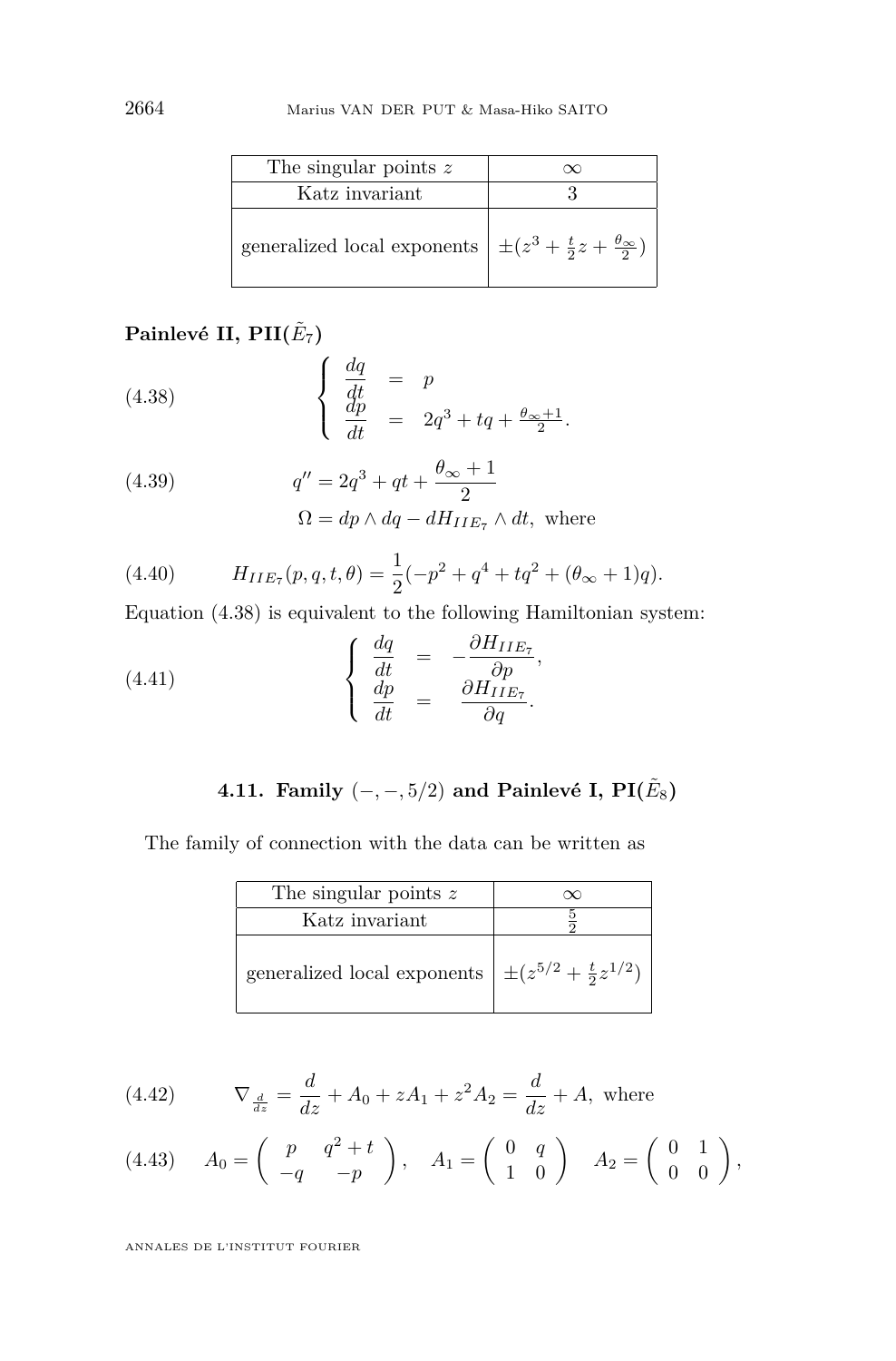<span id="page-55-0"></span>
$$
A = \begin{pmatrix} p & q^2 + zq + z^2 + t \\ z - q & -p \end{pmatrix}.
$$
  

$$
B := B_0 + zB_1, \quad B_0 = \begin{pmatrix} 0 & 2q \\ 1 & 0 \end{pmatrix}, B_1 = \begin{pmatrix} 0 & 1 \\ 0 & 0 \end{pmatrix}.
$$

 $\mathbf{Painlev\'e}\text{ I, } \mathbf{PI}(\tilde{E}_8)$ 

(4.44) 
$$
\begin{cases} \frac{dq}{dt} = 2p \\ \frac{dp}{dt} = 3q^2 + t \end{cases}
$$

The system (4.44) is equivalent to the following second order equation.

$$
(4.45) \t\t q'' = 6q^2 + 2t
$$

 $(4.46)\,\Omega = dp \wedge dq - dH_{IE_8} \wedge dt, H_{IE_8}(p,q,t,\theta) = -p^2 + q^3 + tq$ 

Equation (4.44) is equivalent to the following Hamiltonian system:

(4.47) 
$$
\begin{cases} \frac{dq}{dt} = -\frac{\partial H_{IE_8}}{\partial p}, \\ \frac{dp}{dt} = \frac{\partial H_{IE_8}}{\partial q}. \end{cases}
$$

**Acknowledgments.** The second author would like to thank Marius van der Put and Jaap Top for their hospitality during his visits of the department of Mathematics of the university of Groningen.

#### BIBLIOGRAPHY

- [1] D. V. Anosov & A. A. Bolibruch, The Riemann-Hilbert problem, Aspects of Mathematics, E22, Friedr. Vieweg & Sohn, Braunschweig, 1994, x+190 pages.
- [2] P. BOALCH, "From Klein to Painlevé via Fourier, Laplace and Jimbo", Proc. London Math. Soc. (3) **90** (2005), no. 1, p. 167-208.
- [3] A. A. BOLIBRUCH, S. MALEK & C. MITSCHI, "On the generalized Riemann-Hilbert problem with irregular singularities", Expo. Math. **24** (2006), no. 3, p. 235-272.
- [4] H. Flaschka & A. C. Newell, "Monodromy and spectrum preserving deformations. I", Commun. Math. Phys. **76** (1980), p. 65-116.
- [5] R. Fricke & F. Klein, Vorlesungen über die Theorie der automorphen Funktionen. Band 1: Die gruppentheoretischen Grundlagen. Band II: Die funktionentheoretischen Ausführungen und die Andwendungen, Bibliotheca Mathematica Teubneriana, Bände 3, vol. 4, Johnson Reprint Corp., New York, 1965, Band I: xiv+634 pp.; Band II: xiv+668 pages.
- [6] R. Fuchs, "Über lineare homogene Differentialgleichungen zweiter Ordnung mit drei im Endlichen gelegenen wesentlich singulären Stellen", Math. Ann. **63** (1907), no. 3, p. 301-321.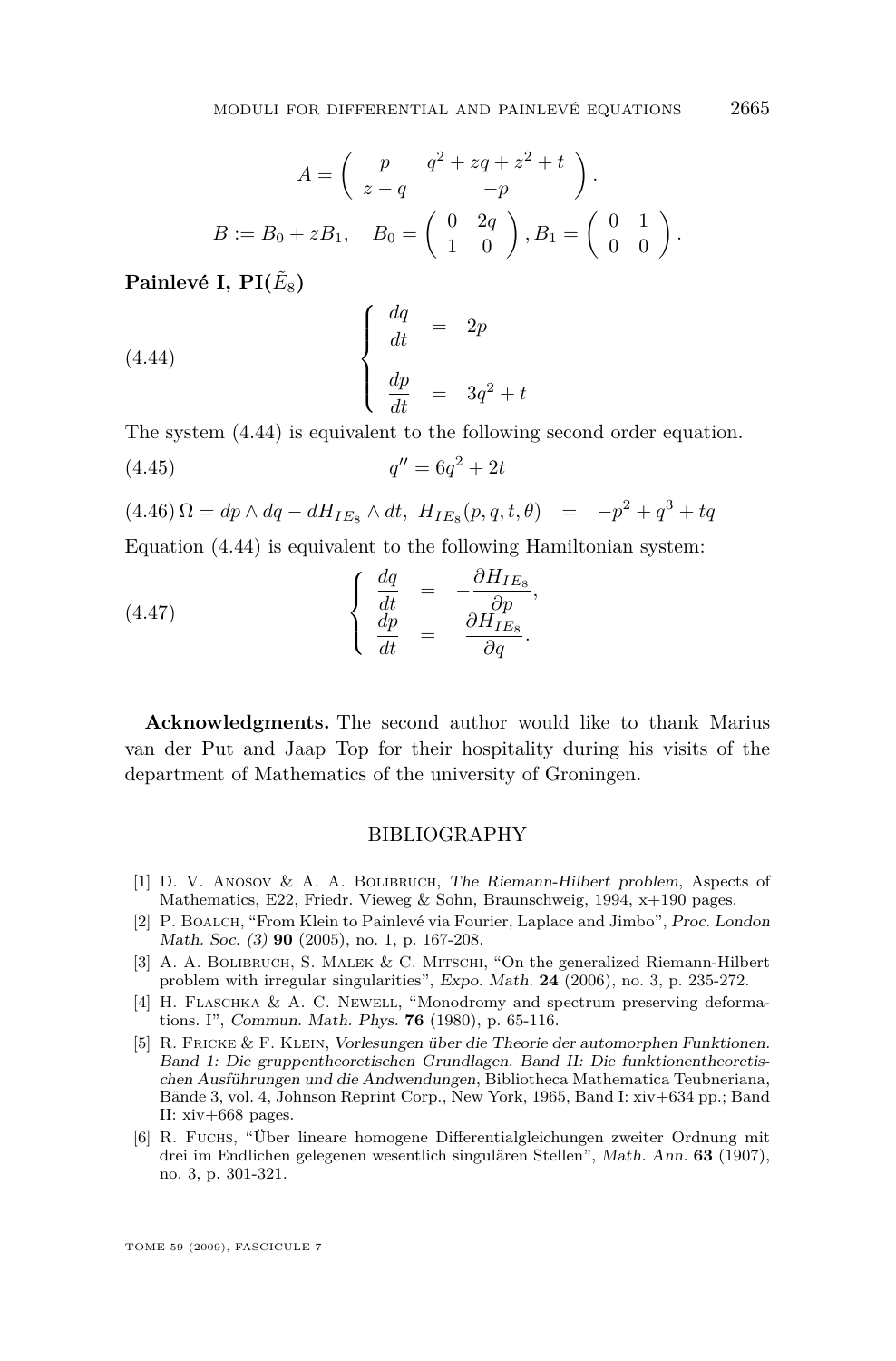- <span id="page-56-0"></span>[7] B. Gambier, "Sur les équations différentielles du second ordre et du premier degré dont l'intégrale générale est à points critiques fixes", Acta Math. **33** (1910), no. 1, p. 1-55.
- [8] R. Garnier, "Sur les équations différentielles du troisième ordre dont l'intégrale générale est uniforme et sur une classe d'équations nouvelles d'ordre supérieur dont l'intégrale générale à ses points critiques fixes", Ann. Ecole Norm. Sup. **29** (1912), p. 1-126.
- [9] M. Hukuhara, "Sur les points singuliers des équations différentielles linéaires. II", Jour. Fac. Soc. Hokkaido Univ. **5** (1937), p. 123-166, Sur les points singuliers des équations différentielles linéaires. III, Mem. Fac. Sci. Kyushu Univ., 2, (1942), 125– 137.
- [10] M. Inaba, "Moduli of parabolic connections on a curve and Riemann-Hilbert correspondence", Preprint, arXiv:math/0602004, 2006.
- [11] M. Inaba, K. Iwasaki & M.-H. Saito, "Dynamics of the sixth Painlevé equation", in Théories asymptotiques et équations de Painlevé, Sémin. Congr., vol. 14, Soc. Math. France, Paris, 2006, p. 103-167.
- [12] ——— , "Moduli of stable parabolic connections, Riemann-Hilbert correspondence and geometry of Painlevé equation of type VI. I", Publ. Res. Inst. Math. Sci. **42** (2006), no. 4, p. 987-1089.
- [13] ——— , "Moduli of stableparabolic connections, Riemann-Hilbert correspondence and geometry of Painlevé equation of type VI. II", in Adv. Stud. Pure Math., vol. 45, Moduli spaces and arithmetic geometry (Tokyo), Adv. Stud. Pure Math., Math. Soc. Japan, Tokyo, 2006, p. 387-432.
- [14] K. Iwasaki, "An area-preserving action of the modular group on cubic surfaces and the Painlevé VI equation", Comm. Math. Phys. **242** (2003), no. 1-2, p. 185-219.
- [15] K. Iwasaki, "A modular group action on cubic surfaces and the monodromy of the Painlevé VI equation", Proc. Japan Acad. Ser. A Math. Sci. **78** (2002), no. 7, p. 131-135.
- [16] M. Jimbo & T. Miwa, "Monodromy preserving deformation of linear ordinary differential equations with rational coefficients. II", Phys. D **2** (1981), no. 3, p. 407-448.
- [17] M. JIMBO, T. MIWA & K. UENO, "Monodromy preserving deformation of linear ordinary differential equations with rational coefficients. I. General theory and *τ*function", Phys. D **2** (1981), no. 2, p. 306-352.
- [18] B. Malgrange, "Sur les déformations isomonodromiques. I. Singularités régulières", in Mathematics and physics (Paris, 1979/1982), Progr. Math., vol. 37, Birkhäuser Boston, Boston, MA, 1983, Sur les déformations isomonodromiques. II. Singularités irrégulières, 427–438, Mathématique et Physique (Paris, 1979/1982), Progr. in Math. 37, Birkhäuser, Boston, 1983, p. 401-426.
- [19] B. Malgrange, "Déformations isomonodromiques, forme de Liouville, fonction *τ*", Ann. Inst. Fourier (Grenoble) **54** (2004), no. 5, p. 1371-1392, xiv, xx.
- [20] Y. Ohyama, H. Kawamuko, H. Sakai & K. Okamoto, "Studies on the Painlevé equations. V. Third Painlevé equations of special type  $P_{III}(D_7)$  and  $P_{III}(D_8)$ ", J. Math. Sci. Univ. Tokyo **13** (2006), no. 2, p. 145-204.
- [21] Y. Ohyama & S. Okumura, "A coalescent diagram of the Painlevé equations from the viewpoint of isomonodromic deformations", J. Phys. A **39** (2006), no. 39, p. 12129-12151.
- [22] K. OKAMOTO, "Sur les feuilletages associés aux équations du second ordre à points critiques fixes de P. Painlevé", Japan. J. Math. (N.S.) **5** (1979), no. 1, p. 1-79.
- [23] P. Painlevé, Oeuvres de Paul Painlevé. Tome I, Éditions du Centre National de la Recherche Scientifique, Paris, 1973, Preface by René Garnier, Compiled by Raymond Gérard, Georges Reeb and Antoinette Sec.